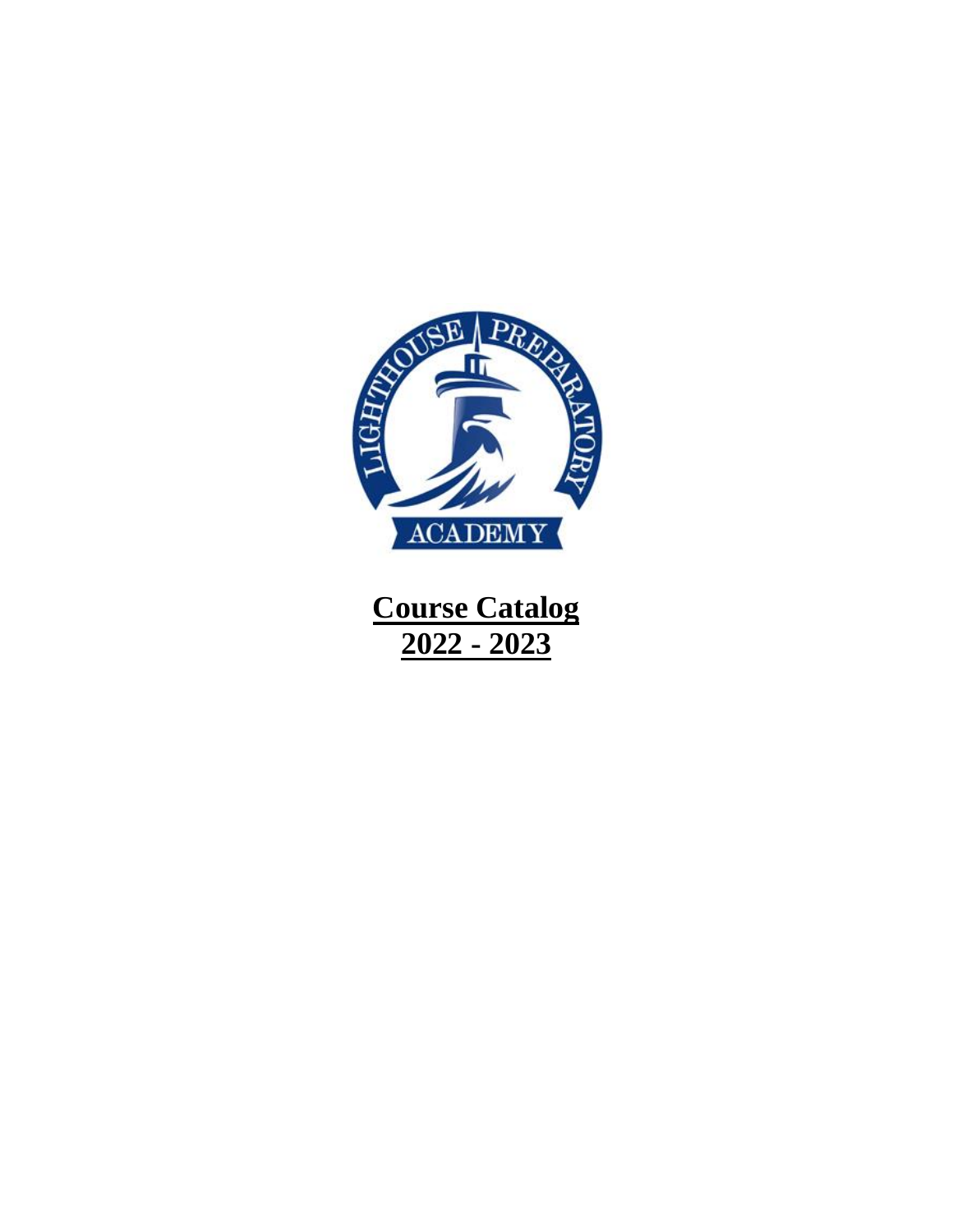# Lighthouse Preparatory Academy Description of Parental Roles

There are different roles that parents serve in a University-Model School. In most cases, though not all, the parent's direct academic role lessens as grade levels increase, coinciding with a student's natural path toward great independence, a process that needs to occur gradually and under parental guidance and mentoring.

Guide for Dependent Study (6<sup>th</sup> – 8<sup>th</sup> grades) – Students are at a dependent age where disciplined study habits must be developed through positive encouragement and through the students' growing awareness of personal consequences. Students will begin to assume some independence from the co-teacher in the completion of assignments. For these classes to be successful, the teacher is dependent upon the parent to make certain that their son or daughter keeps up with the course material assigned and to communicate to the teacher if difficulties should arise. In some cases, private tutoring might even be necessary. Parents should read each assignment sheet, structure time and place for completing the assignments, help as needed, and verify that each assignment is completed. Parents may spot-check work to check for understanding the practiced concept but should not "pre-grade" assignments. Teachers use this opportunity for independent practice as an indicator of whether there is a need for re-teaching the concept.

**Guide for Dependent Study (** $9<sup>th</sup> - 10<sup>th</sup>$  **grades) – Students in the 9th – 10th grades will require supervision in** order to help them develop disciplined study habits and personal responsibility for the completion of assignments in a timely manner. Parents will supervise student work, monitor student assignments, and discuss content as required. Parents should provide an opportunity for independence based on the maturity and success of their students. If students have problems turning work in on time or understanding the subject matter, it is the parents' responsibility to enforce stricter accountability and provide the extra help that is needed–either by the parent or a tutor. Parents should maintain a "satellite classroom" environment for the student on days not attending Lighthouse. Parents are responsible for monitoring student grades as a reflection of the students' learning and participation in each course and providing necessary incentives or consequences if grades are not acceptable.

**Guide to Independent Study**  $(11^{th} - 12^{th} \text{ grades})$  **– Students in the**  $11th - 12th \text{ grades}$  **study independently, as** required in post-secondary education programs. Parents should be available to assist as needed with organization, accountability, and spiritual guidance. Parents should review assignment sheets often enough to monitor all major assignments and make sure the student is investing the time necessary to completing these assignments. In some courses, the student may need a tutor to help with home assignments if the parent is unable to review the material. It is crucial that parents make sure that students maintain a "satellite classroom" schedule on the days not attending Lighthouse (work should be secondary to school). Although the parental role changes as the student matures, parental involvement is still expected by teachers in these final years of high school.

**Interactive Discussion** – In courses utilizing this role, parents are expected to interact with their student on teacher-directed topics throughout the semester. Students will then reflect on those interactions through class discussions and written assignments. These courses are designed in such a way as to place emphasis on the parent-student relationship by emphasizing and reinforcing the values parents are teaching within their home. These courses also provide families with the opportunity to explore and interact on issues that are of importance, especially during the teen years.

**Course Monitor** – Some courses will involve equipment or expertise which necessitates that teaching be done in the classroom and leaves little for the parent at home. This role, therefore, will require the least amount of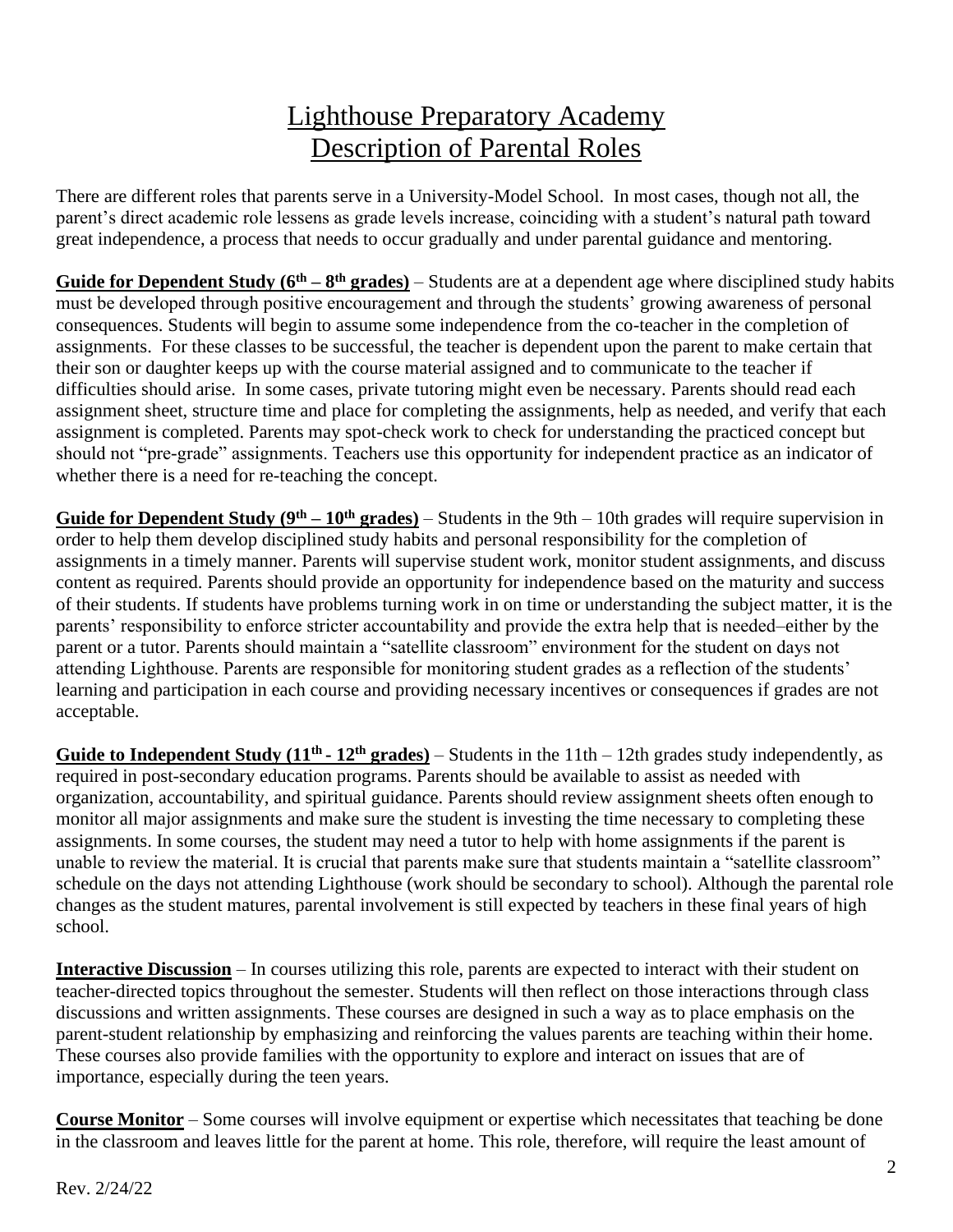time from the parent, but its importance cannot be understated. The primary responsibility of the parent is to track the progress of their son or daughter and to monitor how well they are doing. Are they becoming discouraged? Are they enjoying the class? What are the activities being done each day in class? What are they learning? In short, parents need to show an interest and express this to their children. If problems should develop, then the teacher needs to know immediately.

**Project Assistant** – The primary responsibility of the parent in this role is to track the progress of their son or daughter and to monitor how well they are doing. They need to have a sincere interest in their child's class activities and express that interest to their children. Furthermore, help at home might be needed occasionally in support of a particular subject. If problems should develop, then the teacher needs to know immediately.

**Parent Coach** – The role of the parent coach is to provide individual practice and instruction to their son or daughter at home. The director or team coach will organize the group activity (choir, band, team sport, etc.), direct practices, and communicate to the parent-coaches information and directions concerning regular home practices on individual skills. This role is primarily with student athletes in grades 6-8 and possibly 9-10.

**Active Supporter** – This parental role usually involves competitive extracurricular activities designed for 11<sup>th</sup> and 12<sup>th</sup> grade students (and possibly 9<sup>th</sup> and 10<sup>th</sup> grade). Programs preparing students for college, condition training, practice, and work on individual skills goes beyond the expertise of most parents. As a result, parents are instead required to actively support their children through regular attendance at games, performances, and even at practices or rehearsals. Parents are also encouraged to show their support by participating at booster club activities which usually play a vital role in supporting high school extracurricular programs.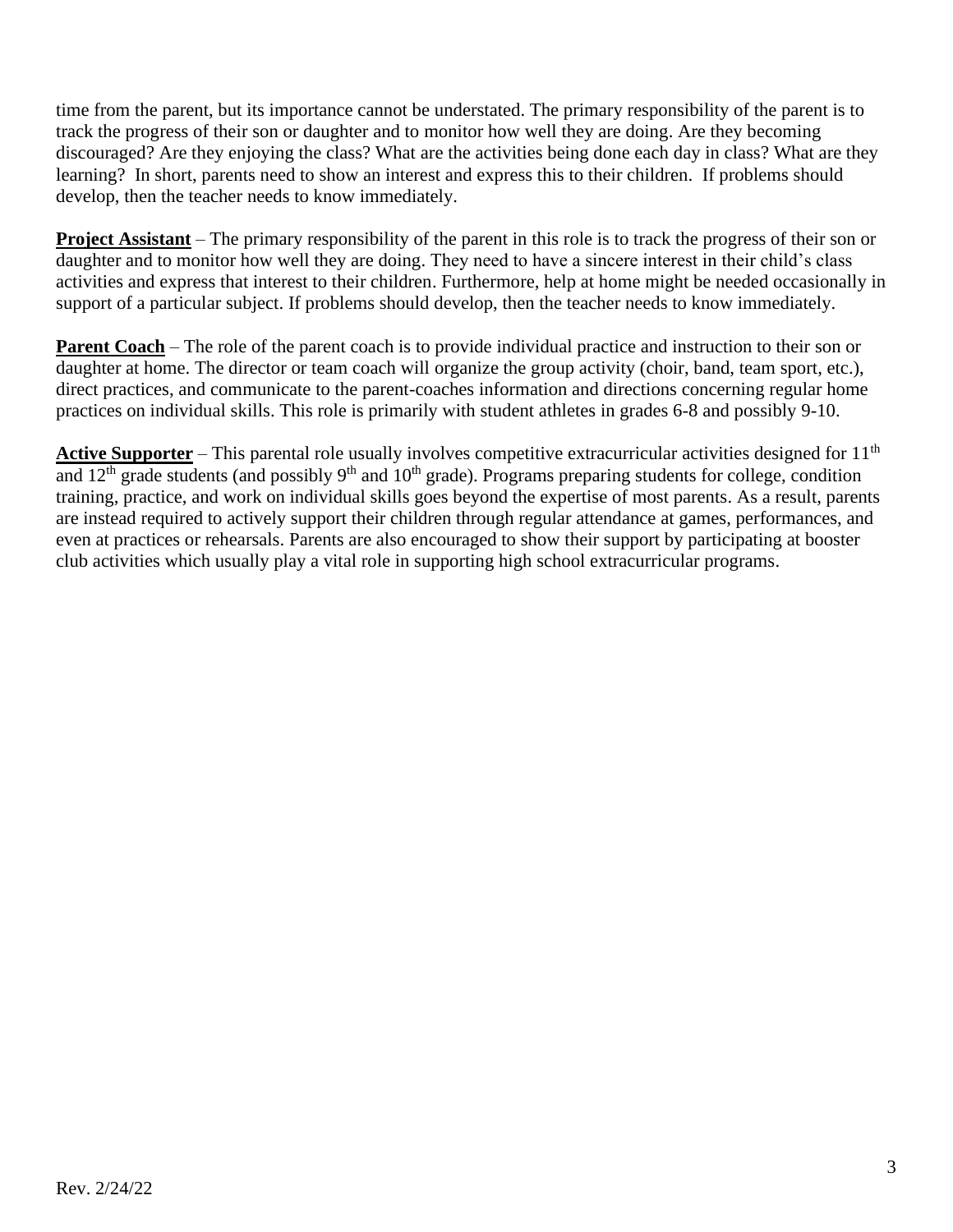# Lighthouse Preparatory Academy

*If you have any questions or concerns about the inclusion of controversial topics within a specific class, please contact the course instructor prior to registration. If you have questions or concerns about the school policy, please contact the Administrator prior to registration.*

#### **DIFFICULT OR CONTROVERSIAL ISSUES AND TOPICS**

Lighthouse will follow these guidelines concerning the relationship between sound education that is both biblical and college-preparatory and the treatment of difficult or controversial issues.

- (1) *Because one of God's purposes in the training of disciples is to equip them to reach others with the gospel of Christ and then teach them to obey all He has taught us,* **we will not encourage our students to retreat from contact with a sinful world, but rather train them to reach out effectively to unbelievers.**
- (2) *Because we must learn to build personal and cultural bridges for the sake of reaching others with the gospel,* **we will engage in the study of other cultures and thought forms, including godless ones, so that our students will have a better understanding and ability to communicate with all people.**
- (3) *Because God expects His children to be ready to make a defense, acting as salt and light to a world that is often foolish in its understanding and in its principles,* **we will teach our students to evaluate and correctly respond to difficult or controversial realities in light of God's Word so that they may be able to confront the world without becoming stained by it.**
- (4) *Because dealing effectively with difficult or controversial topics generally requires the use of higher order thinking skills,* **we will support our teachers' use of opportunities presented through the treatment of difficult or controversial topics to challenge students to develop the skills of analysis, evaluation, synthesis, and proper applications and to apply these skills to godly purposes.**

We do not intend to shield students from the sin and wrong thinking inherent in a fallen world. Rather, we will teach them to confront those realities openly and honestly, from a God-centered perspective, so that they might be prepared to have an impact on the world without becoming part of the world.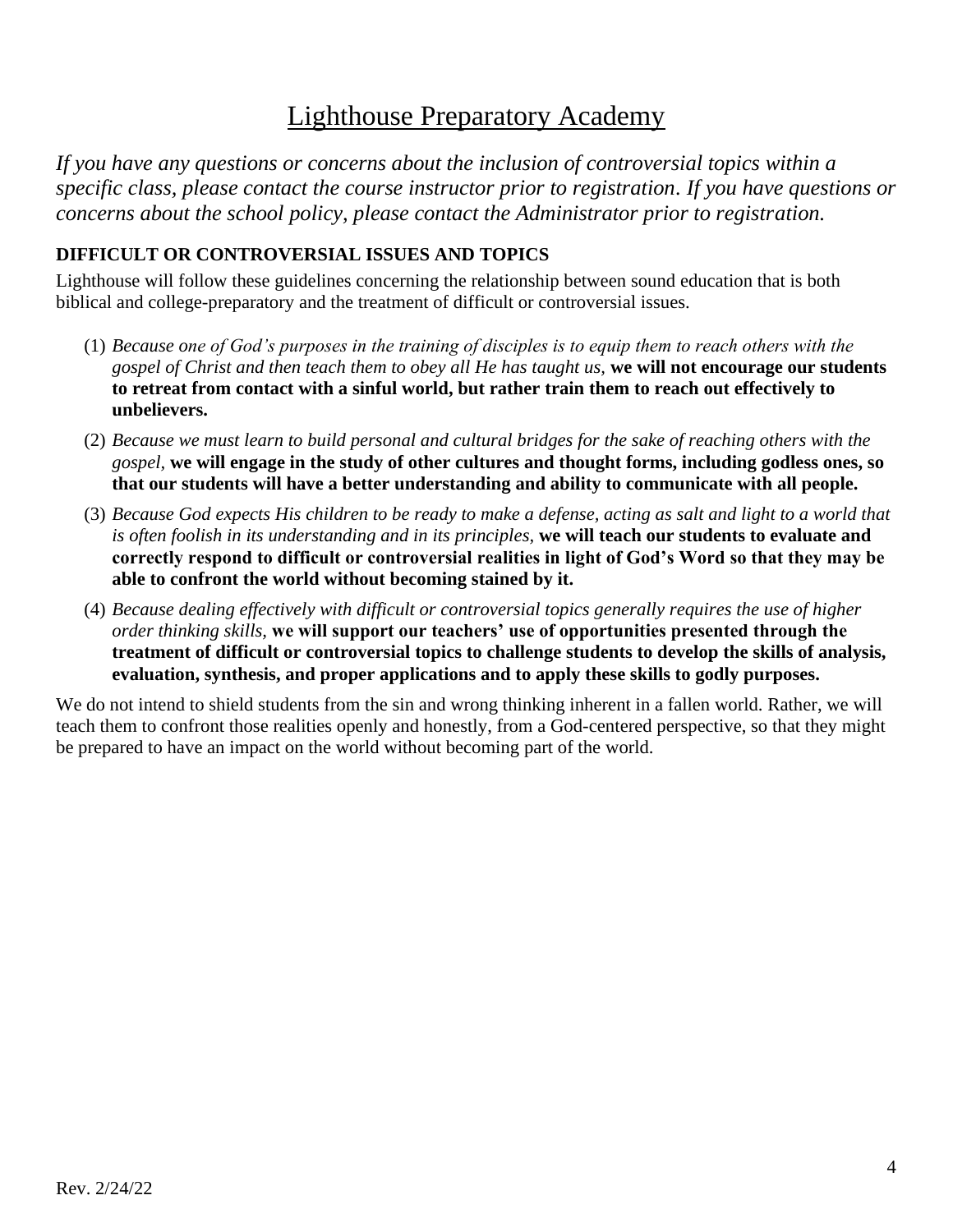# Lighthouse Preparatory Academy Course Index **Bolded courses are available for the 2022-2023 school year**

### Mathematics

| Middle School  |                                                             |
|----------------|-------------------------------------------------------------|
| APPALG:        | Applied Algebra (2 semesters)                               |
|                | <b>MATHFND: Math Foundations (2 semesters)</b>              |
|                | <b>PREALG:</b> Pre-Algebra (2 semesters)                    |
| <b>ALGEBI:</b> | Algebra I (2 semesters) 1 credit hour of high school credit |
|                |                                                             |

High School

| <b>ALGEBI:</b>  | Algebra I (2 semesters) 1 credit hour       |
|-----------------|---------------------------------------------|
| <b>ALGEBII:</b> | Algebra II (2 semesters) 1 credit hour      |
| CALCAP:         | AP Calculus AB (2 semesters) 1 credit hour  |
| CALCUL:         | Calculus (2 semesters) 1 credit hour        |
| <b>COLALG:</b>  | College Algebra (2 semesters) 1 credit hour |
| <b>GEOMET:</b>  | Geometry (2 semesters) 1 credit hour        |
| <b>PRECAL:</b>  | Pre-Calculus (2 semesters) 1 credit hour    |

#### Science

Middle School

**EARTHSCI: Earth Science (2 semesters)**

**EXPSCI: Experiencing Science (2 semesters)** 

**LIFSCI: Life Science (2 semesters)** 

**PHYSCI: Physical Science (2 semesters) 1 credit hour of high school credit**

High School

| <b>APPHYS:</b> | AP Physics (2 semesters) 1 credit hour |  |  |
|----------------|----------------------------------------|--|--|
|                |                                        |  |  |

- **BIOLOG: Biology (2 semesters) 1 credit hour**
- BIOLOGII: College Biology and Lab (2 credits) 1.5 credit hours
- **BOTANY: Applied Botany (2 semesters) 1 credit hour**
- **CHEMIS: Chemistry (2 semesters) 1.5 credit hours**
- COLCHEM: College Chemistry (2 semesters) 2.0 credit hours
- ENVSCI: Environmental Science (2 semesters) 1 credit hour
- GEOL: Geology (2 semesters) 1 credit hour
- **HUMAN: Human Anatomy previously named Advanced Biology (2 semesters) 2 credit hours**
- **PHYSCI: Physical Science (2 semesters) 1 credit hour**
- PHYSIC: Physics (2 semesters) 1 credit hour

#### Social Studies

| Middle School    |                                                                       |
|------------------|-----------------------------------------------------------------------|
| <b>AMREPI:</b>   | <b>American Republic I (2 semesters)</b>                              |
| H&G6:            | <b>History &amp; Geography: Ancients to Middle Ages (2 semesters)</b> |
| <b>H&amp;G7:</b> | <b>History &amp; Geography: World Studies (2 semesters)</b>           |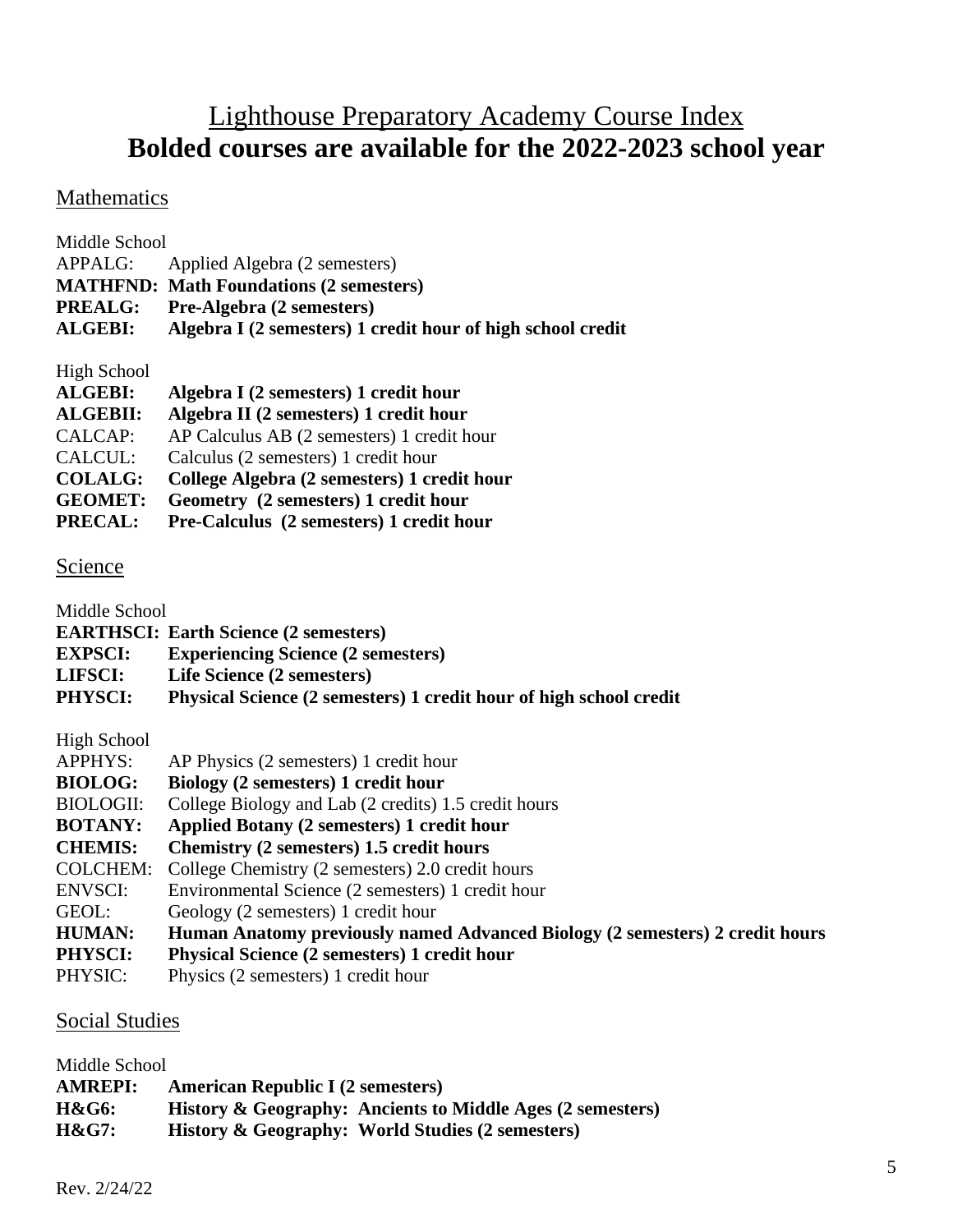| WDHISFM:        | World History through Film (1 semester) .5 credit hour                     |
|-----------------|----------------------------------------------------------------------------|
| <b>WRLHS:</b>   | World History (2 semesters) 1 credit hour                                  |
| WRLHS1:         | World History 1: Ancients (2 semesters) 1 credit hour                      |
| <b>USHIS:</b>   | U.S. History (2 semesters) 1 credit hour                                   |
| SOC:            | Sociology (1 semester) .5 credit hour                                      |
| <b>PSYCH:</b>   | Psychology (2 semesters) 1 credit hour                                     |
| <b>ECONMI:</b>  | Principles of Microeconomics (1 semester/Semester Intensive) 1 credit hour |
| ECON:           | Economics (1 semester/Semester Intensive) 1 credit hour                    |
| <b>CULGEO:</b>  | Cultural Geography (2 semesters) 1 credit hour                             |
| <b>CUREV:</b>   | Current Events and Social Media (1 semester) .5 credit hour                |
| <b>CRIME:</b>   | Intro to Criminal Justice (1 semester/Semester Intensive) 1 credit hour    |
| CIV:            | Civics and World Literacy (1 semester) .5 credit hour                      |
| <b>BUSI:</b>    | Intro to Business (1 semester/Semester Intensive) 1 credit hour            |
| APUSH:          | AP US History (2 semesters) 1 credit hour                                  |
| <b>APPSYCH:</b> | AP Psychology (2 semesters) 1 credit hour                                  |
| <b>AMREPII:</b> | Civics & American Republic II (2 semesters) 1 credit hour                  |
| <b>AMHISFM:</b> | American History through Film (1 semester) .5 credit hour                  |
| AMHS3:          | American History (1 semester) 1 credit hour                                |
| High School     |                                                                            |

### Language Arts

Middle School

- **FNDL6: Foundations in Literature 6th gr. (2 semesters)**
- **FNDLL7: Foundations in Literature and Language 7th gr. (2 semesters)**
- **FNDLL8: Foundations in Language and Logic 8th gr. (2 semesters)**
- **GRCMPI: Grammar & Composition I (2 semesters)**
- **GRCMPII: Grammar & Composition II (2 semesters)**
- **GRCMPIII: Grammar & Composition III (2 semesters)**

High School

| AMLT:           | American Literature & Composition (2 semesters) 1 credit hour                                |
|-----------------|----------------------------------------------------------------------------------------------|
| <b>APLIT:</b>   | AP Literature and Composition (2 semesters) 1.5 credit hours                                 |
| BRTLT:          | British World Literature 2 & Composition (2 semesters) 1 credit hour (Previously named World |
|                 | Literature w/ Emphasis on British Literature)                                                |
| <b>CREWRIT:</b> | Creative Writing (1 semester) .5 credit hour                                                 |
| <b>ENGI:</b>    | English I (2 semesters) 1 credit hour                                                        |
| <b>ENGII:</b>   | English II (2 semesters) 1 credit hour                                                       |
| <b>ENGIII:</b>  | English III (2 semesters) 1 credit hour                                                      |
| <b>ENGIV:</b>   | English IV (2 semesters) 1.5 credit hours                                                    |
| <b>ENGCOMP:</b> | English Composition (1 semester/Semester Intensive) 1 credit hour                            |
| HBRTLT:         | Honors British Literature & Composition (2 semesters) 1.5 credit hours (Previously named     |
|                 | Honors World Literature II / Emphasis on British Literature)                                 |
| HAMLT:          | Honors American Literature & Composition (2 semesters) 1.5 credit hours                      |
|                 | <b>HONENGII: Honors English II (2 semesters) 1.5 credit hours</b>                            |
|                 | <b>HONENGIII: Honors English III (2 semesters) 1.5 credit hours</b>                          |
|                 | <b>HONENGIV: Honors English IV (2 semesters) 1.5 credit hours</b>                            |
|                 | HWORLT1: Honors World Literature I & Composition (2 semesters) 1.5 credit hours              |
|                 | <b>PUBSPEAK: Public Speaking (1 semester) 1 credit hour</b>                                  |
|                 |                                                                                              |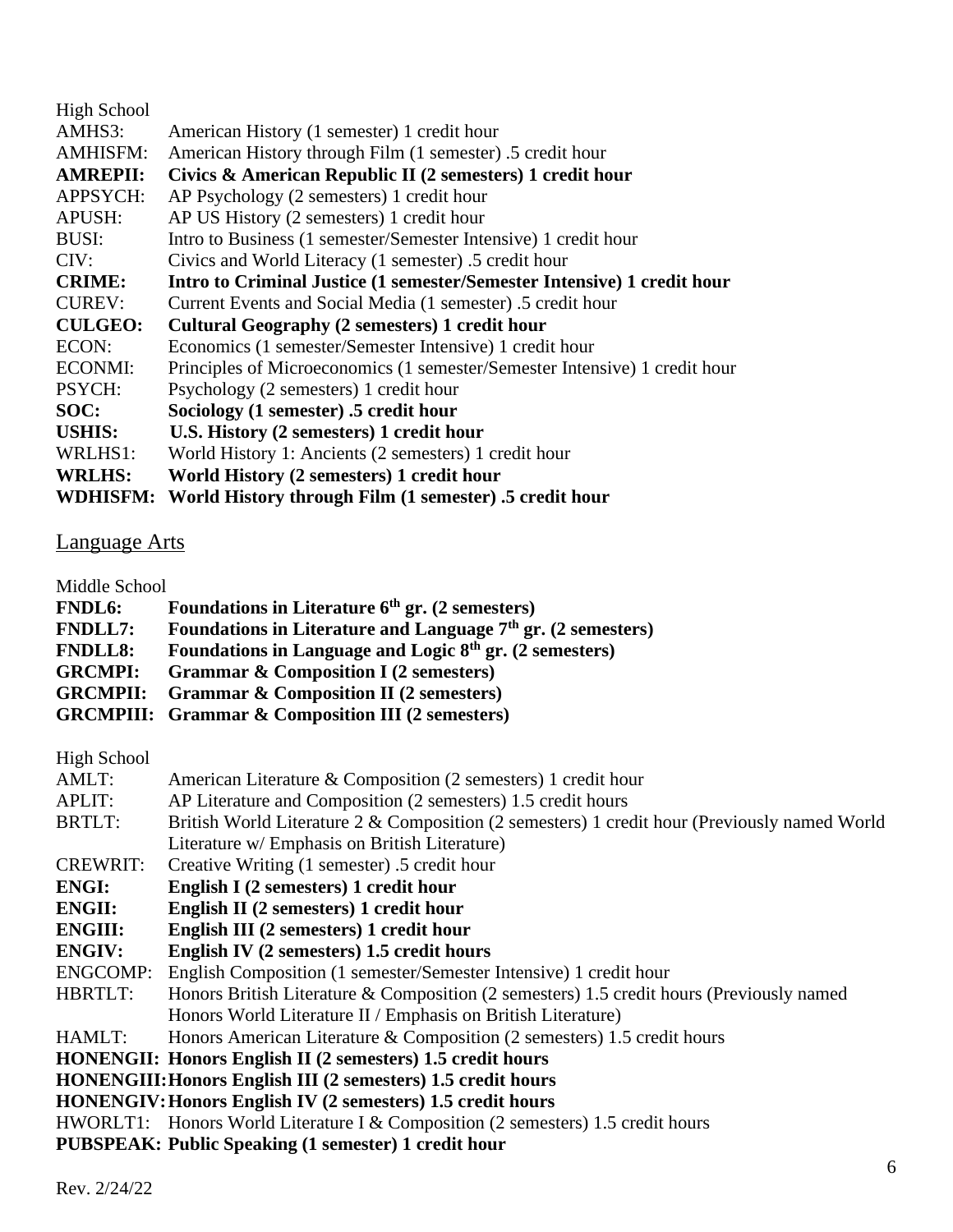| RHET:   | Rhetoric & Composition (2 semesters) 1 credit hour              |
|---------|-----------------------------------------------------------------|
|         | $SP & DEB:$ Speech & Debate (2 semesters) 1 credit hour         |
| WORLT1: | World Literature $1 \&$ Composition (2 semesters) 1 credit hour |

#### World Languages

| High School      |                                        |
|------------------|----------------------------------------|
| <b>FRENCHI:</b>  | French I (2 semesters) 1 credit hour   |
| <b>FRENCHII:</b> | French II (2 semesters) 1 credit hour  |
| <b>SPNSHI:</b>   | Spanish I (2 semesters) 1 credit hour  |
|                  |                                        |
| <b>SPNSHII:</b>  | Spanish II (2 semesters) 1 credit hour |
| <b>LATINI:</b>   | Latin I (2 semesters) 1 credit hour    |
| <b>LATINII:</b>  | Latin II (2 semesters) 1 credit hour   |
| <b>LATINIII:</b> | Latin III (2 semesters) 1 credit hour  |

#### Bible & Worldview

#### High School **APOL: Apologetics (1 semester/Semester Intensive) 1 credit hour REL: Religion and the Human Adventure (1 semester/Semester Intensive) 1 credit hour** WORLDV: Introduction to Worldviews (1 semester/Semester Intensive) 1 credit hour OTSURV: Old Testament Survey (1 semester/Semester Intensive) 1 credit hour **NTSURV: New Testament Survey (1 semester/Semester Intensive) 1 credit hour** ETHICS: Ethics (1 semester) .5 credit hour

#### Fine Arts

| High School     |                                                                            |
|-----------------|----------------------------------------------------------------------------|
| <b>ARTHAA:</b>  | Art History & Appreciation (1 semester/Semester Intensive) 1 credit hour   |
| ART1:           | Art I: Sketching & Painting (1 semester) .5 credit hour                    |
| <b>DRAMA:</b>   | Drama .5 credit                                                            |
| <b>MUSIC:</b>   | <b>Music .5 credit</b>                                                     |
| <b>MUSICHA:</b> | Music History & Appreciation (1 semester/Semester Intensive) 1 credit hour |

#### Practical Arts

High school **FINANCE: Finance (1 semester) .5 credit hour** COMPINFO: Introduction to Computer Information Systems (1 semester) .5 credit hour

#### **Electives**

| Middle School |                                                                      |
|---------------|----------------------------------------------------------------------|
| ART:          | Art Fun-damentals (1 semester)                                       |
|               | <b>AATWRLD: Art Around the World (1 semester)</b>                    |
|               | ATWORLD: Around the World (1 semester)                               |
| <b>CHOIR:</b> | Concert Choir (1 semester) Middle School/High School                 |
| CCSI:         | Creative and Critical-thinking Skills and Investigation (1 semester) |
|               |                                                                      |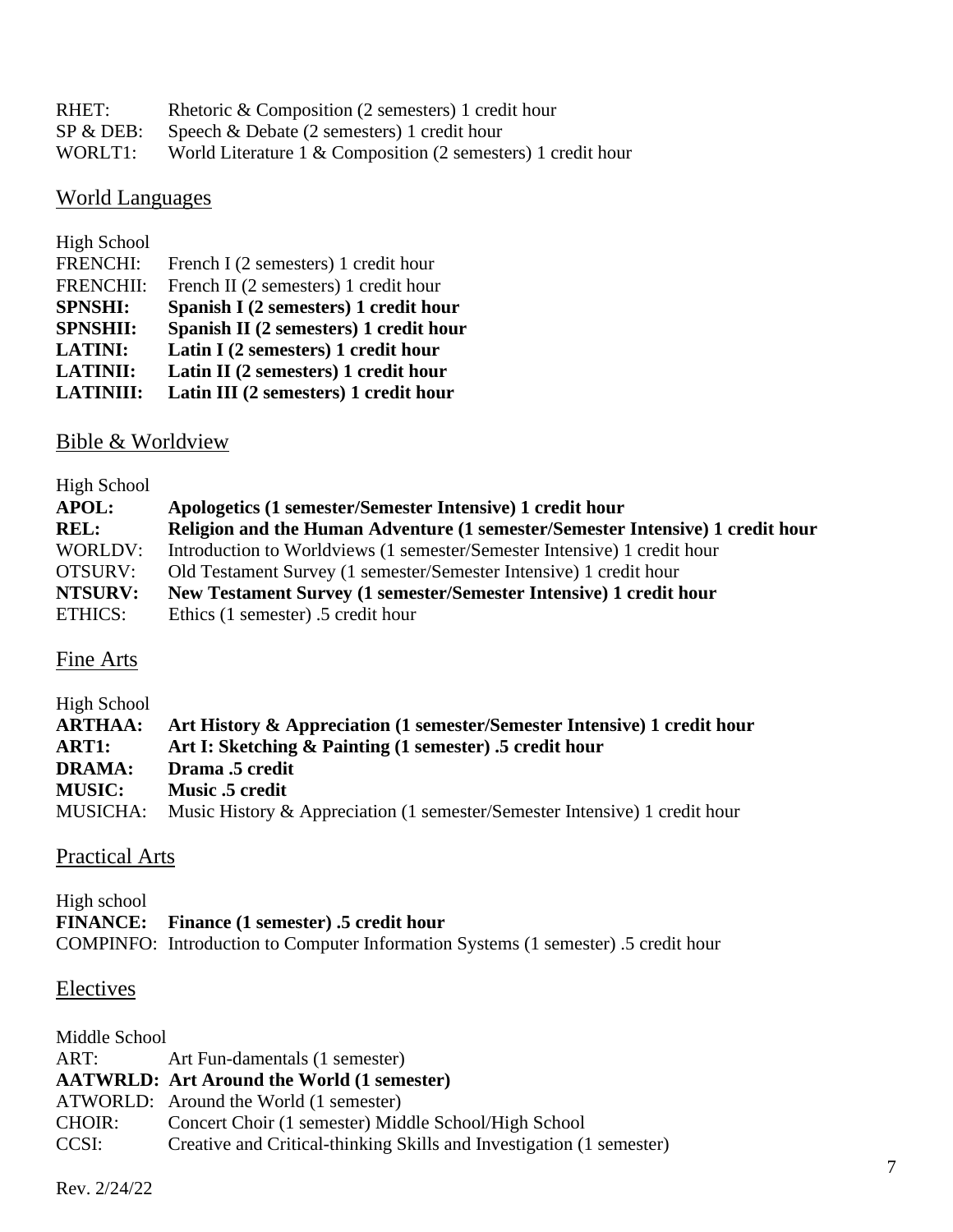#### **COMPAPP: Computer Applications (1 semester)**

- CROSSFIT: CrossFit (6-12, 1 semester) .5 credit hour
- DRAMA: Drama (1 semester)
- DUDE: Dude (boys only, 1 semester)
- FACS: Family and Consumer Science (1 semester)
- FORTIS: Fortis (girls only, 1 semester)
- **ENG101: Introduction to Engineering (1 semester)**
- LCACT: Lights, Camera, Action! (1 semester)
- **LIFEFIT: Life Fitness (1 semester)**

#### **MUSIC: Music Fun-damentals (1 semester)**

- **OUTDOORI: Outdoor Skills I (1 semester)**
- OUTDOORII: Outdoor Skills II (1 semester)
- ROBOT1: LEGO Robotics (1 semester)
- STEM: Science, Technology, Engineering, and Math (1 semester)
- WILD: Wilderness Training (1 semester)
- YRBK: Yearbook (1 semester) Middle School/High School .5 credit hour

High School

#### **ACTPREP: ACT Preparation (1 semester) .5 credit hour**

- CAP: Capstone (1 semester) .5 credit hour
- CHOIR: Concert Choir (1 semester) .5 credit hour
- CIS: Information Systems and Computer Applications (1 semester) .5 credit hour
- CRITTHINK: Critical Thinking and Study Skills (1 semester) .5 credit hour
- DIGINF: Digital Information Technology (1 semester) 1 credit hour
- DANCE: Dance (1 semester) .5 credit hour
- **EXTPE: Extreme P.E. (1 semester) .5 credit hour**
- GOSPEL: Gospel 101 (1 semester) .5 credit hour
- HERM: Hermeneutics (1 semester) 1 credit hour
- INTMISS: Introduction to Missions (1 semester) .5 credit hour
- **JOURN: Journalism (1 semester) .5 credit hour**
- **LEADER: Leadership (2 semester) .25 credit hour**
- **LIFE: Life Skills (1 semester) .5 credit hour**
- **LEAP: Lighthouse Educational Adventure Program (2 semesters) .5 credit hour**

ORCHEST1: Orchestra .5 credit

- P**HOTO: Photography (1 semester) .5 credit hour**
- **PYSFIT: Physical Fitness (1 semester) .5 credit hour**
- ROBOT2: First Robotics (1 semester) .5 credit hour
- **SLU: Student Leadership University (1 semester) 1 credit hour**
- SOFTAP: Software Applications (1 semester) .5 credit hour
- **SPORTS: Sports (2 semesters) 1 credit hour**
- WEIGHT: Weightlifting (1 semester) .5 credit hour
- YRBK: Yearbook (1 semester) Middle School/High School .5 credit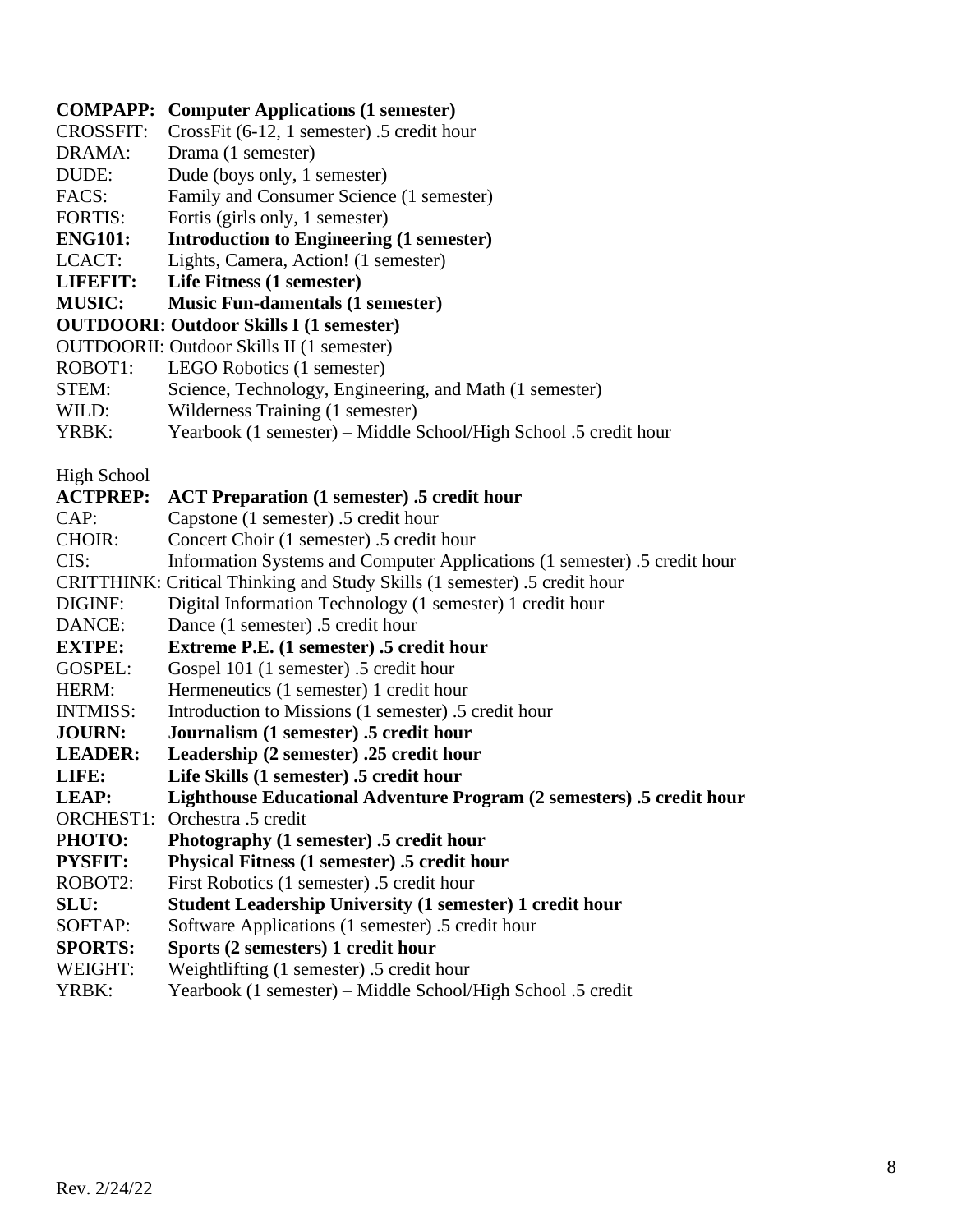**Semester Intensive – 1 year of material is covered in one semester. One credit is earned for the semester long course.**

**Dual Enrollment – Student enrolls in the course through the college. Class is led and graded by the college professor. Lighthouse teacher prepares the students for the college course, acts as a tutor during the college course time, and provides a Christian worldview even if the textbook is secular. Student earns college credit and high school credit. Enrollment in the college course is required for enrollment in the high school course. Additional fees are paid directly to the college.**

**Dual Credit – Student enrolls in the course through Lighthouse. Lighthouse teacher teaches the material, grades by the work, and provides a Christian worldview even if the textbook is secular. Student earns college credit and high school credit. Additional fees are paid directly to the college.**

**Advanced Placement – AP courses conform to the College Board recommendations for the Advanced Placement subject examinations. Following completion of the course, students may opt to take the Advanced Placement Examination given in mid-May. Successfully completing the course does not guarantee passage of the AP exam nor does it cover the cost of the exam itself.**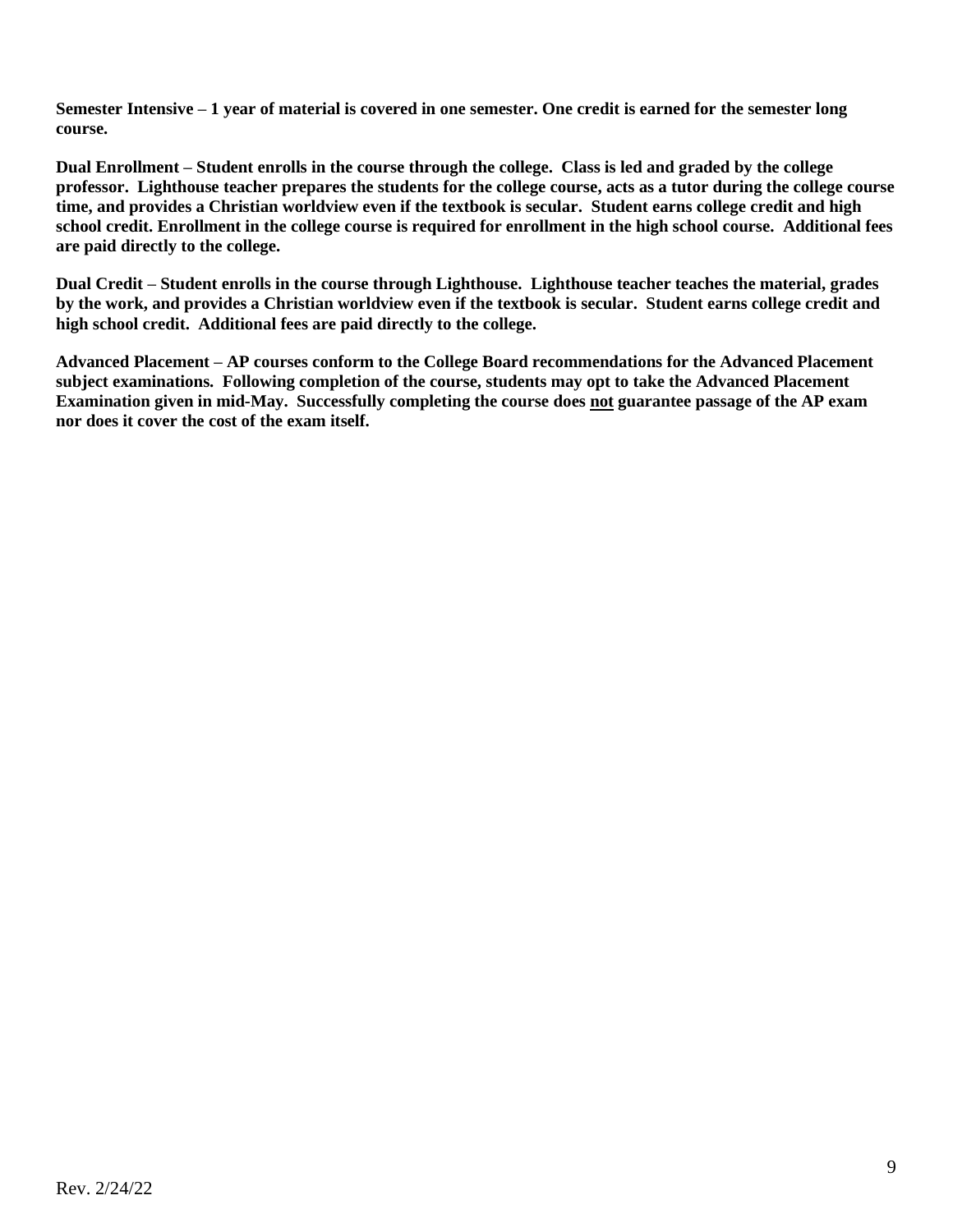## Mathematics – Middle School COURSES FOR THE 2022-2023 ACADEMIC YEAR

#### **ALGEBI: Algebra I** (2 semesters) – Middle School/High School – 1 credit hour Parental Role: Guide for dependent study

Key algebraic concepts are introduced early with opportunities to develop conceptual understanding. Main topic areas include: variables, patterns, and graphs; real numbers; solving equations; solving and inequalities; graphs and functions; linear equations and their graphs; systems of equations and inequalities; exponents and exponential functions; polynomials and factoring; quadratic equations and functions; radical expressions and equations; rational equations and functions. This course may be counted as a secondary onecredit class if taken in 8<sup>th</sup> grade.

#### **MATHFND: Math Foundations** (2 semesters) – Middle School

Guide for dependent study

Fundamental skills necessary for pre-algebra readiness are developed with main topics including: whole numbers and decimals; data and graphs; patterns and variables; number theory and fractions; adding, subtracting, multiplying, and dividing fractions; ratios, proportions, and percents; tools of geometry; geometry and measurement; exploring probability; integers; equations and inequalities.

**PREALG: Pre-Algebra** (2 semesters) – Middle School Parental Role: Guide for dependent study

Integers and algebraic concepts are introduced beginning in Chapter 1 to develop students' algebraic thinking skills. Throughout the text algebraic concepts are connected to arithmetic skills. Geometry concepts are integrated when appropriate to foster connections. Main topic areas include: algebraic expressions and integers; solving one-step equations and inequalities; decimals; fractions, factors, and exponents; ratios, proportions, and percents; solving equations and inequalities; linear functions and graphing; geometry; area and volume; right triangles in algebra; data analysis and probability; nonlinear functions and polynomials. Mathematical understanding is taught from a biblical perspective, recognizing God's intricate design of numbers and order in our universe.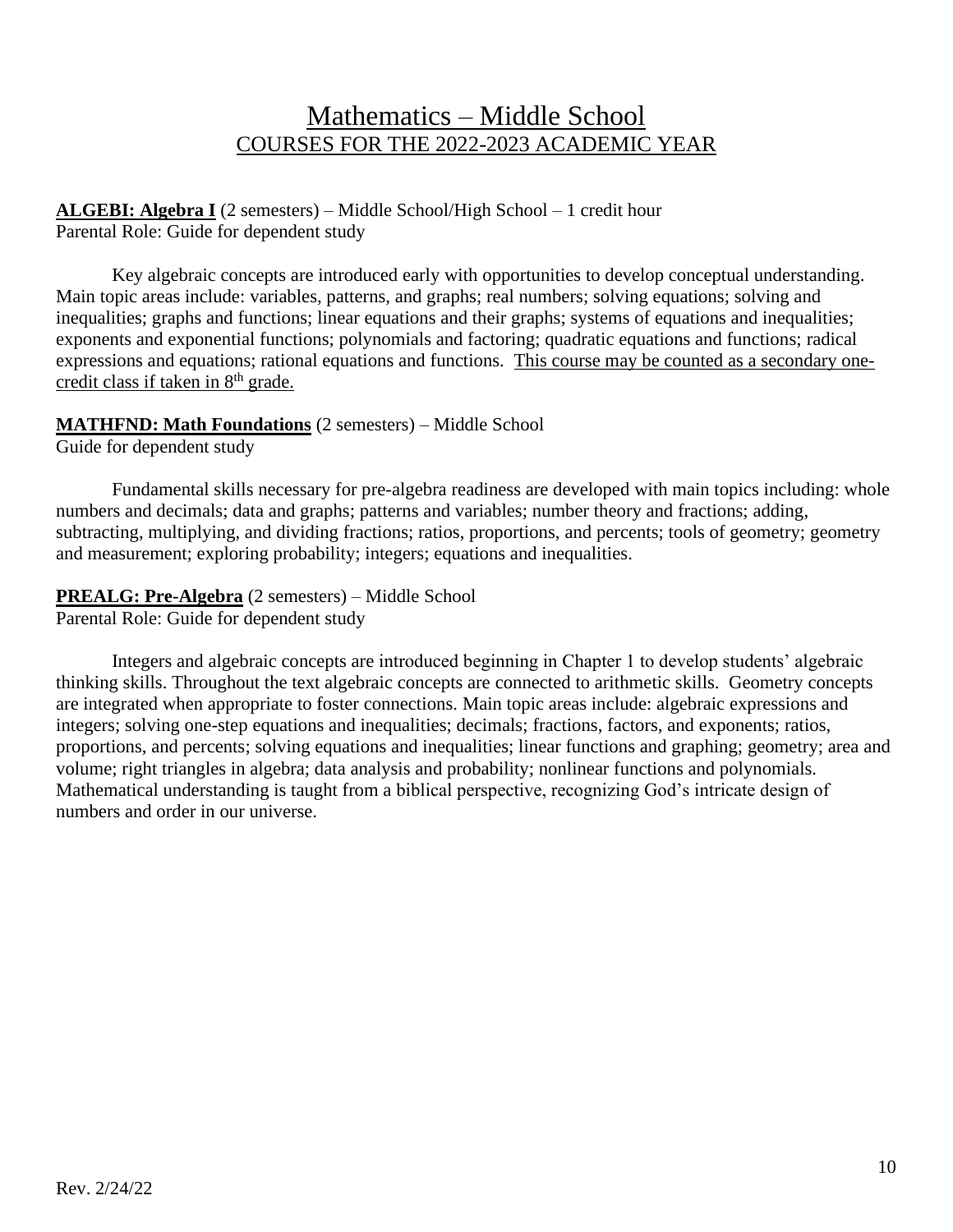## Mathematics – High School COURSES FOR THE 2022-2023 ACADEMIC YEAR

**ALGEBI: Algebra I** (2 semesters) – Middle School/High School – 1 credit hour Parental Role: Guide for dependent study

Key algebraic concepts are introduced early with opportunities to develop conceptual understanding. Main topic areas include: variables, patterns, and graphs; real numbers; solving equations; solving and inequalities; graphs and functions; linear equations and their graphs; systems of equations and inequalities; exponents and exponential functions; polynomials and factoring; quadratic equations and functions; radical expressions and equations; rational equations and functions. This course may be counted as a secondary onecredit class if taken in 8<sup>th</sup> grade.

**ALGEBII: Algebra II** (2 semesters) – High School – 1 credit hour Parental Role: Guide for dependent or independent study depending on student Prerequisite(s): Algebra 1 & Geometry

Traditional algebraic topics along with trigonometry, statistics, and pre-calculus readiness are included in this course. Main topic areas include: tools of algebra; functions, equations, and graphs; linear systems; matrices; quadratic equations and functions; polynomials and polynomial functions; radical functions and rational exponents; exponential and logarithmic functions; rational functions; quadratic relations and conic sections; sequences and series; probability and statistics; periodic functions and trigonometry; trigonometry identities and equations.

**COLALG: College Algebra** (2 semesters) – High School – 1 credit hour Parental Role: Guide for independent study Prerequisite(s): Algebra 2

This course explores the use of algebra in the real world. This exploration takes place by examining the concept of function. Conceptual understanding of linear, exponential, logarithmic, quadratic, and other polynomial functions is grounded in the collection and statistical analysis of real-world data. Functions will be used to solve real world problems using modeling techniques. The concept of function is also explored in detail using analytic geometry. *This course is approved for dual credit of three credit hours. Students may sign up for this at the beginning of the year.*

**GEOMET: Geometry** (2 semesters) – High School – 1 credit hour Parental Role: Guide for dependent or independent study depending on student Prerequisite(s): Algebra 1

Students learn to value the need to think logically and present ideas in a logical order, as multiple formats are supported through mastery including two-column, paragraph, flow, and indirect proofs. Algebra 1 skills are reviewed at point-of-use. Algebra integration within coordinate geometry topics, plus probability and statistics connections are included. Main topic areas include: tools of geometry; reasoning and proof; parallel and perpendicular lines; congruent triangles; relationships within triangles; quadrilaterals; similarity; right triangles and trigonometry; transformations; area; surface area and volume; circles.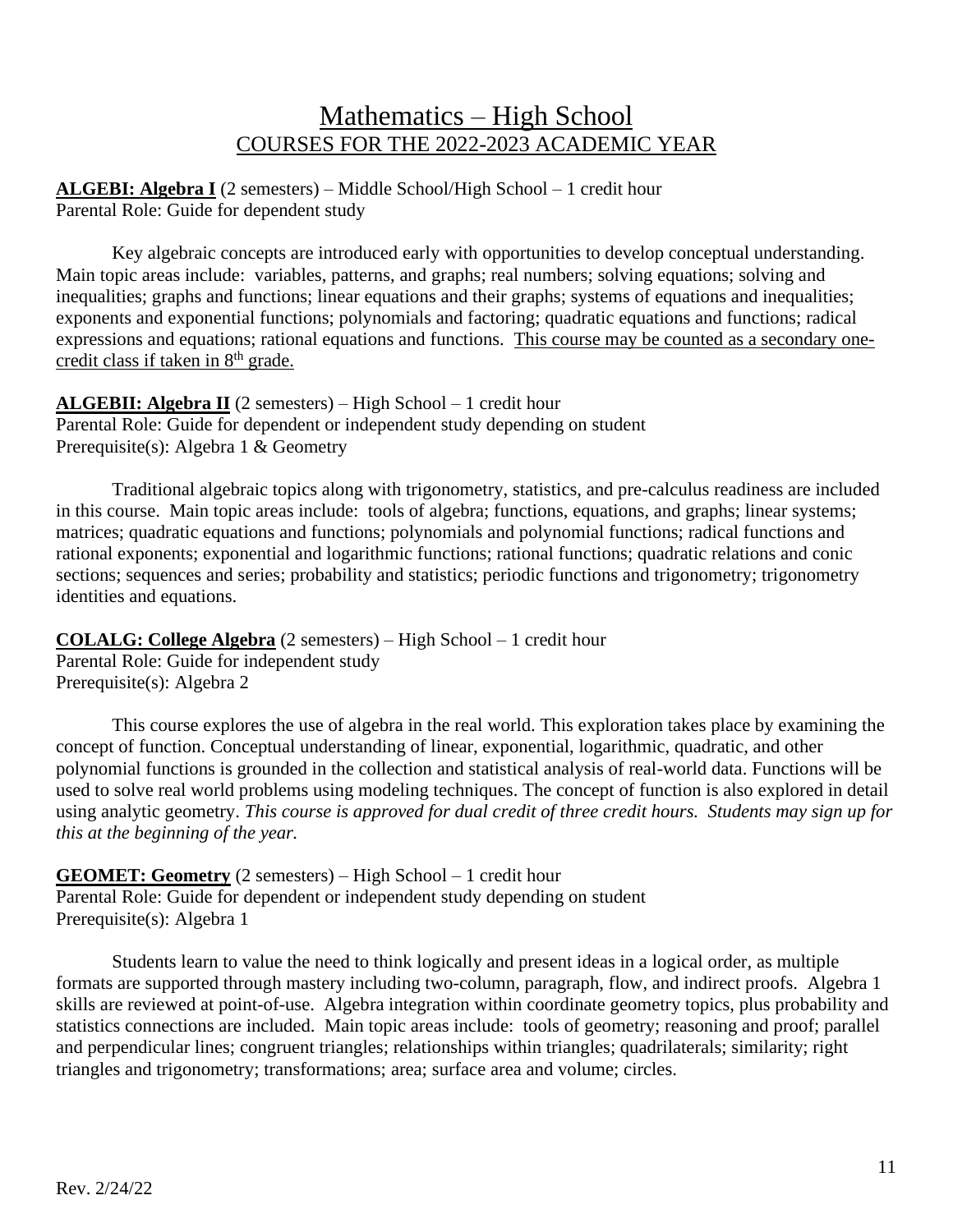**PRECAL: Pre-Calculus** (2 semesters) – High School – 1 credit hour Parental Role: Guide for independent study Prerequisite(s): Algebra 2

Pre-Calculus is a continuation of topics covered in Algebra 2, including trigonometry, polynomials, functions and their inverses, equations, and complex numbers. New topics include polar graphs, and statistics. The course concludes with an introduction to calculus through sequences, limits, and derivatives. This course has a biblical foundation putting math into proper perspective for a Christian and gives glory to God for His created order in mathematics. It will prepare students for future study in more advanced courses in mathematics.

### **Mathematics Courses Offered in Previous Years**

**APPALG: Applied Algebra** (2 semesters) – Middle School/High School Parental Role: Guide for dependent study

Applied Algebra is a real-life applications course designed to review and solidify algebra concepts. The content emphasizes graphing and solving equations/inequalities, factoring, quadratic functions, exponential functions, systems of equations/inequalities, statistics, and data analysis through the integration of technology as a problem-solving tool.

**CALCAP: AP Calculus AB** (2 semesters) – High School – 1 credit hour Parental Role: Guide for independent study Prerequisite(s): Pre-Calculus

The concepts in AP Calculus begin with zero and work toward infinity. In this course, students work through a series of interactive video lessons along with thorough explanations of the biblical foundation and historical approaches to the study of mathematics. These resources will help bolster the student's understanding of Calculus in a fully integrated way and best prepare the students for the AP Calculus AB exam given each year in May. With continuous enrollment, students can start the course and begin working on Calculus as early as spring of the previous year! An Advanced Placement (AP) course in calculus consists of a full high school year of work that is comparable to calculus courses in colleges and universities. It is expected that students who take an AP course in calculus will seek college credit, college placement, or both, from institutions of higher learning.

Most colleges and universities offer a sequence of several courses in calculus, and entering students are placed within this sequence according to the extent of their preparation, as measured by the results of an AP examination or other criteria. *This course conforms to the College Board recommendations for the Advanced Placement Calculus AB Examination. Following completion of the course, students may opt to take the Advanced Placement Examination in Calculus AB given by the College Board in mid-May. Successfully completing the course does not guarantee passage of the AP exam nor does it cover the cost of the exam itself.*

```
CALCUL: Calculus (2 semesters) – High School – 1 credit hour
Parental Role: Guide for independent study
Prerequisite(s): Pre-Calculus
```
The Calculus course's main goals include the study of limits, derivatives, integrals and the Fundamental Theorem of Calculus.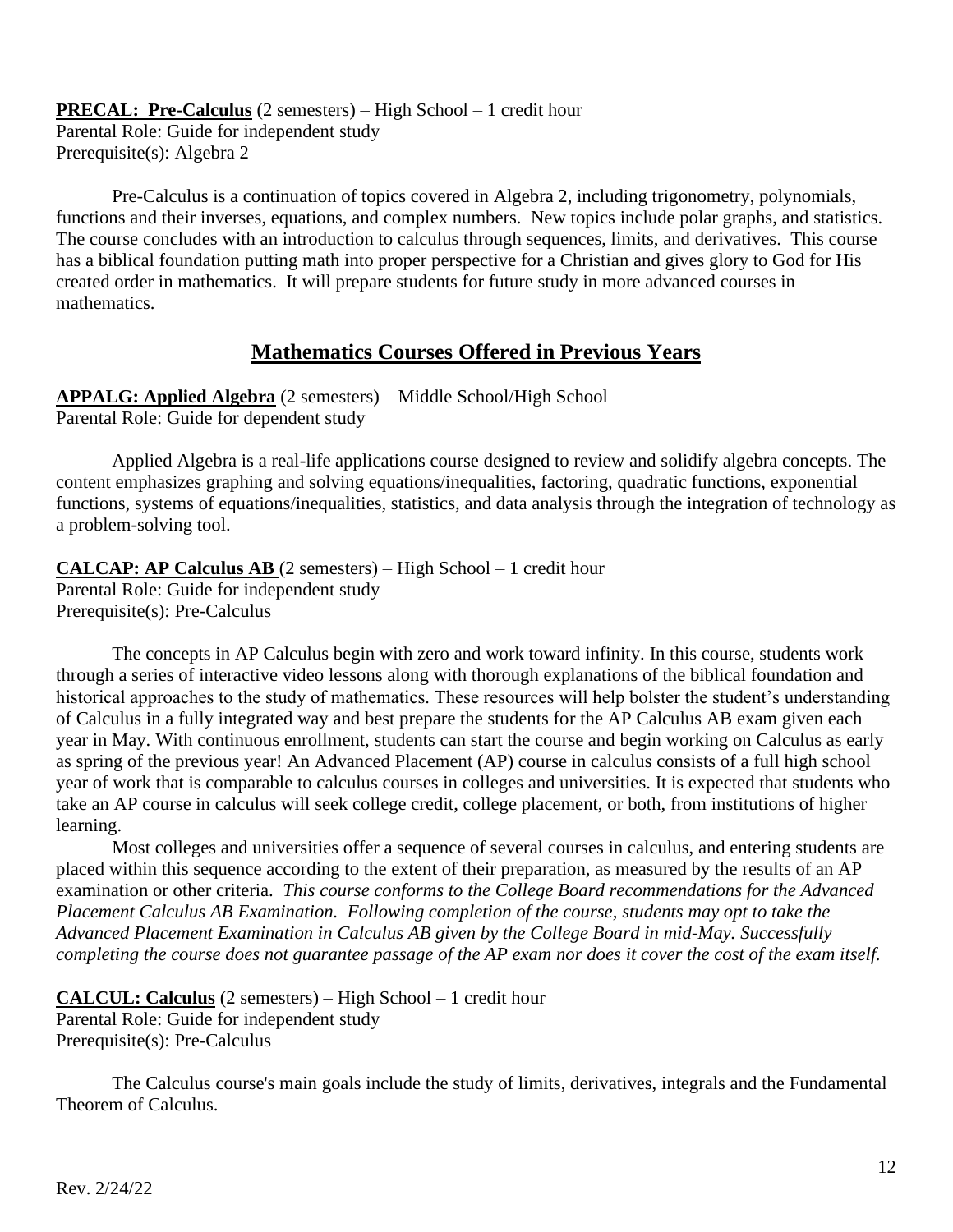## Science – Middle School COURSES FOR THE 2022-2023 ACADEMIC YEAR

**EXPSCI: Experiencing Science** (2 semesters) – Middle School Parental Role: Guide to dependent study

*Experiencing Science* covers topics such as earthquakes and volcanoes, weather and erosion, natural resources, cells, scientific classification, atoms and molecules, the solar system, plants, and animals. Your student will consider each topic within a biblical worldview and will develop critical thinking skills along with other science process skills such as classifying, inferring, communicating, measuring, experimenting, and collecting and recording data. Additionally, hands-on activities are included in almost every chapter in order to promote a love of learning.

**LIFSCI: Life Science** (2 semesters) – Middle School Parental Role: Guide to dependent study

Gain a better appreciation for God's creation through the *Life Science* course. *Life Science* covers cell biology, genetics, the history of life, microbiology, botany, zoology, ecology, and human anatomy and physiology, all within a biblical framework. Your student will learn about both the limitations and the benefits of science and will be challenged to use science as a tool to exercise dominion over the earth.

### **EARTHSCI: Earth Science** (2 semesters) – Middle School

Parental Role: Guide to dependent study

Students' Christian worldviews will be shaped and strengthened as they learn about tectonic processes, landforms and earth materials, fossils, the oceans and oceanography, rivers and lakes, the atmosphere, weather and storms, climate and environmentalism, the solar system, the universe and cosmology, and space science.

**PHYSCI: Physical Science** (2 semesters) – Middle School/High School – 1 credit hour Parental Role: Guide to dependent study

*Physical Science* is an exciting and engaging introduction to the world of physics and chemistry. This course provides an essential foundation for subsequent science courses, including Biology, Chemistry, and Physics. It builds a foundation of basic knowledge regarding matter and measurements early in the text, then furnishes the student with the key principles and scientific laws of classical physics, thermodynamics, electricity, magnetism, sound, light, and optics. This course may be counted as a secondary one-credit class if taken in 8<sup>th</sup> grade.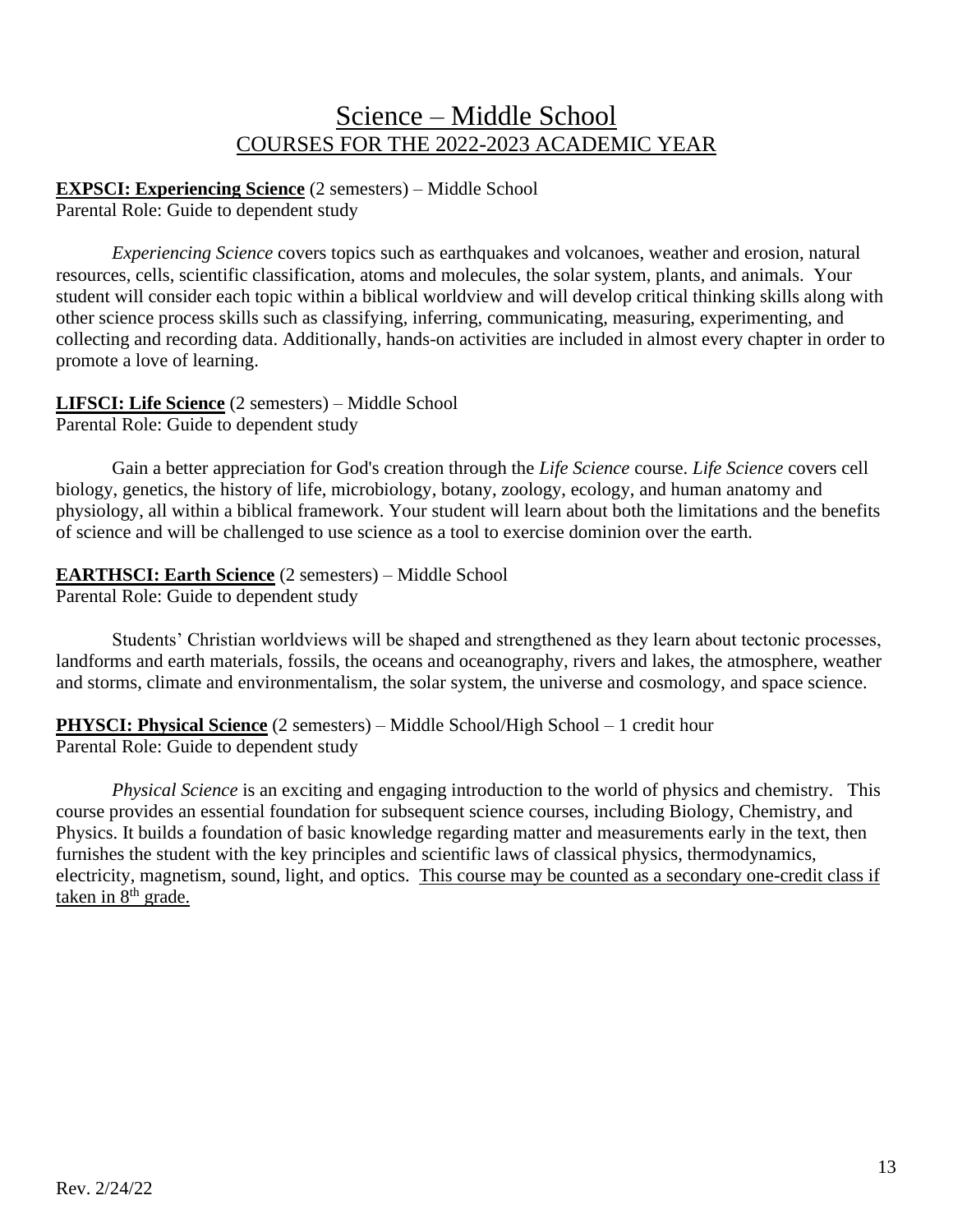## Science – High School COURSES FOR THE 2022-2023 ACADEMIC YEAR

**BIOLOG: Biology** (2 semesters) – High School – 1 credit hour Parental Role: Guide for dependent or independent study depending on student

Introduce your student to God's diverse, yet unified creation through this course. *Biology* is designed to be a high-school level survey course and covers topics such as cytology, genetics, biotechnology, bacteria, viruses, botany, and zoology. It also demonstrates the practicality of science by highlighting science-related careers and encouraging students to think about science-related issues. Each topic is presented in light of biblical truth in order to develop a biblical worldview. The curriculum also enhances critical thinking skills by challenging your student to think beyond the textbook. Your student will also have the opportunity to participate in laboratory exercises that will increase his or her understanding of the concepts presented in the textbook.

### **BOTANY: Applied Botany** (2 semesters) – High School – 1 credit hour

Parental Role: Guide for independent study Prerequisite(s): Biology

Applied Botany is for high school students interested in the practical application of plants. Emphasis is placed on greenhouse/indoor and outdoor gardening experiences. Topics include plant anatomy, physiology, nomenclature, and taxonomy; propagation; composting; organic & non-organic gardening; houseplants; landscaping; natural & synthetic pesticides; human uses of plants in agriculture, commerce, medicine, and ecology. Students have the opportunity to participate in Botany Club and a variety of field trips.

**CHEM: Chemistry** (2 semesters) – High School – 1.5 credit hours Parental Role: Guide for dependent or independent study depending on student Prerequisite(s): Algebra I and Physical Science

*Chemistry* is designed as a high-school level survey course and touches on all the major areas involving chemistry—physical chemistry, organic chemistry, biochemistry, etc. The curriculum aims to teach chemistry from a biblical worldview. It focuses on declaring the character and works of God, showing how to use chemistry to demonstrate love to others, and rejecting secular biases. The curriculum also encourages your student to get involved with the learning process by participating in labs and demonstrations in order to truly understand the concepts being presented.

#### **HUMAN: Human Anatomy** (2 semesters) – High School –2 credit hours Parental Role: Guide for independent study Prerequisite(s): Biology

This course is designed to provide students with a basic understanding of the structure, function, and disorders of the human body and is an introduction to the basic components of the human anatomical systems. In Anatomy and Physiology, the topics include an overview of the integumentary, skeletal, muscular, and nervous systems, as well as discussion of tissues and special senses. The course is a combination of a lecture component and a laboratory component. *This course is approved for dual credit of four credit hours. Students may sign up for this at the beginning of the year.*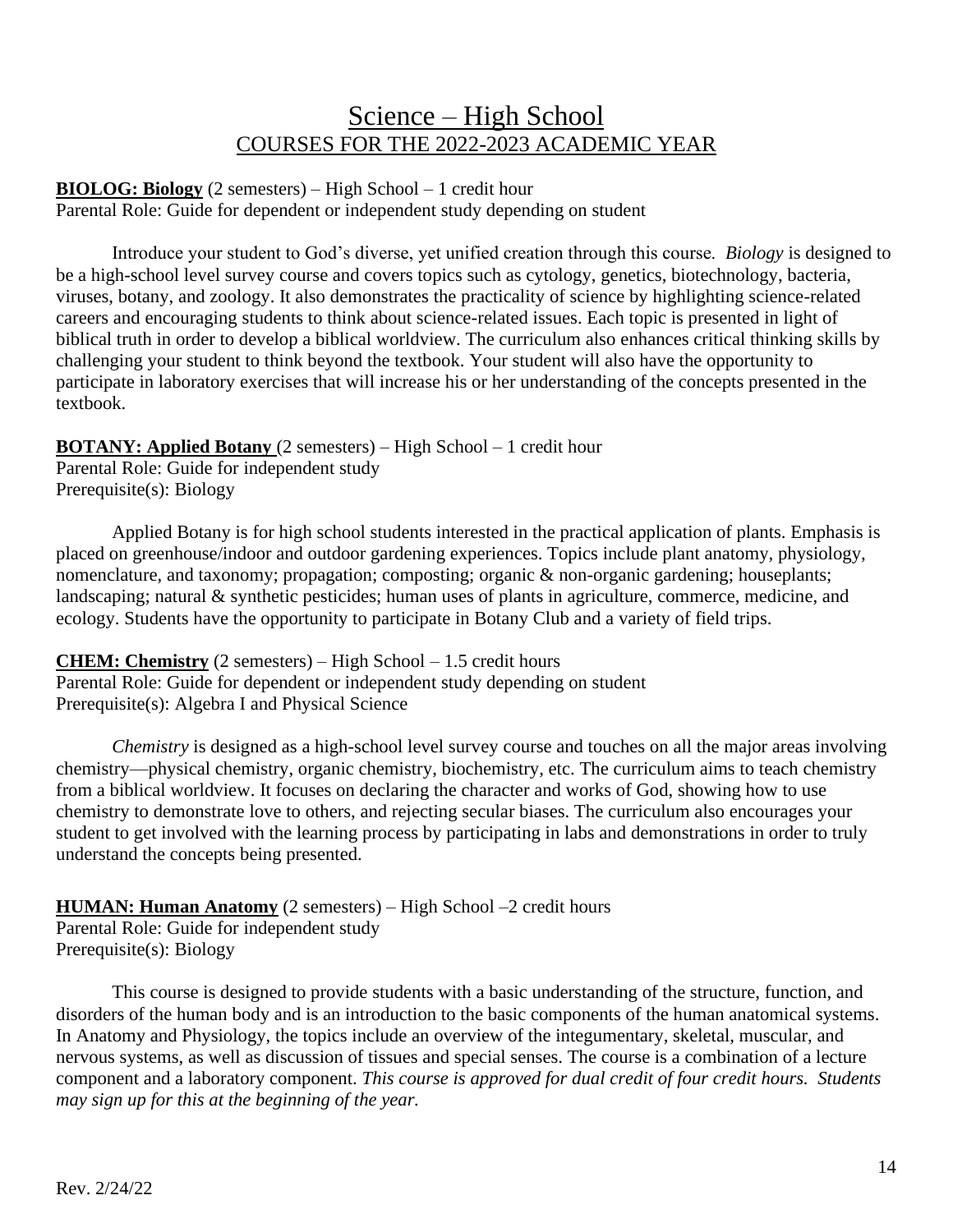**PHYSCI: Physical Science** (2 semesters) – Middle School/High School – 1 credit hour Parental Role: Guide to dependent study

*Physical Science* is an exciting and engaging introduction to the world of physics and chemistry. This course provides an essential foundation for subsequent science courses, including Biology, Chemistry, and Physics. It builds a foundation of basic knowledge regarding matter and measurements early in the text, then furnishes the student with the key principles and scientific laws of classical physics, thermodynamics, electricity, magnetism, sound, light, and optics. This course may be counted as a secondary one-credit class if taken in 8<sup>th</sup> grade.

### **Science Courses Offered in Previous Years**

**APPHYS: AP Physics** (2 semesters) – High School – 1 credit hour Parental Role: Guide for independent study Prerequisite(s): Geometry, Algebra 2

AP Physics 1 is an algebra-based, introductory college-level physics course. Students cultivate their understanding of physics through inquiry-based investigations as they explore these topics: kinematics, dynamics, circular motion and gravitation, energy, momentum, simple harmonic motion, torque and rotational motion, electric charge and electric force, DC circuits, and mechanical waves and sound. *This course conforms to the College Board recommendations for the Advanced Placement Physics 1 Examination. Following completion of the course, students may opt to take the Advanced Placement Examination in Physics given by the College Board in mid-May. Successfully completing the course does not guarantee passage of the AP exam nor does it cover the cost of the exam itself.*

**BIOLOGII: College Biology and Lab** (2 semesters) – High School – 1.5 credit hours Parental Role: Guide for independent study Prerequisite(s): Biology

This is a college level biology course. The Topics include methods of scientific study, basics of chemistry, cell biology, membranes, enzymes, cell division, photosynthesis, metabolism, genetics on a molecular and cellular level, evolution, and population biology. *This course is approved for dual credit of four credit hours. Students may sign up for this at the beginning of the year.*

**COLCHEM: College Chemistry** (2 semesters) – High School – 2.0 credit hours Parental Role: Guide for independent study Prerequisite(s): Chemistry and Algebra 2

This course is an exciting opportunity to take a college chemistry course with the help of a Lighthouse teacher who serves aa the facilitator of the course and will include an opportunity to experience two Saturdays in the UMK laboratory to perform some exciting experiments. The students in this course will study stoichiometry, gas laws, thermochemistry, atomic structure, molecular shapes and bonding theories. The lab component is an introduction to the laboratory techniques used in studying the chemical properties of substances. Some quantitative techniques are included. *The course is approved for dual enrollment of five credit hours including 4 credits of General Chemistry and 1 laboratory credit through UMKC. There will be 2 Saturdays of labs performed at the UMKC laboratory. Students must sign up for the college credit to enroll in this course at the beginning of the year.*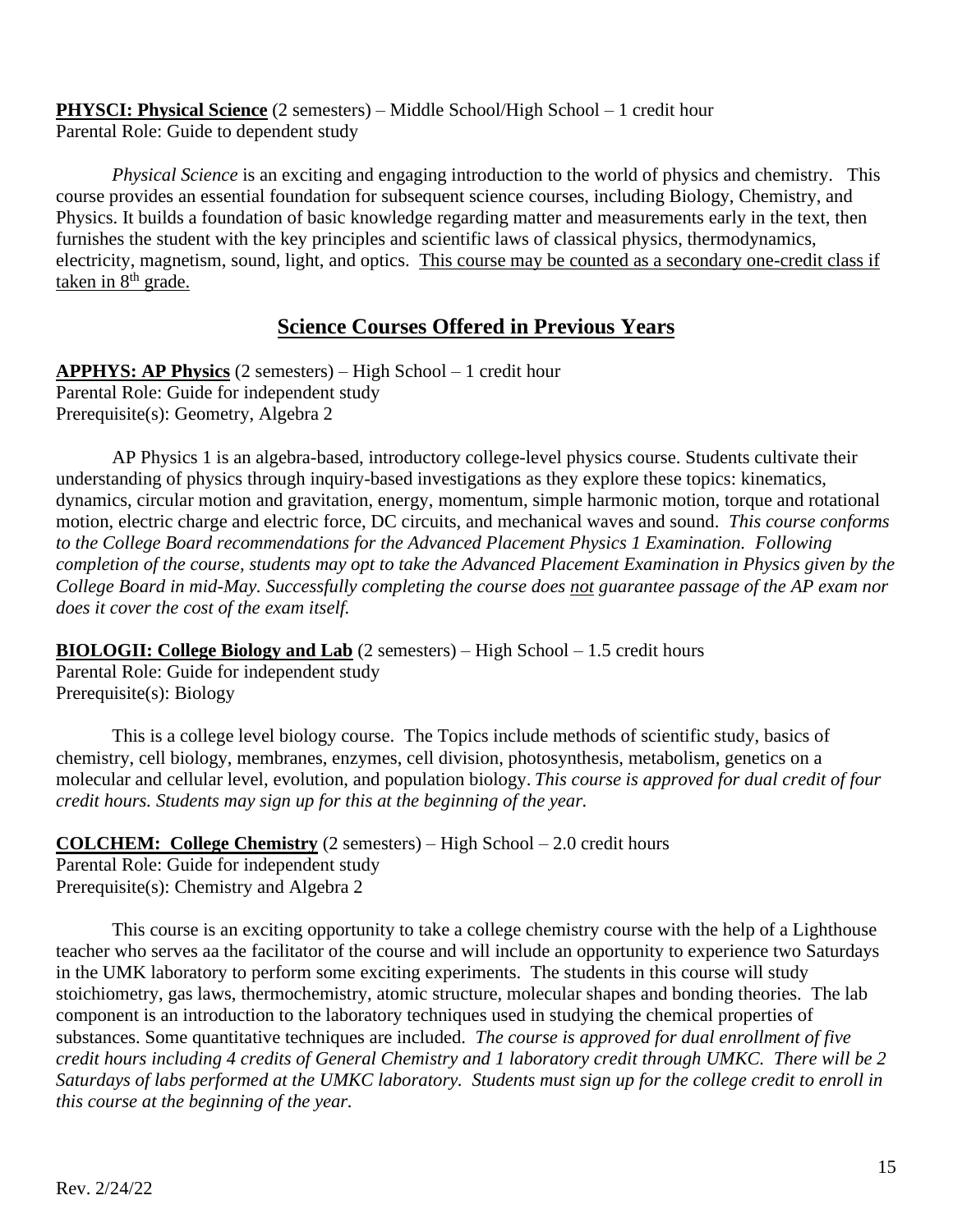**ENVSCI: Environmental Science** (2 semesters) – High School – 1 credit hour Parental Role: Guide for dependent or independent study depending on student Prerequisite(s): Biology

This course is a study of biology with a focus on how the environment affects Human health and safety and how humans have affected their environment and will cover the human body interaction with environmental issues found in nature, both rural and urban areas. There will be up to four exciting local field trips during the year conducted on a Tuesday or Thursday. The course is divided into four quarters with each quarter covering these topics: First Quarter - physical sciences including energy, matter, and the earth sciences; Second Quarter – ecology including how the biodiversity of life interacts in each habitat; Third Quarter - natural resources including air, water, minerals, and soils; Fourth Quarter - environmental controls including environmental law, environmental effects, environmental ethics and cultural and aesthetic aspects of the environment. *The course is approved for dual credit of four credit hours including 3 lectures and 2 equivalent laboratory hours per week. Students may sign up for this at the beginning of the year.*

**GEOL: Geology** (2 semesters) – High School – 1 credit hour Parental Role: Guide for independent study Prerequisite(s): Biology

Physical Geology is an introduction to earth's materials, the geophysical processes acting on them and the resulting landforms and landscapes. In order to learn these processes we will discuss the origins of the solar system and the formation of the Earth including the different types of minerals and identification techniques. We will be looking at actual samples of rocks, minerals and fossils. We will explore the theory of plate tectonics using many lines of evidence such as the fossil record and geomagnetism. We will discuss mountain building and the creation of ocean floors. We will also learn about economic minerals and fossil fuels and their distribution around the Earth. We will discuss the different types of igneous, sedimentary and metamorphic rocks and the processes that have formed them and look at the interior of the earth. We will look at weathering processes that change rocks and minerals. We will discuss how the crust of the earth is deformed over time and how earthquakes occur. We will be looking at different types of mass wasting events and the landscapes they produce. We will be looking at the importance of water on earth both above and below ground and how climate affects the surface of the earth. We will be discussing glaciers and their effects on the earth's landscape. Finally, we will discuss eolian (wind-driven) processes in deserts as well as coastal shoreline processes. *This course is approved for dual credit of four credit hours. Students may sign up for this at the beginning of the year.*

**PHYSIC: Physics** (2 semesters) – High School – 1 credit hour

Parental Role: Guide for dependent or independent study depending on student Prerequisite(s): Algebra I, Geometry; basic Trigonometry functions, Chemistry

Physics offers classical mechanics, work and energy, periodic motion and wave theory, electricity and magnetism, optics, relativity, quantum physics, and nuclear physics. These topics are presented in conjunction with real-world modeling exercises (dominion modeling) that reinforce a Christian worldview by demonstrating the relevance and validity of approaching science from a biblical perspective. The course is mathematically rigorous and algebra-based. The well-prepared student should have completed at least two years of algebra and one year of geometry instruction. In order to help students to succeed, the necessary math skills are gradually introduced in a scaffold fashion, reinforced with numerous example problems.

.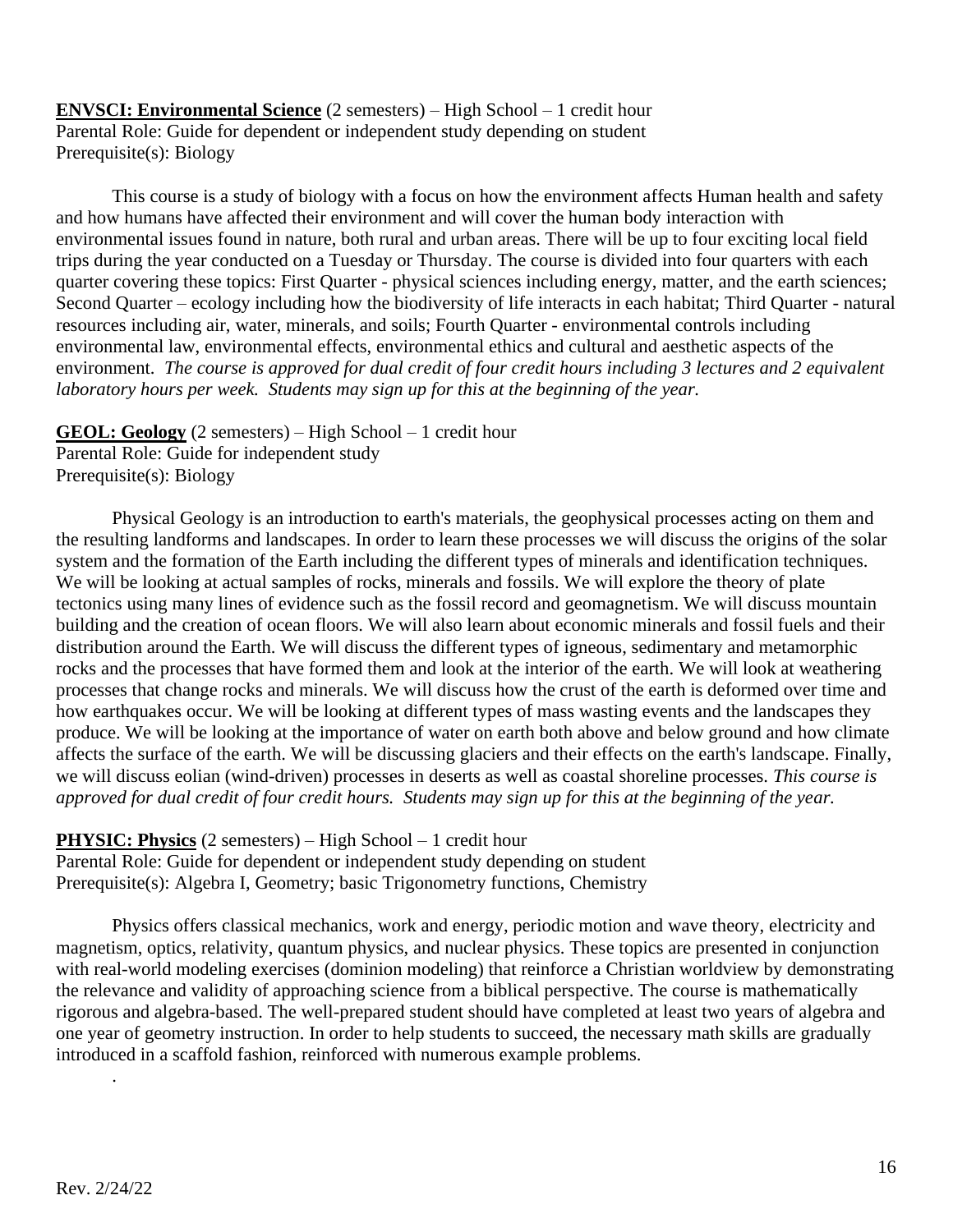## Social Studies – Middle School COURSES FOR THE 2022-2023 ACADEMIC YEAR

**H&G6: History & Geography: Ancients to Middle Ages** (2 semesters) – Middle School Parental Role: Guide to dependent study

A fascinating look at ancient history to the Middle Ages. Studying both the geography and history of ancient Mesopotamia, Egypt, Israel, India, China, Persia, Greece, Rome, the Byzantine Empire, Mesoamerica, Africa, Japan, and the Middle Ages in Europe provides the student with a solid basis to understand and appreciate later historical events, including American history. Maps, creative projects, primary source documents, photos, and timelines are all part of this exciting course. Your student will learn the history and influences of these peoples on religion and the world today while their Christian worldview will expand, and their critical thinking skills will be enriched.

#### **H&G7: History & Geography: World Studies** (2 semesters) – Middle School

Parental Role: Guide to dependent study

A study around the world of the ebb and flow of empires, cultures, Christianity, and world religions. Our adventure will conclude with an examination of the trends of the emerging 21<sup>st</sup> century. Maps, creative projects, timelines, primary source documents, and photos are all part of this fascinating study. This is a true overview of world history and cultures.

## **AMREPI: American Republic I** (2 semesters) – Middle School

Parental Role: Guide to dependent study

Students will read great literature as they study American and World History from 1492 – 1850. They will study biographies, source documents, historical fiction, and nonfiction accounts as they seek to understand the events of this time.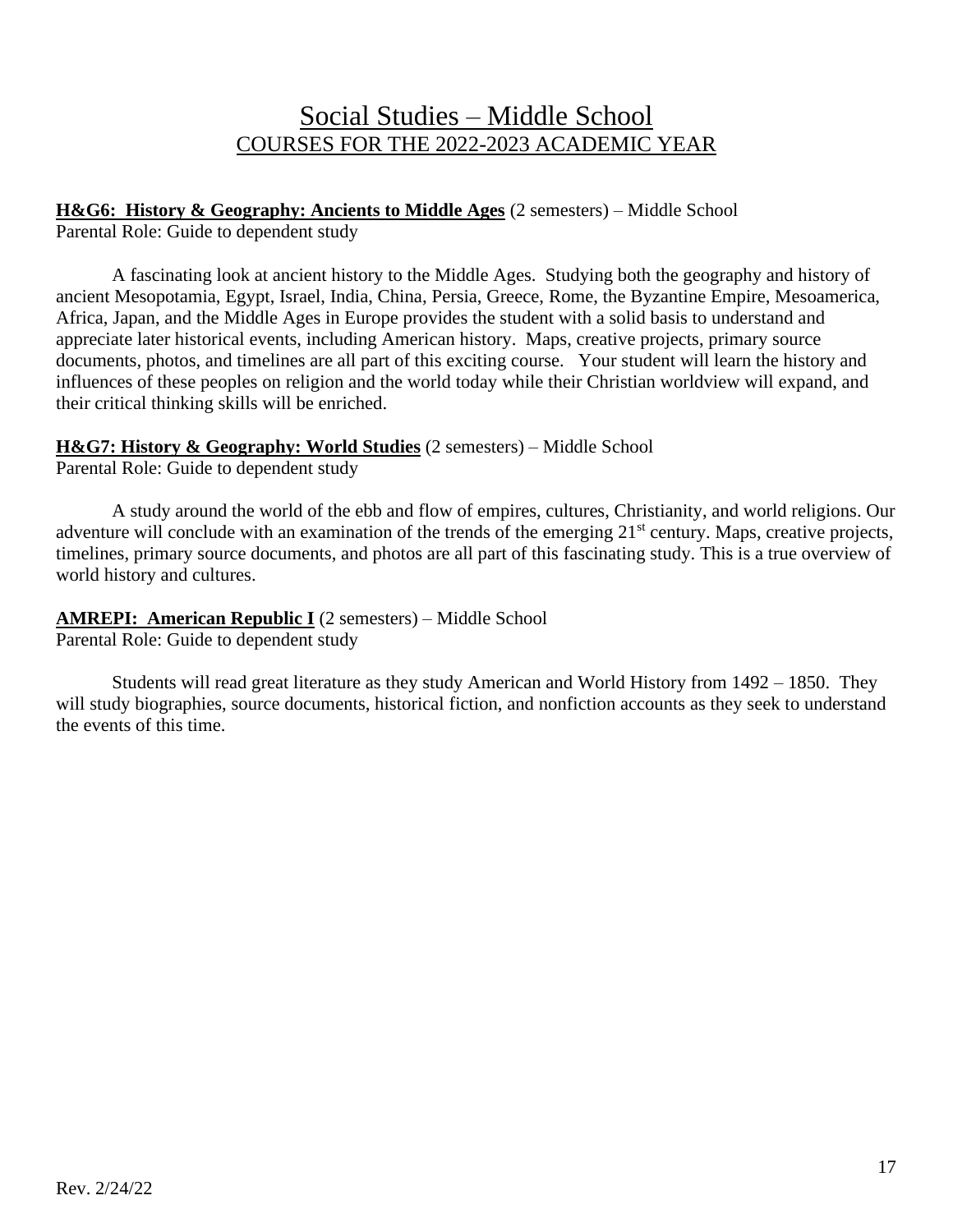## Social Studies – High School COURSES FOR THE 2022-2023 ACADEMIC YEAR

**AMREPII: Civics & American Republic II** (2 semesters) – High School -1 credit hour Parental Role: Guide to dependent study

Using literature including biographies, historical fiction, non-fiction, and allegories, students will study United States history from the mid-1800's to modern times. A wide variety of resources including videos and primary source documents make this a class rich in variety. A special emphasis is placed on becoming familiar with the U.S. Constitution. *As a part of this class, students will take the Missouri and US Constitution tests, which are required for all Lighthouse graduates.* 

**CRIME: Intro to Criminal Justice** (1 semester/Semester Intensive) – High School – 1 credit hour Parental Role: Guide for dependent study or independent study depending on student

This college level entry course is designed as an introduction to the Criminal Justice System in America today. This course will be used to help provide an overview of the role of Law Enforcement, the Courts, and Corrections, in American society today. Special emphasis will be placed on the challenges faced by each part of the justice system in balancing the Constitutionally protected rights of the individual against controlling crime and keeping society safe. The impact of Juvenile Justice, diversity in today's society, emerging challenges, and the connection between crime and its effects on victims will be studied. *This course is approved for dual credit of three credit hours. Students may sign up for this at the beginning of the year.* This is a Semester Intensive course with students completing one year of material in one semester

**CULGEO: Cultural Geography** (2 semesters) – High School – 1 credit hour Parental Role: Guide for dependent or independent study depending on student

This course provides a survey of geographic principles through a regional approach. Beginning in North America, students will "travel" from continent to continent around the world studying the geography, cultures, landforms, climates, resources, economy, religions, and government of each country. Students will also utilize Operation World as a tool to pray for unreached people groups and mission opportunities in the region.

**SOC: Sociology** (1 semester) – High School – .5 credit hour Parental Role: Interactive discussion

Sociology is the study of human society and social behavior. It involves looking at human behavior which is largely shaped by the groups to which people belong and by the social interaction that will take place within those groups. This course involves studying culture, personality, society, socialization, social groups, institutions and social change. While considering our socially diverse world, students will learn the language of social interaction, scientific methods of sociology, and the demographic characteristics of the United States. A study of the five major societal institutions covering the economy, family, religion, education, and the state will take place and how social constructs affect equality with regards to race, class, sexuality, and gender. This course will include worldviews of sociological issues but with the added benefit of a Christian perspective. By offering a Christian worldview, students will be better prepared as they encounter views that are consistent with a secular society. *This course is approved for dual enrollment of three credit hours.* There will be an additional fee due to Central Methodist in January for the college portion of the class. Students will sign up for this at the beginning of second semester.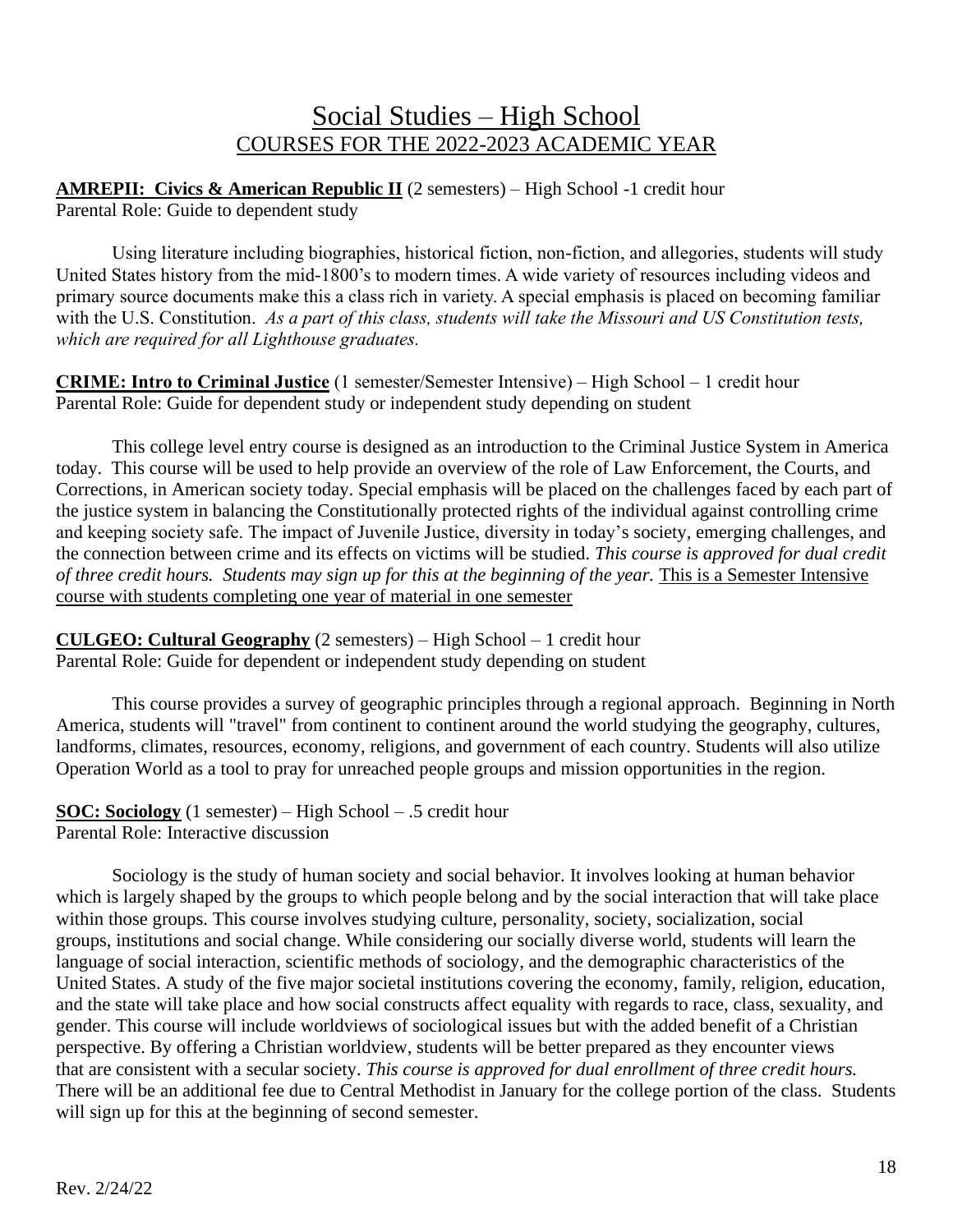#### **USHIS: U.S. History** (2 semesters) – High School – 1 credit hour Parental Role: Guide for dependent or independent study depending on student

This course is a survey from settlement to the present. Topics include: basic institutions (family, religion, education, politics and economics); the causes of the American Revolution; democratization; the U.S. Constitution; development of political parties; the causes of the Civil War; the transition from an isolationistic regional power to an inter-nationalistic world power; the decline of laissez-faire; democratization; recent constitutional interpretation; and the changing status of African-Americans. Special attention is given to God's providence and America's Christian heritage. The course involves extensive reading and intensive writing on a variety of topics. Students will learn to take notes from formal lectures similar to those found in college survey courses*.*

U.S. History is a required year long history course. There may be a hybrid component to this class with most of the class being conducted in the traditional classroom and some of the class being asynchronous online. The first semester is eligible for 3 hours of college credit as HI117: Development of the US I, and the second semester is eligible for 3 hours of college credit as HI118: Development of the US II.

#### **WDHISFM: World History through Film** (1 Semester) – High School – .5 credit hour Parental Role: Guide for independent study

This course is a discussion of World History, using films as vehicles, for in-depth examination and discussion of important eras, people, and events. Students will watch and discuss films in class, conduct research into the context of each film and its historical accuracy.

**WRLHS: World History** Previously named World History 2 (2 semesters) – High School – 1 credit hour Parental Role: Guide for dependent or independent study depending on student

Students will utilize a textbook, literature, biographies, primary source historical documents, historical fiction and nonfiction accounts to study the key events of the time period from creation to modern day from a world perspective. Writing and research will be part of the challenging activities included.

### **Social Studies Courses Offered in Previous Years**

**AMHS3: American History & Government** (2 semesters) – High School – 1 credit hour Parental Role: Guide for dependent or independent study depending on student

Students will continue their chronological and worldwide study of history as they span the time from the 1600's to modern times with a primary focus on American history and its unique formation as a nation. United States History recounts the story of our nation's history from its discovery and colonization up to the present day with emphasis on world impact as well. Special attention is given to God's providence and America's Christian heritage. Recognizing the influence of worldviews on individuals, communities, and nations is an integral part of this course. As a part of this class, students will take the Missouri and US Constitution tests, which are required for all Lighthouse graduates.

# **AMHISFM: American History through Film** (1 semester) – High School – .5 credit hour

Parental Role: Guide for independent study

A discussion of American history (1945-1991: The Cold War -- including the Korean War and Vietnamese War) using films as vehicles for in-depth examination and discussion of important eras, people, and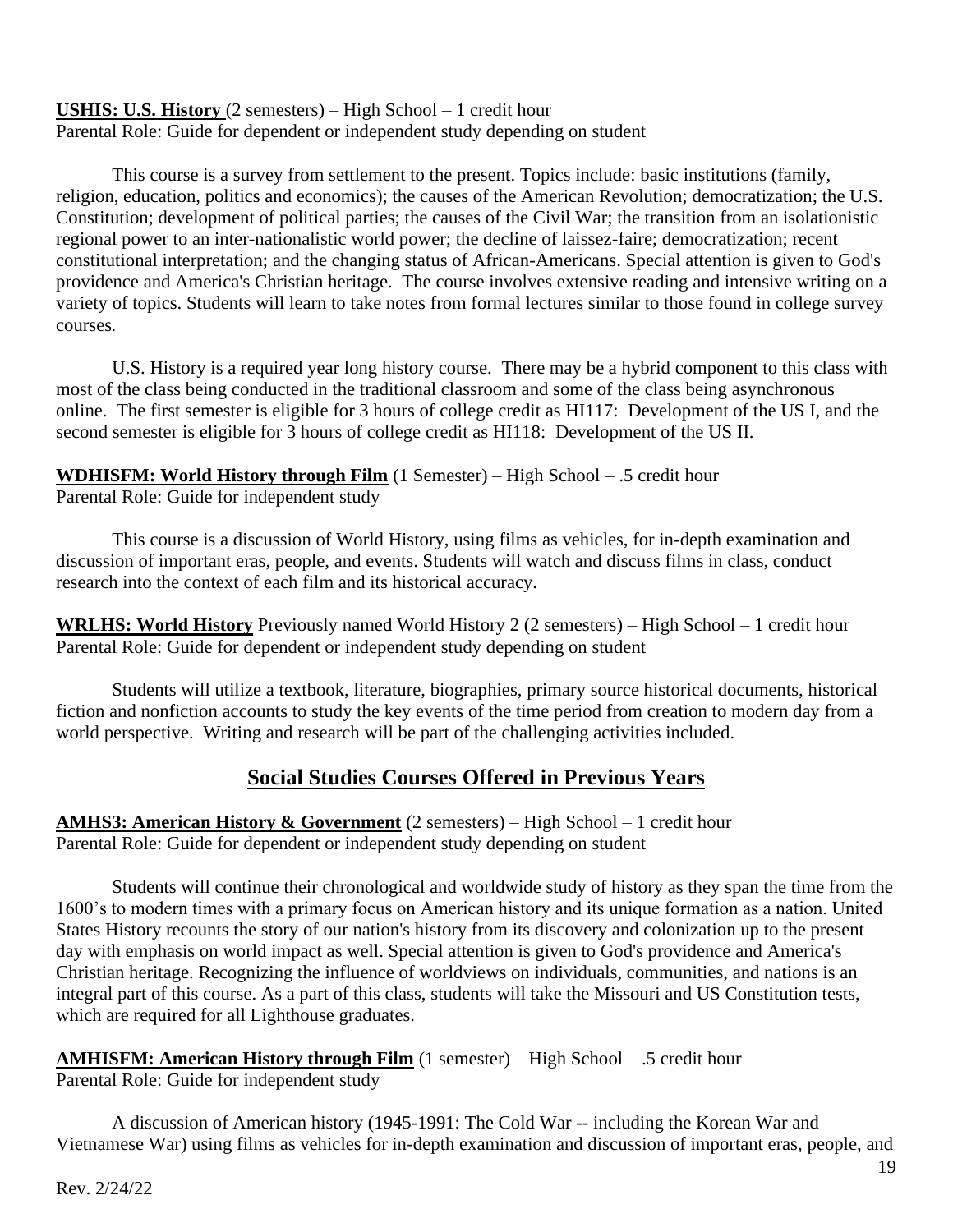events. Students will watch and discuss films in class, conduct research into the making of each film and its historical accuracy, and write interpretive research papers on broad historical themes discussed in class. Some of the movies may be titles such as: All the President's Men, Apollo 13, Bridge to Terabithia, Remember the Titans, 42 (The Jackie Robinson Story), Argo and/or The Crucible.

**APPSYCH: AP Psychology** (1 semester/Semester Intensive) - High School - 1 credit hour Parental Role: Guide for independent study

This course introduces students to the systematic and scientific study of human behavior and mental processes. While considering the psychologists and studies that have shaped the field, students explore and apply psychological theories, key concepts, and phenomena associated with such topics as the biological bases of behavior, sensation and perception, learning and cognition, motivation, developmental psychology, testing and individual differences, treatment of abnormal behavior, and social psychology. Throughout the course, students employ psychological research methods, including ethical considerations, as they use the scientific method, analyze bias, evaluate claims and evidence, and effectively communicate ideas.

*This course conforms to the College Board recommendations for the Advanced Placement Psychology Examination. Following completion of the course, students may opt to take the Advanced Placement Examination in Psychology given by the College Board in mid-May. Successfully completing the course does*  not guarantee passage of the AP exam nor does it cover the cost of the exam itself. This is a Semester Intensive course with students completing one year of material in one semester.

**APUSH: AP U.S. History** (2 semesters) – High School – 1 credit hour Parental Role: Guide for dependent or independent study depending on student

AP U.S. History and Government is designed to be the equivalent of a two-semester introductory college or university U.S. history course. This course teaches students to compare and contrast the present with the past by surveying American culture from its discovery and colonization up to the present day with emphasis on world impact. Special attention is given to God's providence and America's Christian heritage. Recognizing the influence of worldviews on individuals, communities, and nations is an integral part of this course. The course involves extensive reading and intensive writing on a variety of topics. Students will learn to take notes from formal lectures similar to those found in college survey courses*. As a part of this class, students will take the Missouri and US Constitution tests, which are required for all Lighthouse graduates. This course conforms to the College Board recommendations for the Advanced Placement U.S. History Examination. Following completion of the course, students may opt to take the Advanced Placement Examination in U.S. History given by the College Board in mid-May. Successfully completing the course does not guarantee passage of the AP exam nor does it cover the cost of the exam itself.*

**BUSI: Intro to Business** (1 semester/Semester Intensive) – High School – 1 credit hour Parental Role: Guide for independent study

This is an introductory survey course to acquaint students with the major institutions and practices in the *business* world and to explore the major functional areas of *business*; accounting, finance, marketing and management within the context of the modern global, political, social and economic environment and to provide information on *business* career opportunities. *This course is approved for dual credit of three credit hours. Students may sign up for this at the beginning of the year. This is a Semester Intensive course with students* completing one year of material in one semester.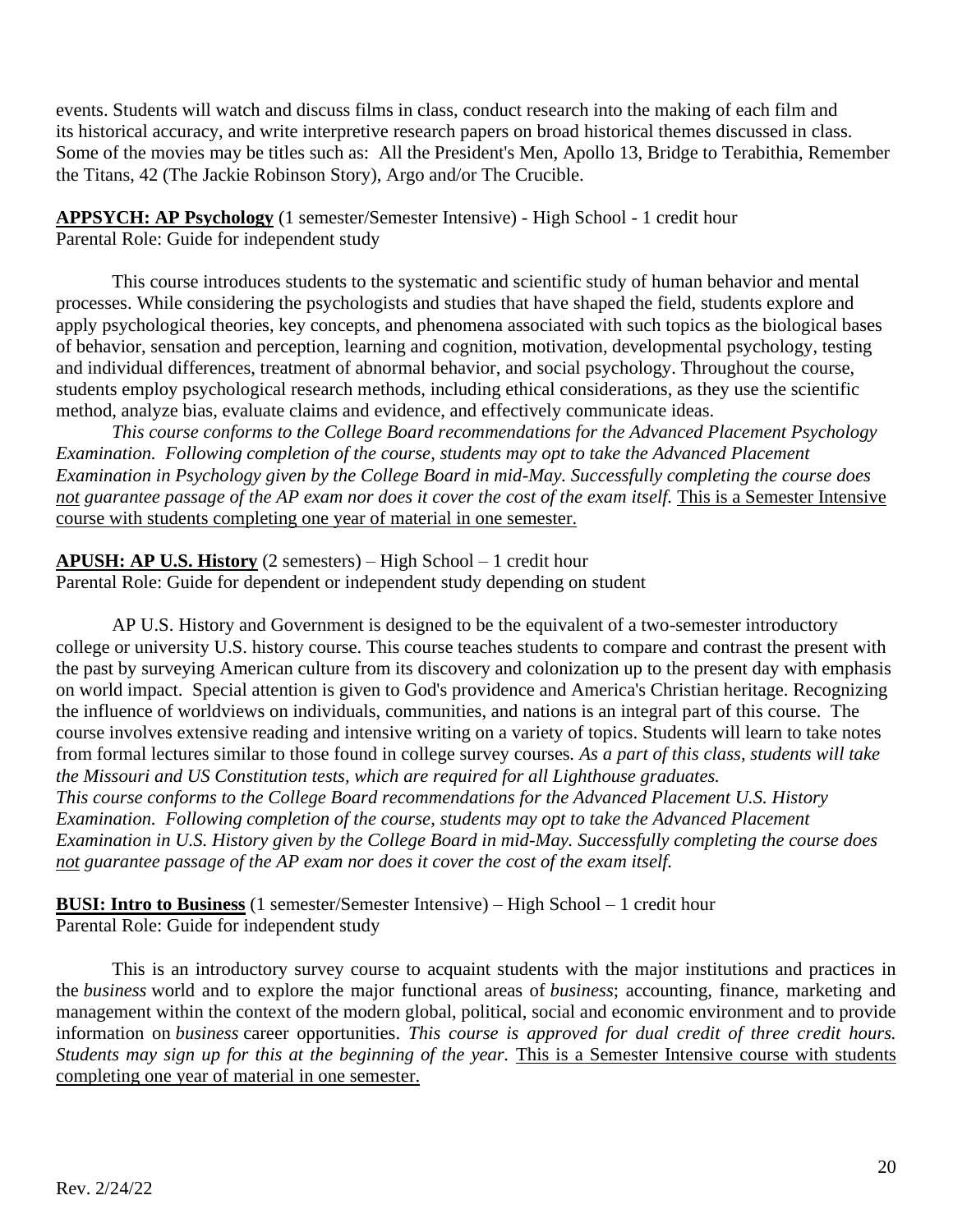# **CIV: Civics & World Literacy** (1 semester) – High School – .5 credit hour

Parental Role: Guide for dependent or independent study depending on student

This course will study the responsibilities of citizenship in both the state of Missouri and the United States and will examine the constitutions of both Missouri and the United States. Students will be required to successfully pass an exam on both constitutions. Also, this course will introduce students to world issues that influence our life in this multicultural world. Students will research and discuss current economic, political, social and cultural problems and explore how these ongoing conflicts can affect them. A variety of media and technology will be used to examine these issues. Speaking, writing, and listening skills will also be emphasized.

#### **CUREV: Current Events and Social Media** (1 semester) – Grades 10-12 – .5 credit hour

Parental Role: Interactive discussion

Social media is dominating national and international cultures in how we receive news and information (as well as share). The 21st century Christian must prudently represent themselves in all areas of life, so knowing how to deliberately analyze and respond to the dynamics of online activity in areas of news, sharing of ideas, interests, and information is fundamental. Current Events & Social Media will address the following:

- 1. Recognizing logical fallacies, inflated response, emotionalism, extremism, misapplied information, missing sourced-content, sensationalism, etc.
- 2. Utilizing effective tools when evaluating news sources and information/images online
- 3. Tools to consider when crafting personal user-generated content in response to current events, issues, ideas, products, etc.

**ECONMI: Microeconomics** (1 semester/Semester Intensive) – High School – 1 credit hour

Parental Role: Guide to independent study

Microeconomics is a study of economic principles with emphasis upon microeconomics. The class includes a study of economics of the firm, consumer demand theory, and current problems. *This course is approved for dual credit of three credit hours. Students may sign up for this at the beginning of the year.* This is a Semester Intensive course with students completing one year of material in one semester.

#### **PSYCH: Psychology** (2 semesters) – High School – 1 credit hour

Parental Role: Interactive discussion

Psychology is a "life-oriented" course including physiological backgrounds of behavior, development, motivation, emotion, intelligence, personality, adjustment, and social psychology.

#### **WRLHS1: World History 1: Ancients** (2 semesters) – High School – 1 credit hour Parental Role: Guide for dependent or independent study depending on student

Starting in Mesopotamia and journeying through Egypt, India, the Middle East, China, Greece, and Rome, students will learn about historical civilizations from the earliest times until the early 400's A.D. In addition to exploring cultural, political, and military events and behaviors, students will navigate using the four core compass points of Origin, Meaning, Morality, and Purpose to examine cultures' beliefs and practices in these areas. Also included are Bible passages appropriate to each unit, physical and political geography, and current events. A special emphasis is developing students' research and presentation skills.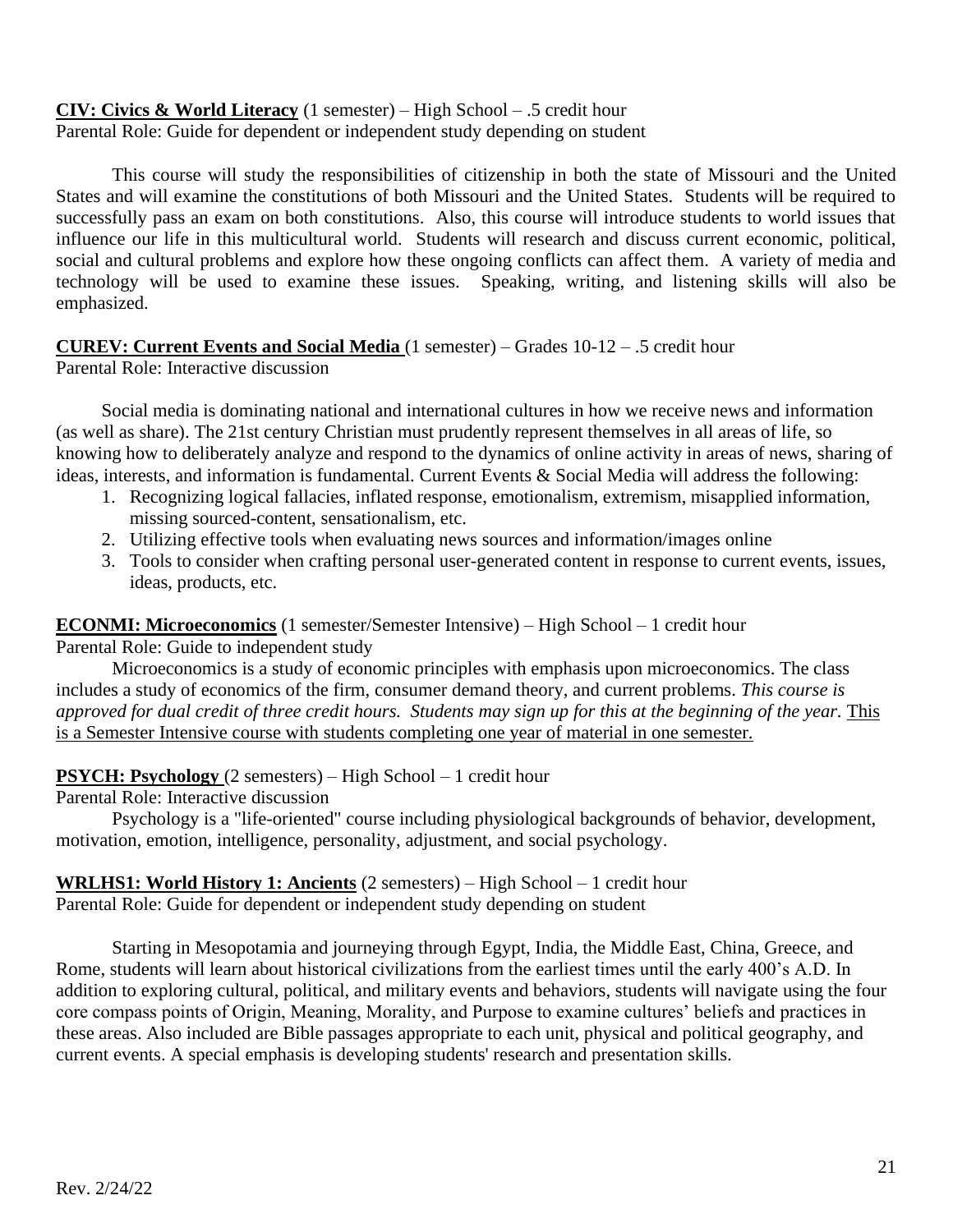## Language Arts – Middle School COURSES FOR THE 2022-2023 ACADEMIC YEAR

**FNDL6: Foundations in Literature** 6<sup>th</sup> grade (2 semesters) – Middle School Parental Role: Guide to dependent study

Students read, analyze, and discuss timeless pieces of literature as they explore the five foundational literary components (setting, plot, theme, characterization, and conflict) and investigate vocabulary from the literature. Students examine literary techniques, elements, and figurative language in order to give them a foundation of comprehension during reading. Developing good study skills and habits provides the foundation for becoming successful students. Pre-selected literature reflects the eras studied in 6th grade history class.

**FNDLL7: Foundations in Literature & Language** 7<sup>th</sup> grade (2 semesters) – Middle School Parental Role: Guide to dependent study

Students read, analyze, and discuss timeless pieces of literature while language study focuses on expanding vocabulary through *Wordly Wise*. A variety of critical thinking exercises help students develop their analytical thinking skills. Students continue to study the five foundational literary elements of setting, plot, theme, characterization, and conflict. Teacher selected literature complements the eras or topics explored in 7th grade history class.

**FNDLL8: Foundations in Language & Logic** 8<sup>th</sup> grade (2 semesters) – Middle School Parental Role: Guide to dependent study

Students explore God's gift of language through vocabulary study, critical thinking strategies, and communication skills. The language component utilizes *Wordly Wise* to improve students' understanding of English words & roots. The logic component establishes a foundation in critical thinking in preparation for high-school level courses in English/Language Arts. Toward the end of the school year, students explore a variety of sound study habits to prepare them for the rigor of high school.

**GRCMPI: Grammar & Composition I** (2 semesters) – Middle School

Parental Role: Guide to dependent study Pre-requisite: Writing sample for new students

The primary focus of this class is to unveil the purpose of God's gift of language, unlock a love of learning, and infuse an enthusiasm for writing within each student. The goal of the instructor is to create an atmosphere that encourages learning, growth, strong character, and individual expression through challenging academics. Assignments will include summary, narrative, and expository writing in and outside of the classroom. *Fix-It Grammar* covers fundamental grammar skills, capitalization, and punctuation. *Ancient History-Based Writing Lessons* from IEW are the foundation of the writing curriculum. \*Re: Penmanship – All students must write or print legibly during class.

#### **GRCMPII: Grammar & Composition II** (2 semesters) – Middle School

Parental Role: Guide to dependent study Pre-requisite: Writing sample for new students

Building upon the skills learned in Grammar and Composition I, students expand their knowledge of the writing process through expository and creative writing as well as through modeling the writing of others.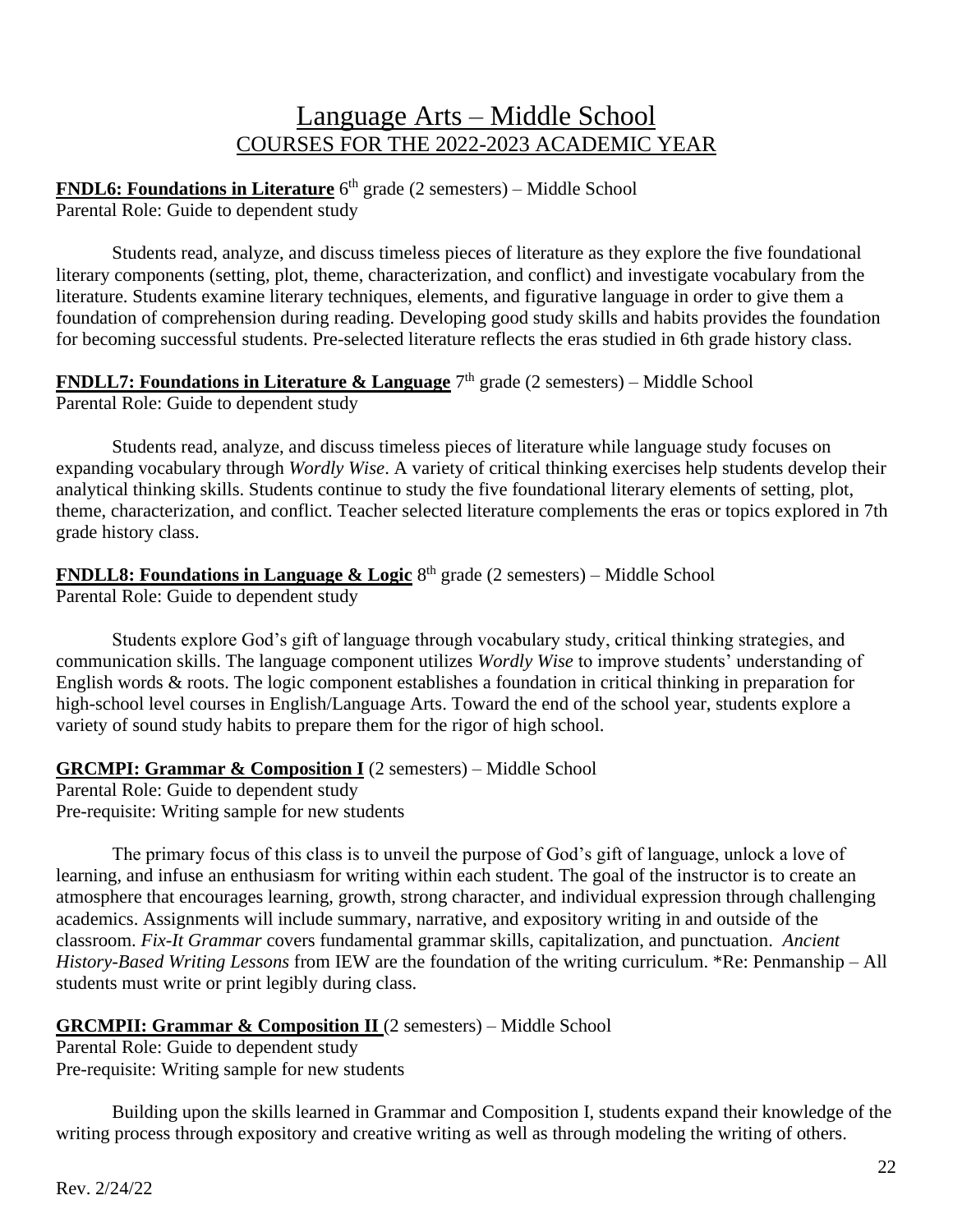*Medieval History-Based Writing Lessons* from IEW tie directly to topics in history class. Students continue to practice basic grammar and mechanics while progressing to intermediate-level grammar skills, outlining techniques, and writing mechanics. \*Re: Penmanship – All students must write or print legibly during class and be able to type compositions.

#### **GRCMPIII: Grammar & Composition III** (2 semesters) – Middle School

Parental Role: Guide to dependent study Prerequisite(s): Writing sample for new students

Building upon the skills learned in Grammar and Composition II, students apply their knowledge of the writing process to a variety of essay types (descriptive, narrative, persuasive, expository, research). *IEW's Writing Research Papers* and *Style and Structure for Students, Year 2, Level B* are the foundations of composition assignments while our grammar and sentence diagramming curriculum provides an extensive study of the parts of speech and grammatical concepts.

\*Re: Penmanship – All students must write or print legibly during class and be able to type compositions.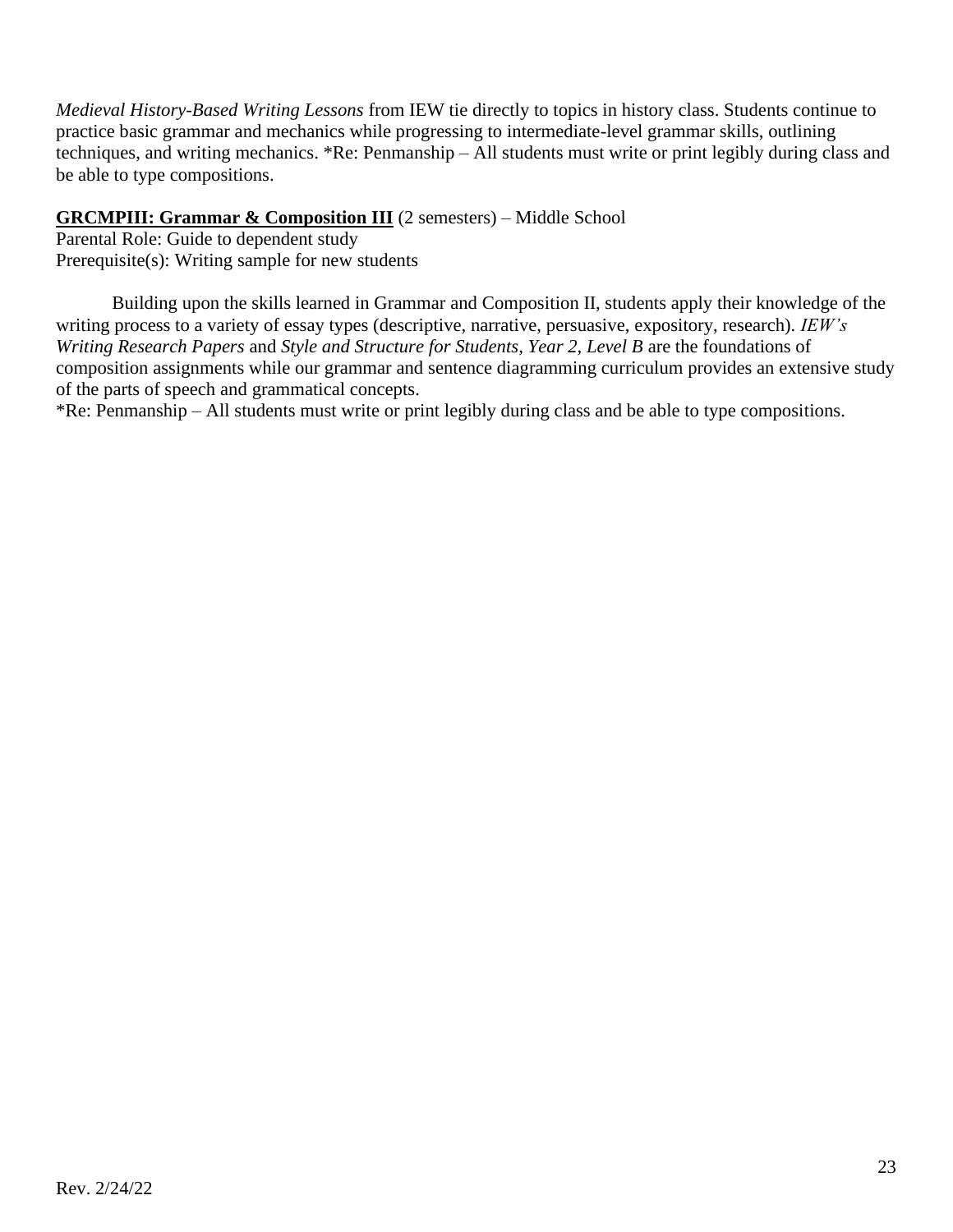## Language Arts – High School COURSES FOR THE 2022-2023 ACADEMIC YEAR

#### **ENGI: English I** (2 semesters) – High School – 1 credit

Parental Role: Guide for dependent or independent study depending on student Prerequisite(s): Must be enrolled at  $9<sup>th</sup>$  grade or above, writing sample for new students

English I is designed to launch students into high school-level reading, writing, speaking, and thinking skills. Students read literature that complements their study of the American Republic in History class. Reading selections include historical fiction, poetry, and classic American literature. Writing engages students in literary analysis, narrative, and expository composition. Students build vocabulary skills and develop critical thinking skills as they learn effective methods of literary analyses. Students take this course during 9th grade and should expect to have an average of  $3 - 4$  hours of homework per week.

#### **ENGII: English II** (2 semesters) – High School – 1 credit

Parental Role: Guide for dependent or independent study depending on student Prerequisite(s): English I (or equivalent); writing sample for new students. Students should be able to type, use a word processor, and use the Internet.

English II builds upon English I skills: reading, analysis, writing, and speaking. Literature focuses on profound truths revealed in both fiction and nonfiction through a variety of genres and cultures. Mostly though, this course focuses on the learner's ability to write essays: utilizing tools of analysis while crafting responses of narrative, argumentative, expository, literary analysis, and description. Likewise, an equally important part of the course includes identifying and comparing an author's worldview as it relates to the Christian perspective. English II is designed for 10th grade students and averages 4 -5 hours of homework per week.

#### **ENGIII: English III** (2 semesters) – High School – 1 credit

Parental Role: Guide for dependent or independent study depending on student Prerequisite(s): English II (or its equivalent); writing sample for new students. Students should be able to type, use a word processor, and use the Internet.

Students will read and analyze a variety of literature in conjunction with the high school World History course. Students will hone critical reading skills and articulate literary analyses through persuasive speaking and writing. Vocabulary building, literary critic, rhetorical analyses, and continued development of composition, grammar, punctuation, and research skills will integrate all elements of the course. Students will learn to apply literary response for an array of rhetorical purposes and through a variety of writing types: argumentative, definitive, evaluative, responsive, and technical. The course will emphasize college writing and reading preparation, as well as introduction to college-level study and time management skills. English III is designed for students in grades  $11 - 12$  and will require an average of  $4 - 5$  hours of homework per week.

#### **ENGIV: English IV: (Capstone/Composition)** (2 semesters) – High School – 1.5 credit hours

#### Parental Role: Guide to independent study

Prerequisite(s): English III (or its equivalent); writing sample for new students. Students should be able to type, use a word processor, and use the Internet.

The Capstone project (first semester) serves as a culminating academic experience for students and offers students a unique opportunity to distinguish themselves to colleges and universities. Students assess their skills and talents, research colleges and careers, and design a portfolio to showcase their high school years.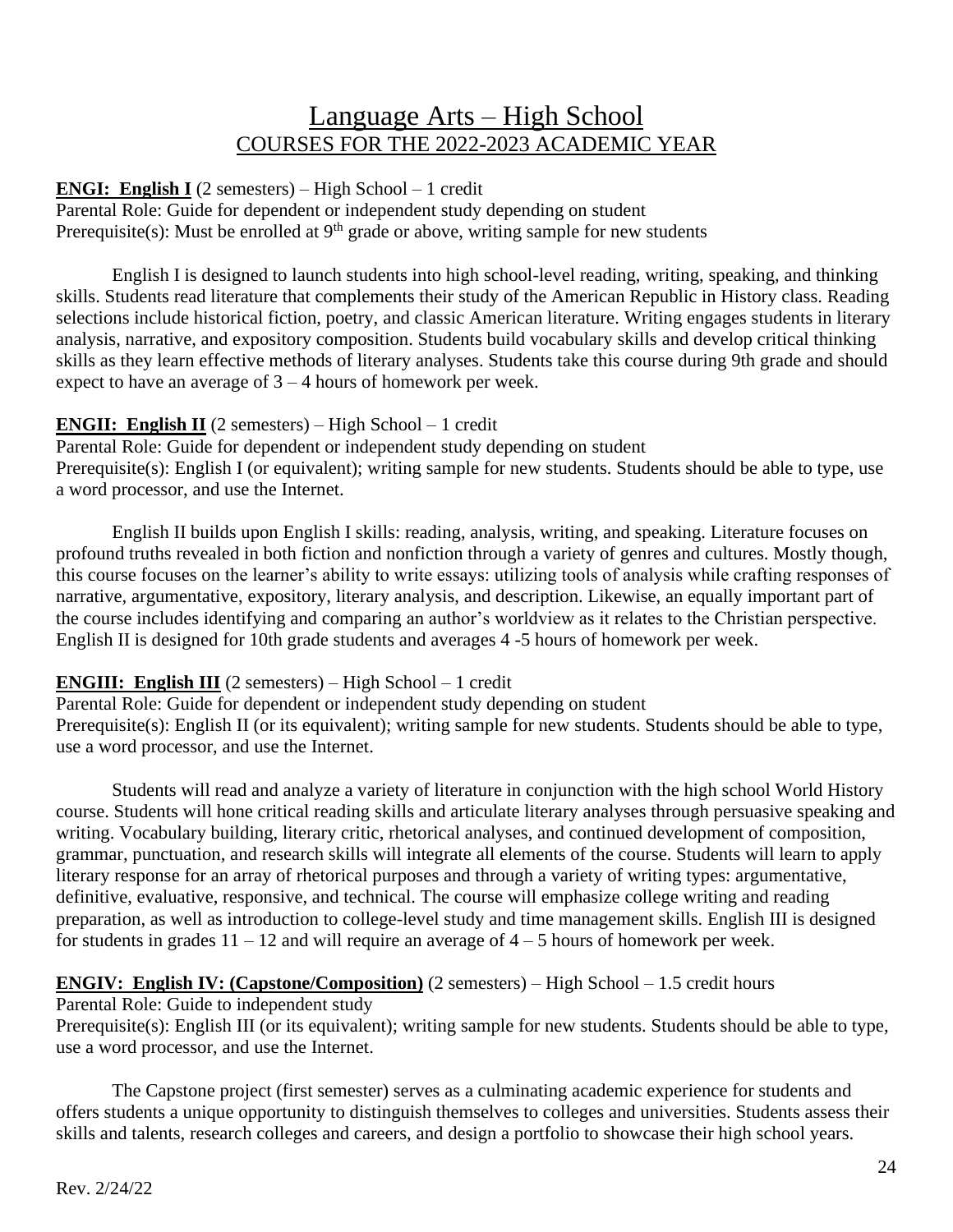During the first semester, Capstone provides students with meaningful experiences to help them become college and career ready and builds teamwork within the senior class. English Composition (second semester) is an introduction to academic writing with emphasis on the process required for producing polished, argumentative analysis of texts. Students analyze texts and provide evidence for analysis as well as demonstrate the process of argumentative academic writing, including organizational clarity, use of evidence and revision. Students will also review, revise, and polish academic essays which make use of peer and instructor feedback. *This course is approved for dual enrollment of three credit hours.* There will be an additional fee due to Central Methodist in January for the college portion of the class. Students will sign up for this at the beginning of second semester.

#### **HONENGII: Honors English II** (2 semesters) – High School – 1.5 credits

Parental Role: Guide for dependent or independent study depending on student Prerequisite(s): English I (or equivalent); writing sample for new students. Students should be able to type, use a word processor, and use the Internet. Students must be approved for participation.

The Lighthouse English curriculum is intended to challenge all students. An Honors option exists for those students seeking to explore the course concepts and skills in greater depth or breadth. Students interested in earning the honors distinction in Honors English II must meet and exceed the expectations for the standard curriculum in English II and show evidence of extended learning in the subject matter. To this end, honors-level students should demonstrate those capabilities through more thoughtful literature responses, extended literary analyses, deeper textual connections, self-motivated learning habits, and regular reflective pieces. In addition to the material covered in English II, students will independently complete three additional novels along with essays &/or presentations. Honors-level literature will not be discussed during class time.

#### **HONENGIII: Honors English III** (2 semesters) – High School – 1.5 credits

Parental Role: Guide for dependent or independent study depending on student Prerequisite(s): English II (or equivalent); writing sample for new students. Students should be able to type, use a word processor, and use the Internet. Students must be approved for participation.

The Lighthouse English curriculum is intended to challenge all students. An Honors option exists for those students seeking to explore the course concepts and skills in greater depth or breadth. Students interested in earning the honors distinction in Honors English III must meet and exceed the expectations for the standard curriculum in English III and show evidence of extended learning in the subject matter. To this end, honorslevel students should demonstrate those capabilities through more thoughtful literature responses, extended literary analyses, deeper textual connections, self-motivated learning habits, and regular reflective pieces. In addition to the material covered in English III, students will independently complete four additional novels along with essays  $\&$ /or presentations. Honors-level literature will not be discussed during class time.

#### **HONENGIV: Honors English IV** (2 semesters) – High School – 1.5 credits

Parental Role: Guide for dependent or independent study depending on student Prerequisite(s): English III (or equivalent); writing sample for new students. Students should be able to type, use a word processor, and use the Internet. Students must be approved for participation.

The Lighthouse English curriculum is intended to challenge all students. An Honors option exists for those students seeking to explore the course concepts and skills in greater depth or breadth. Students interested in earning the honors distinction in Honors English IV must meet and exceed the expectations for the standard curriculum in English IV and show evidence of extended learning in the subject matter. To this end, honorslevel students should demonstrate those capabilities through more thoughtful literature responses, extended literary analyses, deeper textual connections, self-motivated learning habits, and regular reflective pieces. In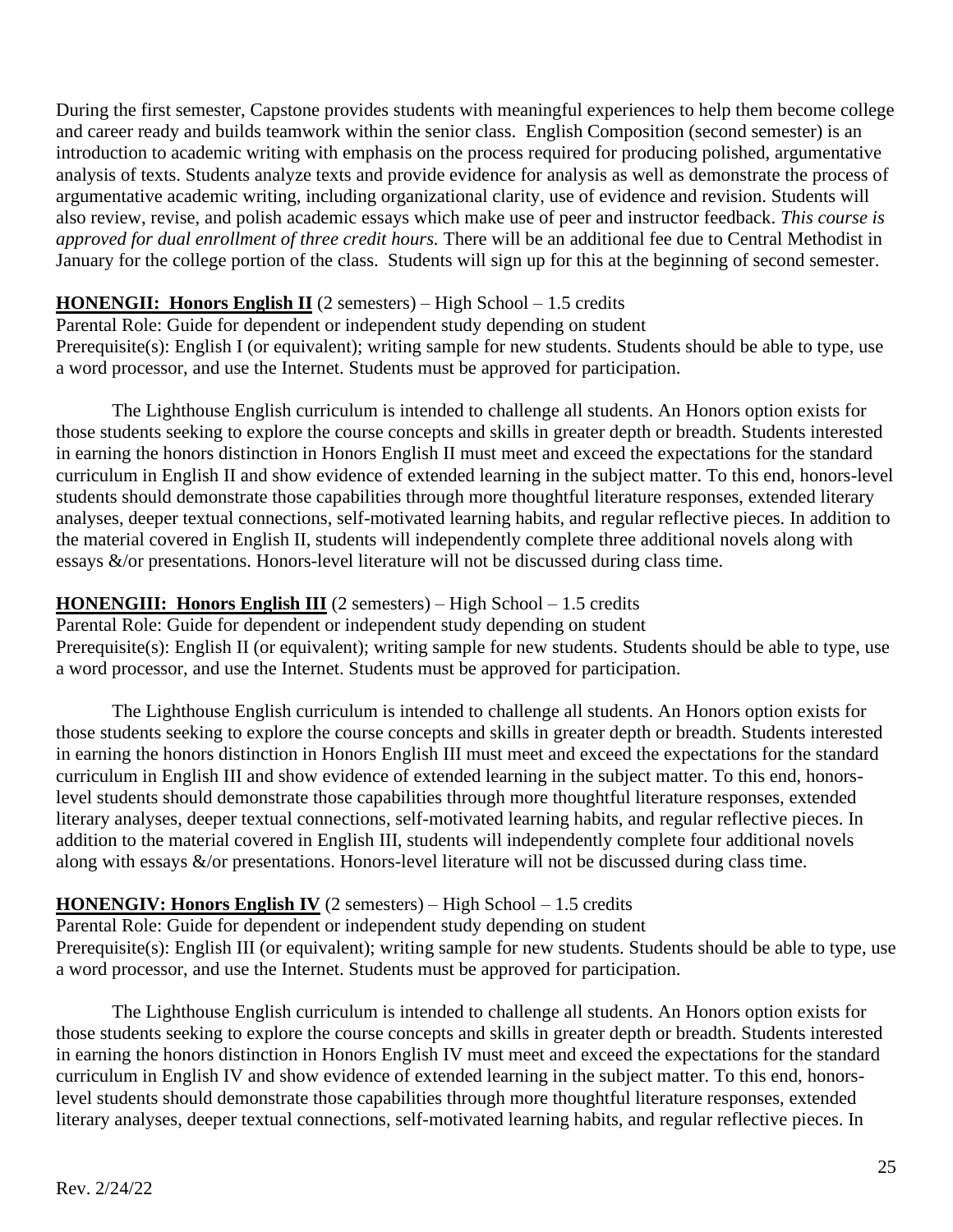addition to the material covered in English IV, students will independently complete four additional novels along with essays &/or presentations. Honors-level literature will not be discussed during class time.

**PUBSPEAK: Public Speaking** (1 semester/Semester Intensive) – High School – 1 credit

Parental Role: Interactive discussion Prerequisite(s): English I or its equivalent

Public Speaking is a course that will prepare students to communicate effectively with any audience. Because 75% of the population experiences some speech anxiety, this class will equip students to speak publicly and effectively with confidence. Building on ancient rhetorical canons while recognizing the unique challenges of contemporary public speaking, the course guides students through topic selection, organization, language, and delivery. Working independently and with peer groups, students will actively engage in every step of the process from preparing speeches to speech delivery. Assignments will include formal speeches (to inform, to persuade, and to pay tribute), brief extemporaneous speeches (speeches given with little preparation), speech analyses, and evaluations. The course also introduces students to basic communication concepts and strategies to analyze and evaluate oral discourse as a means of becoming informed consumers of communication. This is not a competitive speech class. *This course is approved for dual enrollment of three credit hours.* There will be an additional fee due to Central Methodist in January for the college portion of the class. Students will sign up for this at the beginning of second semester.

This is a Semester Intensive course with students completing one year of material in one semester.

#### **Language Arts Courses Offered in Previous Years**

**AMLT: American Literature & Composition** (2 semesters) – High School – 1 credit hour Parental Role: Guide for dependent or independent study depending on student Prerequisite(s): Rhetoric & Composition (or equivalent); World Literature & British Literature, writing sample for new students. Students should be able to type, use a word processor, and the Internet.

Students will survey a variety of American literature including Colonial through post-modern times while observing important thematic ideals: Puritanism, the new republic, enlightenment, American romanticism, regionalism, naturalism, transcendentalism, the progressive era, and modernism. In addition, the learner will develop critical reading and analysis skills through the lens of a Christian worldview. An overarching theme of this course will explore what it means to be American and man's response to religion, morality, and materialism. Vocabulary enrichment, literary terms, literary analysis, and continued development of composition skills are an integral part of the course.

**APLIT: AP Literature and Composition:** (2 semesters) - High School – 1.5 credits Parental Role: Guide to independent study

The AP English Literature and Composition course aligns to an introductory college-level literary analysis course. The course will engage students in the close reading and critical analysis of imaginative literature to deepen their understanding of the ways writers use language to provide both meaning and pleasure. As they read, students will consider a work's structure, style, and themes, as well as its use of figurative language, imagery, symbolism, and tone. Writing assignments include expository, analytical, and argumentative essays that require students to analyze and interpret literary works.

*This course conforms to the College Board recommendations for the Advanced Placement Literature and Composition Examination. Following completion of the course, students may opt to take the Advanced*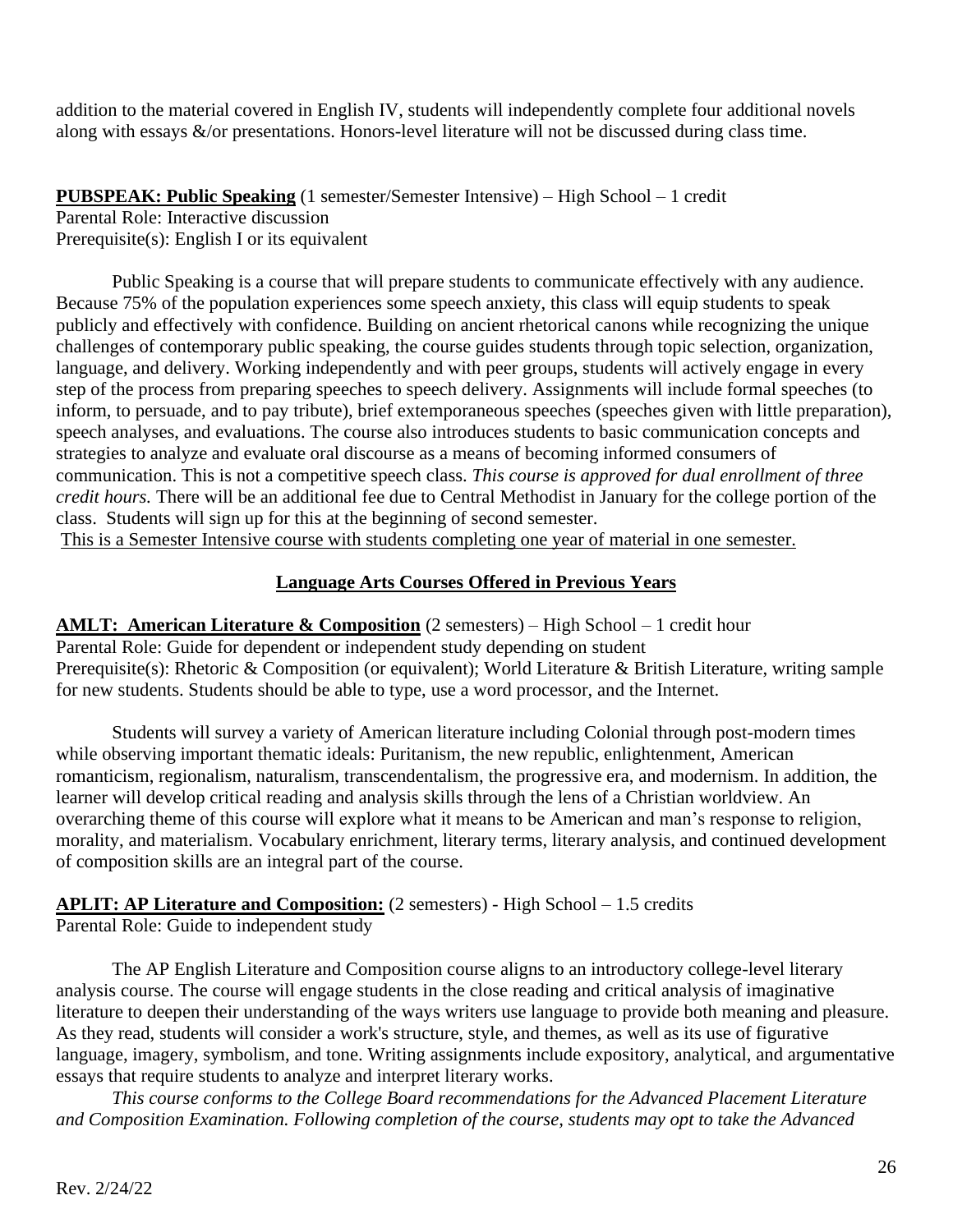*Placement Examination in Literature/Composition given by the College Board in mid-May. Successfully completing the course does not guarantee passage of the AP exam nor does it cover the cost of the exam itself.*

**BRTLT: British Literature & Composition** Previously named World Literature w/ Emphasis on British Literature (2 semesters) – High School – 1 credit Parental Role: Guide for dependent or independent study depending on student Prerequisite(s): Rhetoric & Composition (or its equivalent); World Literature; writing sample for new students. Students should be able to type, use a word processor, and the Internet.

Students will read and analyze a variety of British Literature with emphasis on works from the Eighth Century to Modern Times. In addition, students will develop critical reading skills through the lens of a Biblical worldview within an academic setting. Vocabulary building, literary terms, literary analysis, and continued development of composition, grammar, punctuation, and research skills are integral elements of the course. Students will learn how to apply literary response to a variety of writing assignments, such as narrative, argumentative, evaluative, problem-solving, resource usage, reader response, definition, and research. The course is taught with an emphasis on college writing and reading preparation, as well as introduction to collegelevel study and time management skills.

## **CREWRIT: Creative Writing** (1 semester) – High School – .5 credit

Parental Role: Interactive discussion

This course provides students with a solid grounding in the writing process, from finding inspiration to building a basic story to using complicated literary techniques and creating hybrid forms of poetic prose and prose poetry. Throughout the course, students will come to understand themselves and the world better as they uncover their creative thoughts and turn them into fully realized pieces of creative writing that bring glory to our Creator. Passages from a variety of biblical and secular writings such as the book of *Job*, *Frankenstein*, and the Harry Potter series will provide examples and inspiration for writing tasks.

### **DEBATE: Speech & Debate** (2 semesters) – High School – 1 credit

Parental Role: Interactive discussion

Speech and Debate is an introductory course that covers a variety of styles of public speaking and formal debate. This course is for advanced middle school or high-school students. This course will require research on the current debate topic and requires students to read and study political and current-event issues. Students develop critical thinking and analytical skills along with logic and impromptu speaking techniques to defend opposing sides of social issues. Students will prepare and compete in league tournaments. Debate is a difficult, but fun and rewarding class. Debaters out earn coworkers, score higher on the ACT and SAT, and 95% score in the top 10 percent of their class. For additional reasons to take debate, see the following website: http://www.hopkins-debate.com/BenefitsDebate.pdf.

### **HAMLT: Honors American Literature** (2 semesters) – High School -.5 credits

Parental Role: Guide for dependent or independent study depending on student Prerequisite(s): Rhetoric & Composition (or equivalent); World Literature & British Literature, writing sample for new students. Students should be able to type, use a word processor, and the Internet.

The Lighthouse English curriculum is intended to challenge all students. An Honors option exists for those students seeking to explore the course concepts and skills in greater depth or breadth. Students interested in earning the honors distinction in Honors American Lit meet and exceed the expectations for the standard curriculum in American Literature & Composition, and they show evidence of extended learning in the subject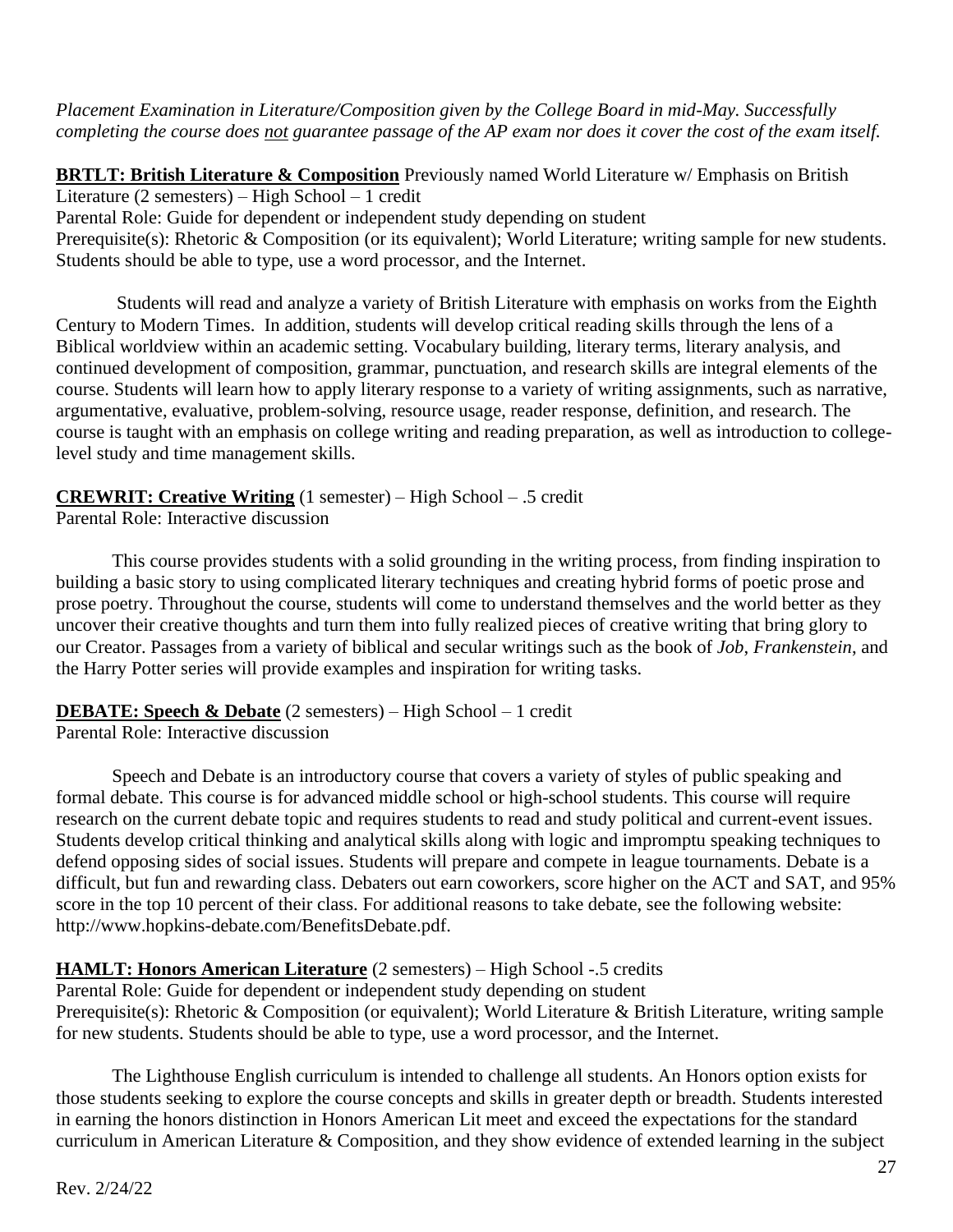matter. To this end, honors-level students should demonstrate those capabilities through more thoughtful literature responses, extended literary analyses, deeper textual connections, self-motivated learning habits, and regular reflective pieces. In addition to the material covered in American Literature and Composition, students will independently complete 3-4 additional novels, essays  $\&$ /or presentations. Honors-level literature will not be discussed during class time.

#### **HBRTLT: Honors British Literature & Composition** Previously named Honors World Literature w/

emphasis on British Literature (2 semesters) – High School –.5 credit Parental Role: Guide for dependent or independent study depending on student Prerequisite(s): Rhetoric and Composition (or its equivalent); World Literature 1 &2, writing sample for new students. Students should be able to type, use a word processor, and the Internet.

The Lighthouse English curriculum is intended to challenge all students. An Honors option exists for those students seeking to explore the course concepts and skills in greater depth or breadth. Students interested in earning the honors distinction in Honors British Lit meet and exceed the expectations for the standard curriculum in British Literature & Composition, and they show evidence of extended learning in the subject matter. To this end, honors-level students should demonstrate those capabilities through more thoughtful literature responses, extended literary analyses, deeper textual connections, self-motivated learning habits, and regular reflective pieces. In addition to the material covered in British Literature and Composition, students will independently complete 3-4 additional novels, essays  $\&$ /or presentations. Honors-level literature will not be discussed during class time.

#### **HWORLT: Honors World Literature & Composition** (2 semesters) – High School – .5 credit Parental Role: Guide for dependent or independent study depending on student Prerequisite(s): Rhetoric and Composition (or equivalent); writing sample for new students. Students should be able to type, use a word processor, and the Internet.

The Lighthouse English curriculum is intended to challenge all students. An Honors option exists for those students seeking to explore the course concepts and skills in greater depth or breadth. Students interested in earning the honors distinction in Honors World Lit meet and exceed the expectations for the standard curriculum in World Literature & Composition, and they show evidence of extended learning in the subject matter. To this end, honors-level students should demonstrate those capabilities through more thoughtful literature responses, extended literary analyses, deeper textual connections, self-motivated learning habits, and regular reflective pieces. In addition to the material covered in World Literature and Composition, students will independently complete 3-4 additional novels, essays &/or presentations. Honors-level literature will not be discussed during class time.

**RHET: Rhetoric & Composition** (2 semesters) – High School – 1 credit hour Parental Role: Guide for dependent or independent study depending on student Prerequisite(s): Must be enrolled at  $9<sup>th</sup>$  grade or above, writing sample for new students

The primary goal of the course is to produce students equipped to write and think effectively in an academically rigorous high school environment. Employing IEW concepts learned in middle school, students will develop fundamental composition, critical reading, and thinking skills as they learn to craft a variety of papers including a persuasive research essay. Developing theses and supporting premises from a variety of print and media resources will introduce students to analytical writing. The study of Aristotle's *Rhetoric* will further enhance students' reading, writing & thinking skills. An additional component of the course will build vocabulary through *Wordly Wise* and examine Latin and Greek root words.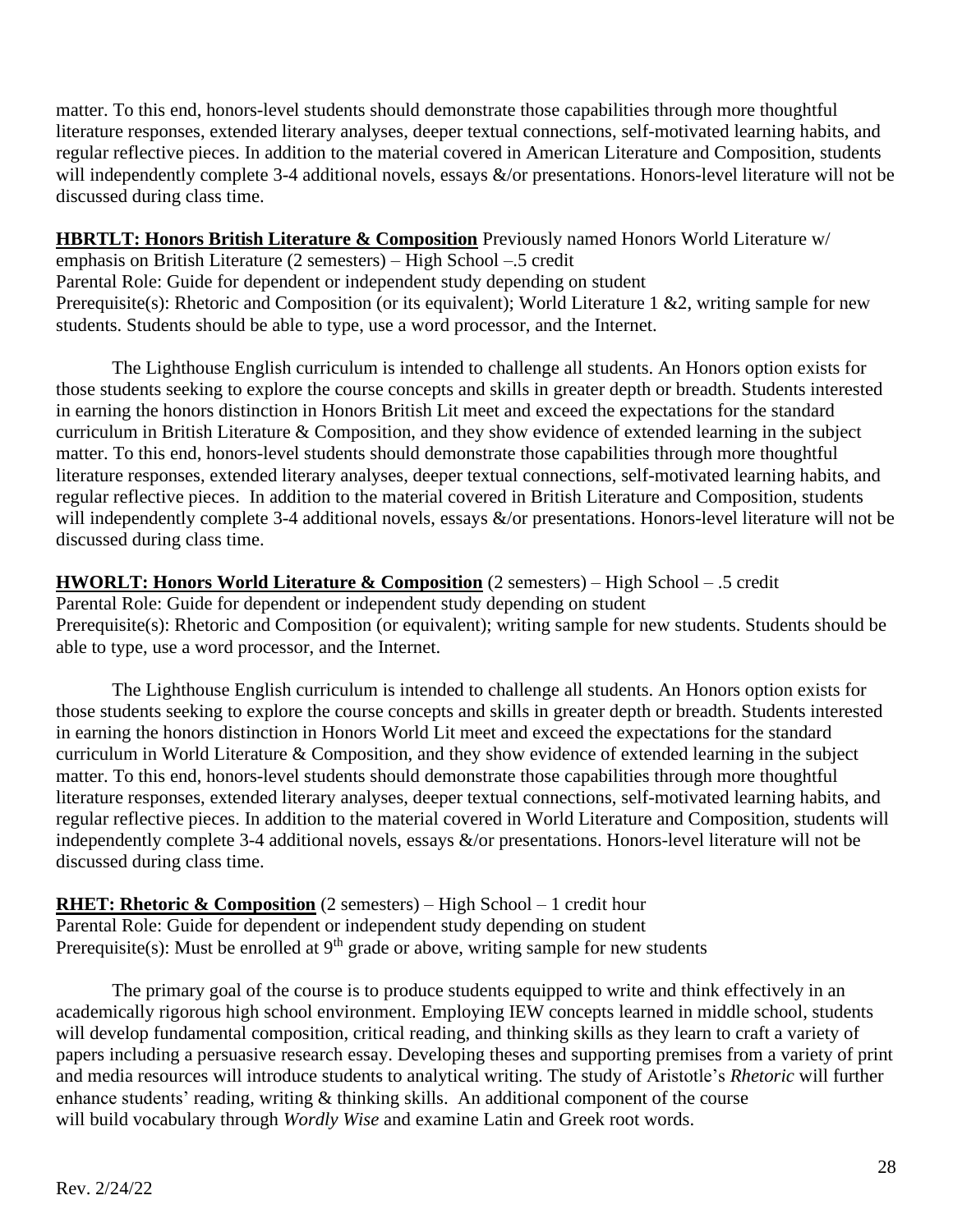**WORLT: World Literature & Composition** (2 semesters) – High School – 1 credit Parental Role: Guide for dependent or independent study depending on student Prerequisite(s): Composition & Rhetoric (or equivalent); writing sample for new students

The study of world literature integrated with literary analyses and composition will be the primary focus of this class. The instructor will select literature that teaches students to think critically and communicate their thoughts effectively; writing assignments, primarily essays, will further develop critical thinking and written communication skills. Learning to identify an author's worldview and compare it to a Christian worldview will be an integral part of the course.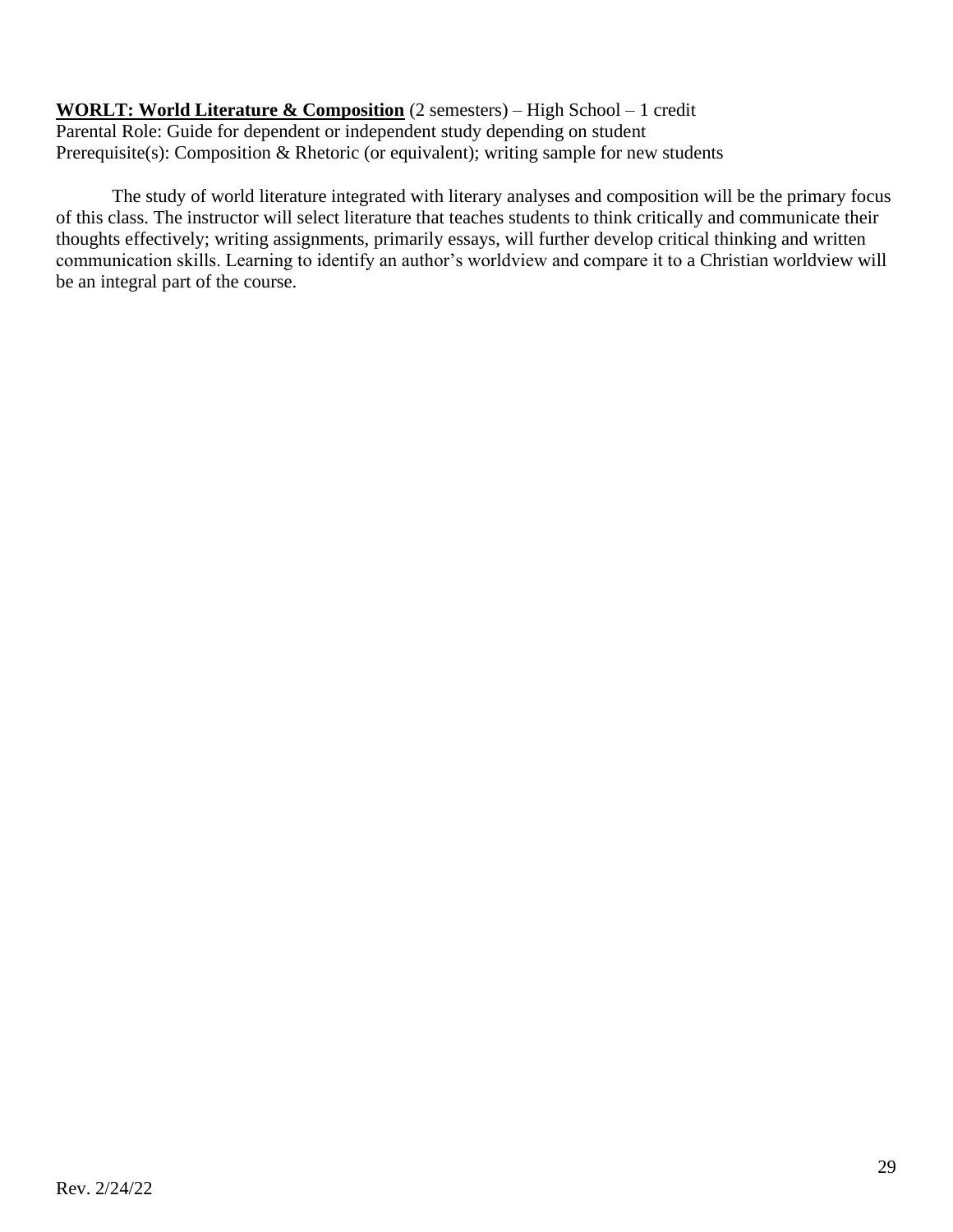## World Languages – High School COURSES FOR THE 2022-2023 ACADEMIC YEAR

**LATIN1: Latin 1** (2 semesters) – High School – 1 credit hour Prerequisite(s): C- or higher in Grammar & Comp 3; English Foundations helpful, although not required. Parental Role: Course monitor

This comprehensive course begins a rigorous study of the ancient and elegant Latin language. Foundational Latin vocabulary, grammar and translation work comprise one component of the class and improve English usage. Roman history, culture, and mythology make up the second course component. Learning Latin prepares high school students for taking the ACT &/or SAT; studies show Latin students generally score 100 points higher on the verbal & math portions of the SAT. More importantly, Latin develops logical thinking skills which enhance mathematical and scientific reasoning. Students who aspire to pursue careers in medical science benefit greatly from learning Latin. Students will have the opportunity to take the National Latin Exam near the conclusion of the course.

**LATINII: Latin II** (2 semesters) – High School – 1 credit hour Prerequisite(s): Latin I grade of 70% or higher Parental Role: Course monitor

This challenging second-year course continues the rigorous study of the ancient and elegant Latin language. Students build upon their basic knowledge of Latin vocabulary and grammar. Translation work includes the writings of Livy, Cicero, Vergil and simple Biblical passages. Students also explore Roman mythology and compare it to Christianity. The vocabulary, grammar, study habits & memory development used in studying Latin will enhance student success in college and on the ACT or SAT. Students will have the opportunity to take a more advanced level of the National Latin Exam near the conclusion of the course.

**LATINIII: Latin III** (2 semesters) – High School – 1 credit hour Prerequisite(s): Latin II grade of 80% or higher Parent Role: Course monitor

Students in Latin III will continue their relevant & rigorous study of Latin. Emphasis on the relevance of the Latin language in history, ancient and contemporary culture, and the Romance languages will comprise most of the course. Students will further develop their vocabulary of English derivatives and translate many works from great Latin authors such as Ovid, Pliny and Vergil. By second semester, students will be well prepared for the National Latin Exam.

#### **SPNSHI: Spanish 1** (2 semesters) – High School – 1 credit hour Parental Role: Course monitor

This standard first year high school Spanish program develops grammar, writing, speaking, and listening skills. Students will learn correct pronunciation and explore cultures of the Spanish-speaking world.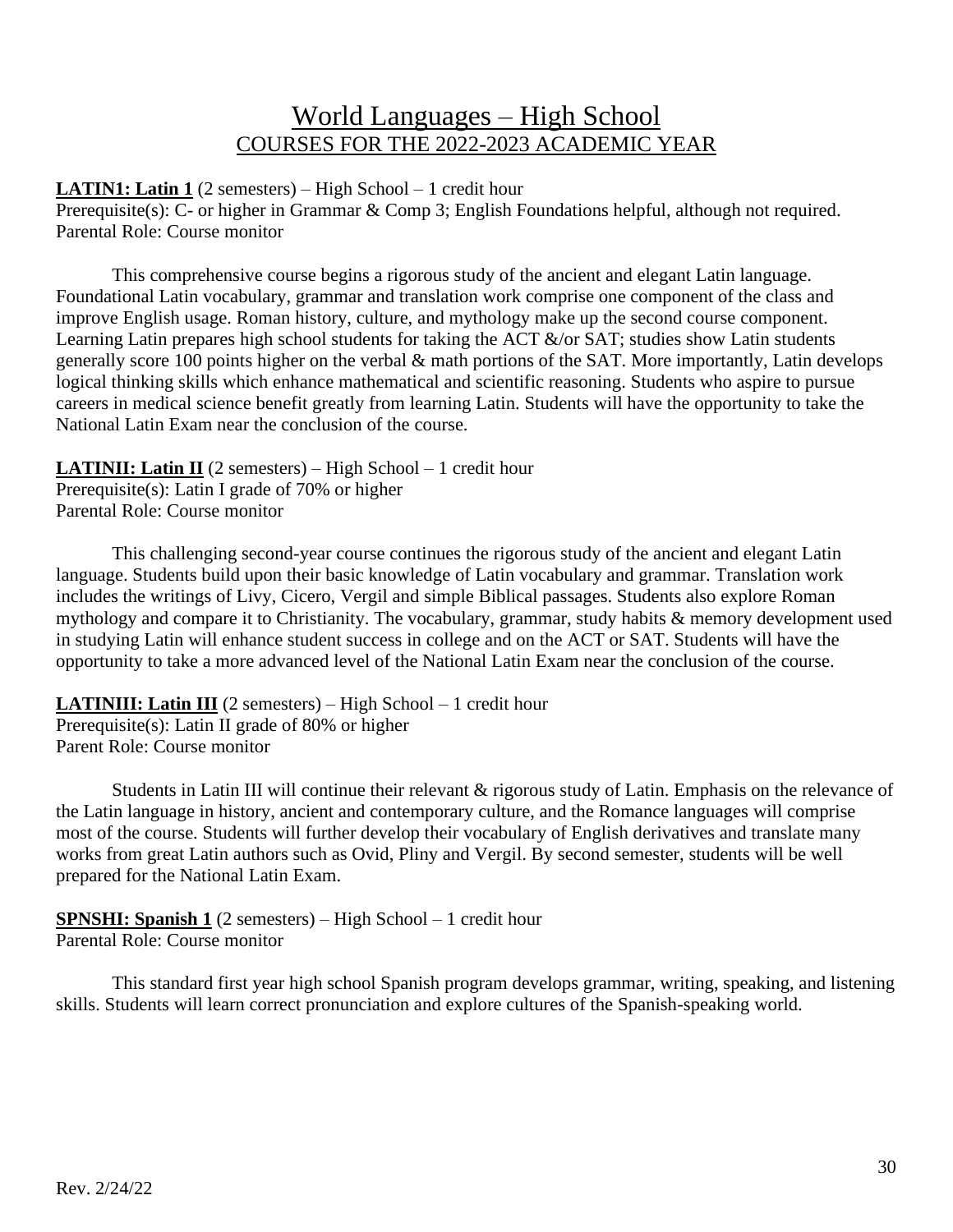**SPNSHII: Spanish II** (2 semesters) – High School – 1 credit hour

Prerequisite(s): Spanish I grade of 70% or higher

Parental Role: Course monitor

This standard second year high school Spanish program continues to develop grammar, writing, speaking, and listening skills. Students will continue to learn correct pronunciation and will explore more Spanish-speaking cultures around the world.

### **World Languages Courses Offered in Previous Years**

**FRENCH1: French 1** (2 semesters) – High School – 1 credit hour Prerequisite(s): C- or higher in Grammar & Comp 3 Parental Role: Course monitor

The goal of this course is to give students basic listening, speaking, reading, and writing skills through activities based on pedagogically proven methods of foreign language instruction. Students will further practice and develop their language skills through the use and exploration of biblical lessons. Throughout the five units of material - Greetings, Calendar, Weather, Time and Colors - students learn to talk about themselves and other, describe their surroundings and use numbers for dates and time. Regular verbs are introduced in the present tense. Simple grammatical structures are practiced in innovative and interesting ways with a variety of learning styles in mind. Culture is presented throughout the course to help students understand the context of the language and to better understand the perspectives of the French-speaking world and learn to use language for the advancement of the Gospel.

**FRENCHII: French II** (2 semesters) – High School – 1 credit hour Prerequisite(s): C- or higher in French 1 Parental Role: Course monitor

This course is a continuation of French 1 which will introduce the student to a variety of areas of language learning. In this course, the student will learn listening, speaking, reading and writing skills through activities that are based on pedagogically proven methods of foreign language instruction. Students will further practice and develop their language skills through the use and exploration of biblical lessons. Throughout the course students will learn to express themselves using an ever-increasing vocabulary and grammatical constructs. Grammar is introduced and practiced in innovative and interesting ways with a variety of learning styles in mind. Culture is sprinkled throughout the course to help the learner focus on the French speaking world and their culture, people, geographical locations and histories as they continue to learn to use language for the advancement of the Gospel.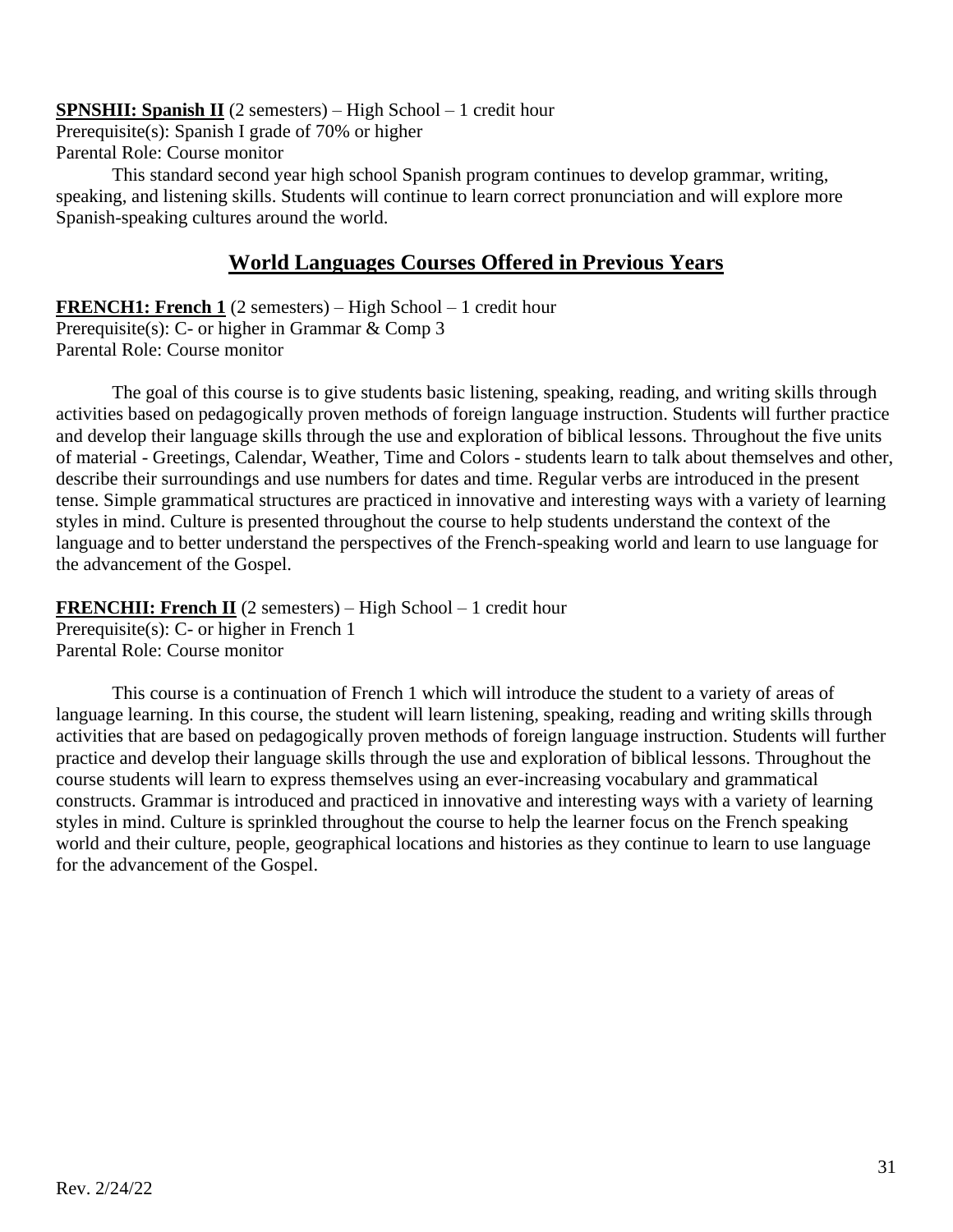## Bible & Worldview – High School COURSES FOR THE 2022-2023 ACADEMIC YEAR

**APOL: Apologetics** (1 semester/Semester Intensive) – High School – 1 credit hour Parental Role: Interactive discussion

Surveys show that a disturbingly high percentage of students who enter college as professing Christians turn away from their faith before graduating. This is traceable to a lack of preparation to withstand and counter the false claims that bombard believers in the university environment. Our objective is to help turn this tide by giving students confidence that the Christian faith and the truth we find in the Bible, is based on solid evidence that stands up to hostile scrutiny. This course is designed primarily to help students solidify their Christian faith through foundational apologetics training. This will equip young people to stand strong in the university environment, and how to live out a Christian worldview in everyday life. *This class OR "Religion and the Human Adventure" OR "Introduction to Worldviews" is mandatory for all Lighthouse graduates.* This is a Semester Intensive course with students completing one year of material in one semester.

**NTSURV: New Testament Survey** (1 semester/Semester Intensive) – High School – 1 credit hour Parental Role: Interactive discussion

This is an engaging course where the student will not only learn intellectual facts about the New Testament such as the history, geography and culture of the New Testament but more importantly this course will stimulate the student's love of scripture and the Lord. This course will equip students to systematically defend their faith using the Apologetics topics from the STOA speech and debate organization as a springboard for discussion of topics they study in the course. *This class OR "Old Testament Survey" is mandatory for all LPA graduates. This course is approved for dual credit of three credit hours. Students may sign up for this at the beginning of the year.* This is a Semester Intensive course with students completing one year of material in one semester.

**REL: Religion and the Human Adventure** (1 semester/Semester Intensive) – High School – 1 credit hour Parental Role: Interactive discussion

To be an effective witness and avoid embracing false ideas, it is essential for Christians to understand and evaluate the various religions from a biblical perspective. The course includes a study of a variety of religious traditions, beliefs, and practices. This is a needed course for all who want to be an effective witness for Christ in a pluralistic world. *This class OR "Introduction to Worldviews" OR "Apologetics" is mandatory for all LPA graduates. This course is approved for dual credit of three credit hours. Students may sign up for this at the beginning of the year.* This is a Semester Intensive course with students completing one year of material in one semester.

### **Bible and Worldview Courses Offered in Previous Years**

#### **ETHICS: Ethics** (1 semester) – High School – .5 credit hour Parental Role: Interactive discussion

We will spend this class exploring, discovering, and diving into deep issues that are current in our everyday society. Students will read a few books on ethics and use the Bible as a baseline to discuss these current and relevant topics. While living in a "post truth" society we will discuss the importance of weighing each issue with the relevance of God's Word and how God is absolute Truth. Topics will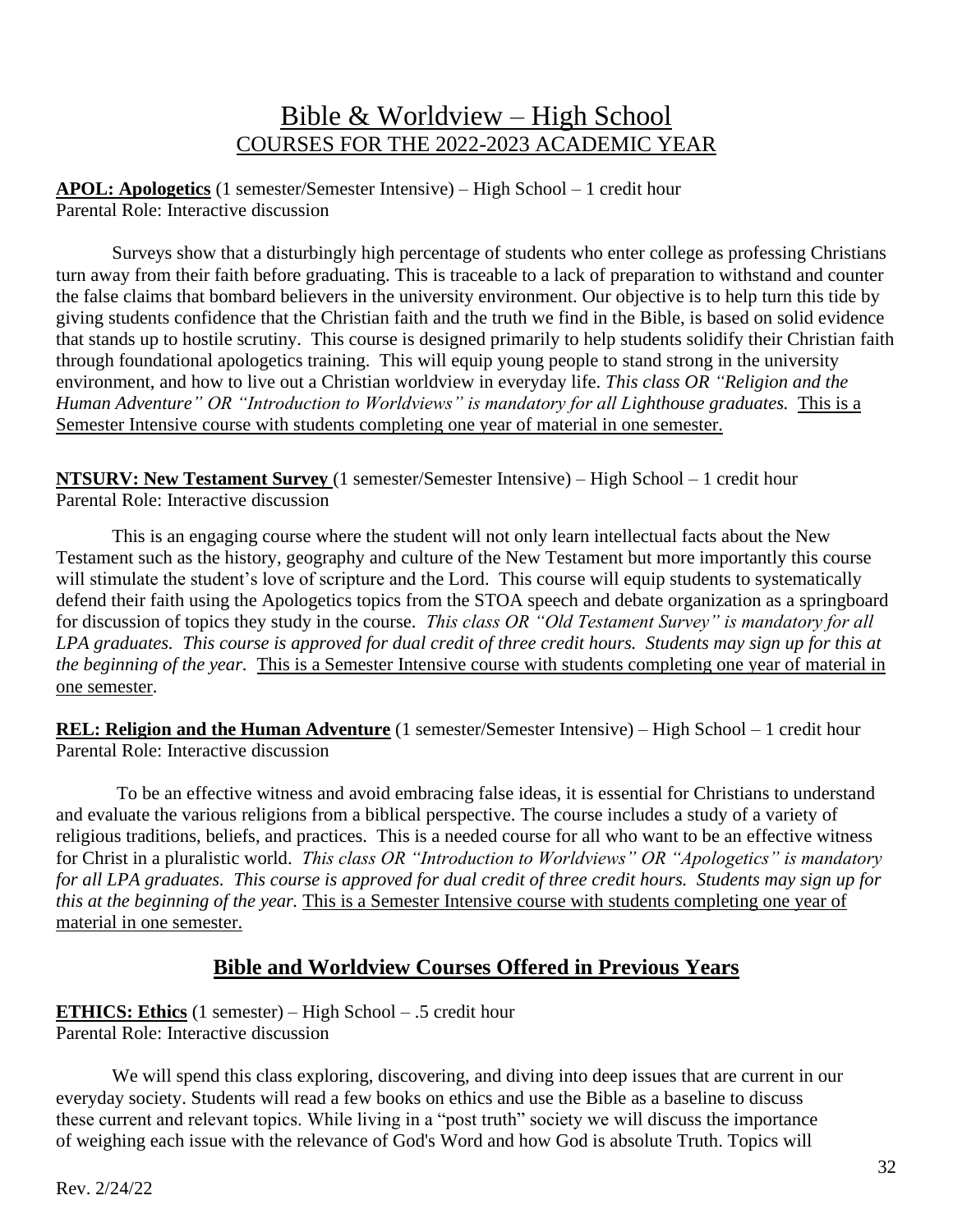include but are not limited to abortion, poverty, war, and end of life dignity. Students will view movie clips, watch commercials (all in "good taste") and read articles on the topics. We will discuss and write quite a few papers on the issues.

**OTSURV: Old Testament Survey** (1 semester/Semester Intensive) – High School – 1 credit hour Parental Role: Interactive discussion

This course will introduce students to the Old Testament as they study each book's historical cultural setting, author, and purpose. More than just a re-telling of Old Testament stories, this course will seek to acquaint students with the recurring theme of God's desire to redeem mankind expressed through his dealings with nations and individuals. Emphasis will be placed on the Messianic promises and prophecies as fulfilled by the coming of Christ. *This class OR "New Testament Survey" is mandatory for all LPA graduates. This course is approved for dual credit.*

**WORLDV: Introduction to Worldviews** (1 semester/Semester Intensive) – High School – 1 credit hour Parental Role: Interactive discussion

Non-biblical worldviews are introduced, including the ideas of Secular Humanism, Neo-Marxism, and the New Age, so students may come to a reasoned understanding of Christianity as the sole source of truth. The groundwork of a biblical response is laid in ten disciplines: Theology, Philosophy, Biology, Psychology, Ethics, Sociology, Law, Politics, Economics, and History. *This class OR "Introduction to World Religions" OR "Apologetics" is mandatory for all LPA graduates.* This is a Semester Intensive course with students completing one year of material in one semester. *of three credit hours. Students may sign up for this at the beginning of the year.* This is a Semester Intensive course with students completing one year of material in one semester.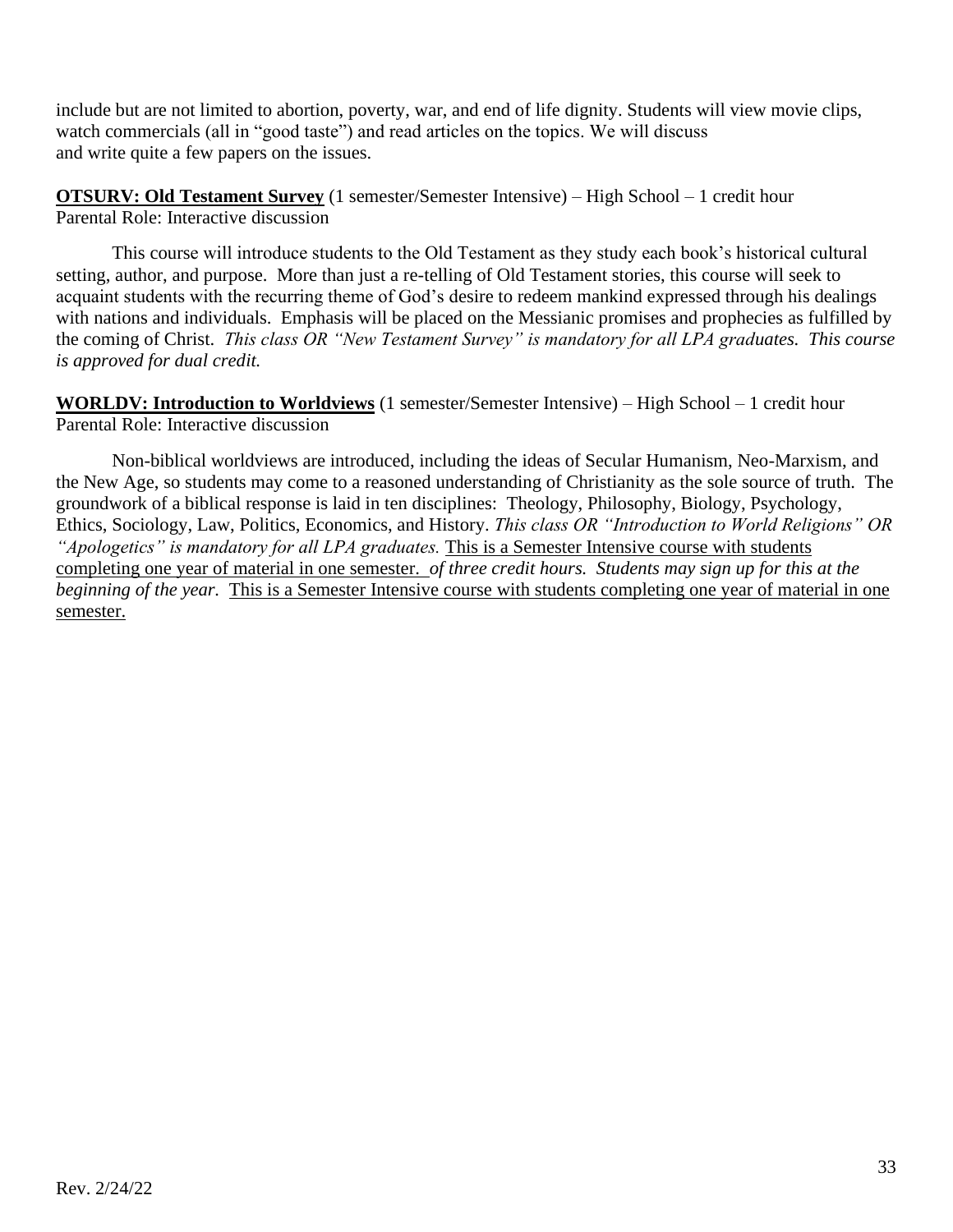## Fine Arts – High School COURSES FOR THE 2022-2023 ACADEMIC YEAR

**ARTHIS: Art History & Appreciation** (1 semester/Semester Intensive) – High School – 1 credit hour Parental Role: Course monitor

Often considered a subject just for "artsy" types, students will develop a greater appreciation of the power and importance of art, recognizing that creativity is the trait God choose to first reveal about Himself to us in scripture. In this intensive study of art history, students will learn the major movements in art by time periods and regions, take a closer look at significant artists that introduced and influenced each major art trend, and try their hands at copying the styles and techniques presented by some of the world's most loved artists. This is a Semester Intensive course with students completing one year of material in one semester.

**ART1: Art 1: Sketching & Painting** (1 semester) -- High School – .05 credit hour Parental Role: Course monitor

Art 1: Sketching & Painting is an introductory course, so drawing or painting experience *is not* a prerequisite for this course. Students will develop basic skills in drawing and painting: watercolor, and acrylic- as time permits. Drawing skills developed in this course include the following: tonal value, shading & texture techniques, pictorial composition, figure/ground relationship, visual perception, and spatial relationships. Painting skills developed in this course include the following: recognize a variety of watercolor techniques; utilize hue, value, and color intensity. A secondary focus of the course will utilize online drawing & painting resources, as well as exploring a variety of other published works.

**DRAMA: Drama** – High School – 0.5 credit hour

Parental Role: Course monitor

Drama is an introductory performance course. Students will develop basic theatrical skills. Performances may include improvisation, monologues, and duet/triple/quad acting scenes, working behind the scenes, set development, sound and lighting. Forms for submission are available through Sycamore.

**MUSIC: Music** – High School – 0.5 credit hour Parental Role: Course monitor

Music offers another performance outlet for our instrumental and vocal students. The program is comprised of several components. Performances may include vocal ensembles, orchestra ensembles or band ensembles. Forms for submission are available through Sycamore.

### **Fine Arts Courses Offered in Previous Years**

**MUSICHA: Music History & Appreciation** (1 semester/Semester Intensive) – High School – 1 credit hour Parental Role: Course monitor

What topic has the power to divide or unite people like music? Students will learn about the power of music as they explore the development of music throughout history and learn about the great variety of music genres as well as influential musicians and composers. At the end of this course, you should be able to recognize the styles of these various musical periods through the music compositions studied, know the most important terminology and musical genres associated with each period, and be familiar with the lives and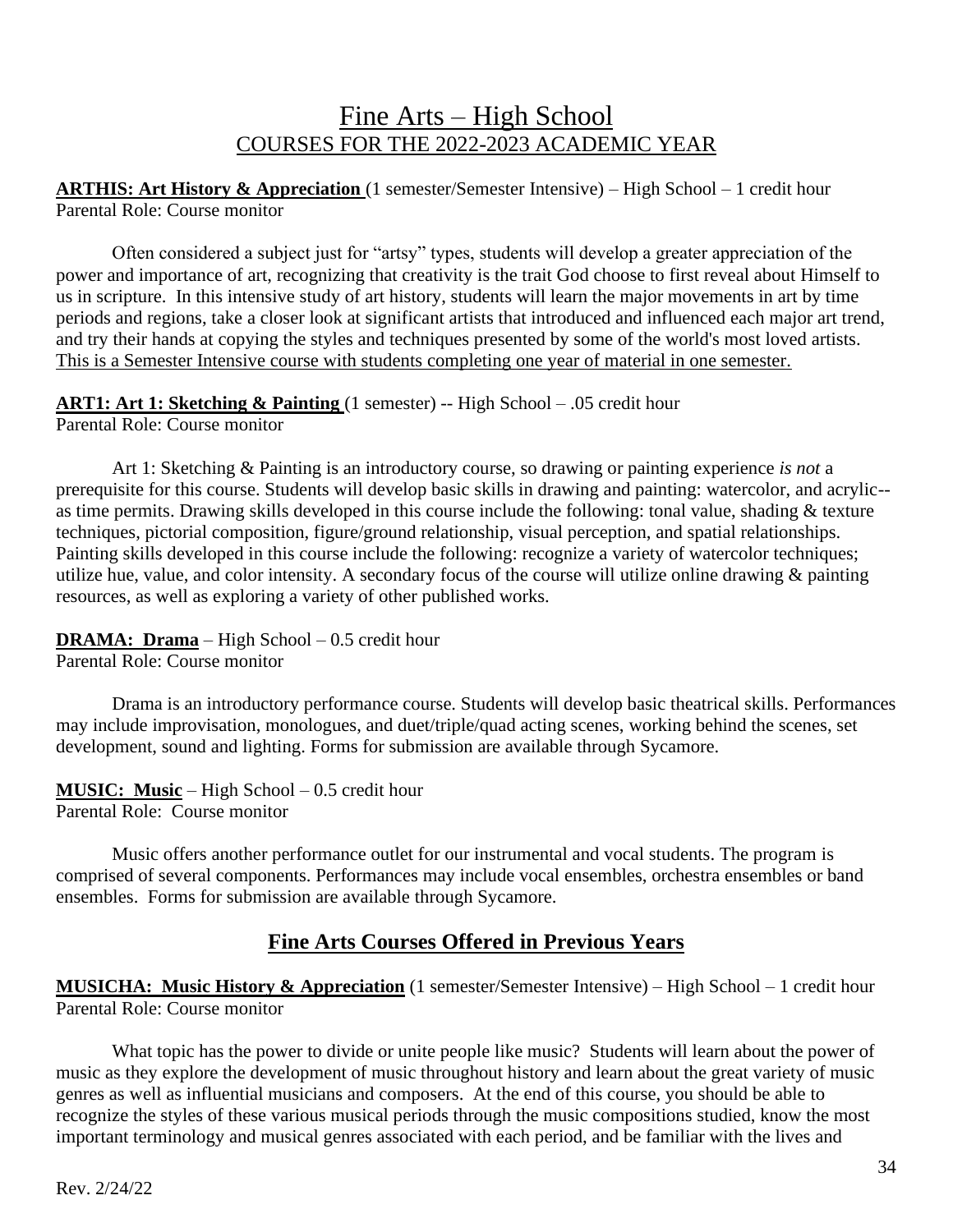compositional styles of the major composers representing each period. Finally, you will discover this is a course in which you spend much of your time reading the textbook and listening to the recordings. Fortunately, the textbook is well written and the recordings are well done. *This course is approved for dual enrollment of three credit hours. Students may sign up for this at the beginning of the semester.* This is a Semester Intensive course with students completing one year of material in one semester.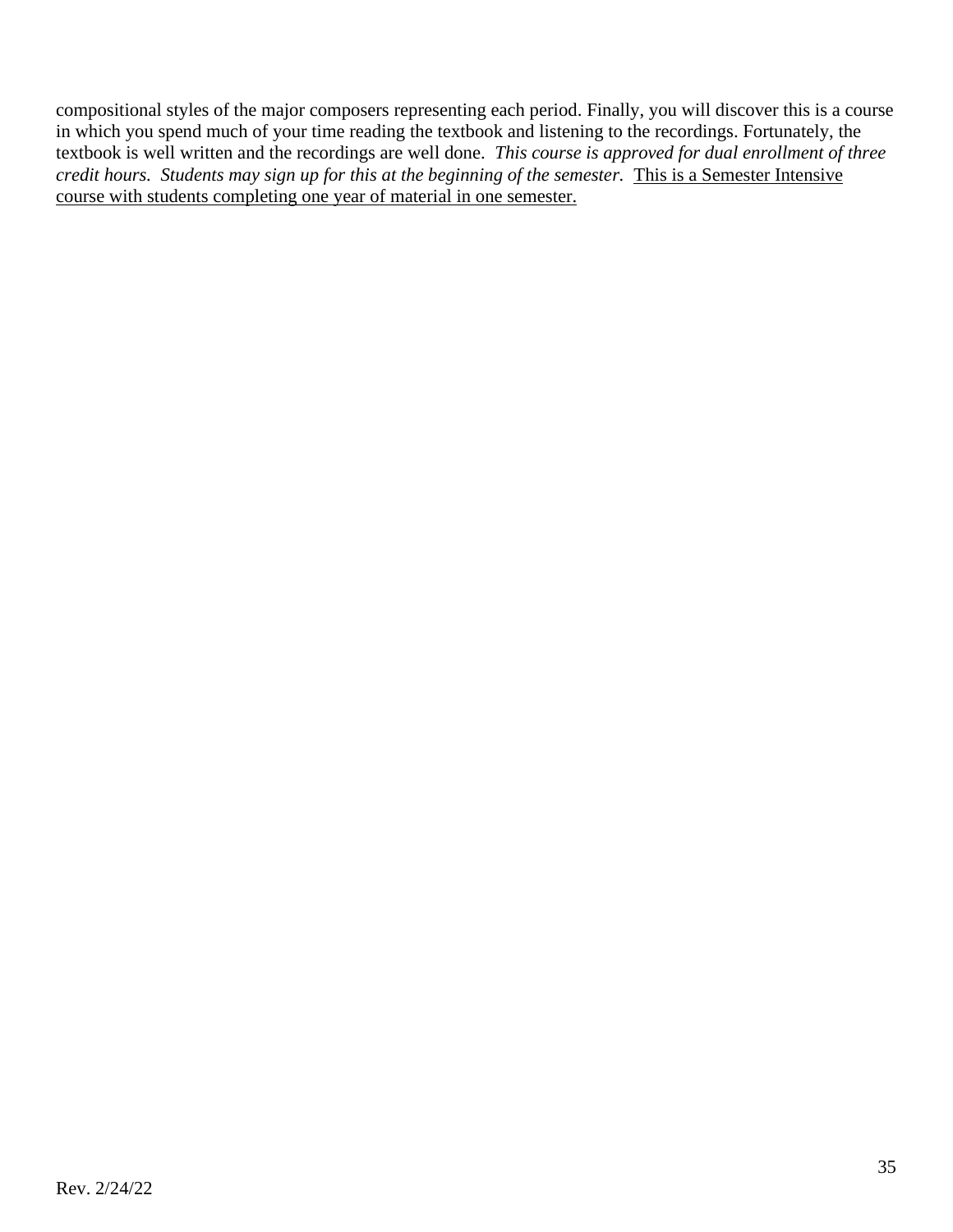## Health – High School COURSES FOR THE 2020-2021 ACADEMIC YEAR

**HEALTH: Health** (1 semester) – High School – .5 credit Parental Role: Interactive discussion

Students will address health as a whole-person issue from a thoroughly Christian stance. They will study nutrition, growth, development, fitness, and the necessity of maintaining both their physical and mental health. *This class is mandatory for all LPA graduates.*

### Practical Arts – High School COURSES FOR THE 2020-2021 ACADEMIC YEAR

**FINANCE: Finance** (1 semester) – High School – .5 credit Parental Role: Interactive discussion

Personal finance expert Dave Ramsey teaches the course on DVD. Both engaging and entertaining, Ramsey walks students through the steps to financial peace, helping them prepare for the ups and downs of money before they enter adulthood. Students will see an immediate impact on their knowledge of personal finance. *This class is mandatory for all Lighthouse graduates.*

### **Practical Arts Classes Offered in Previous Years**

**COMPINFO: Introduction to Computer Information Systems** (1 semester) - High School –.5 credit Parental Role: Course monitor

Introduction to Computer Information Systems will provide an overview of computer hardware, software, programming, and information systems as applied in the modern business environment. Hands-on applications of word processing, spreadsheet, and data management software are used to explore use of microcomputers in business.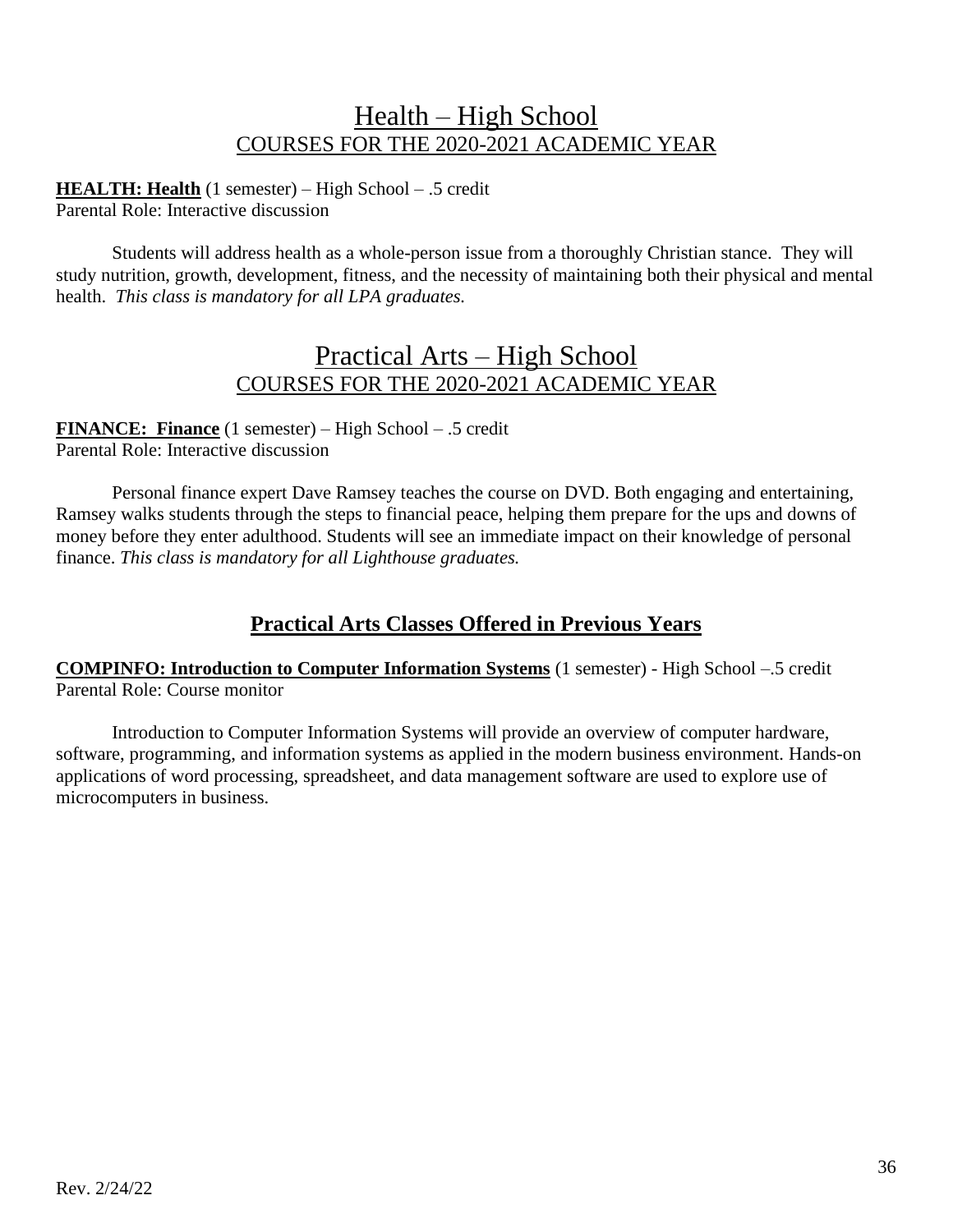## Electives – Middle School COURSES FOR THE 2022-2023 ACADEMIC YEAR

### **AATWRLD: Art Around the World** (1 semester) --Middle School

Parental Role: Course monitor

Get ready to discover art from around the world. We will explore different art techniques and traditions from many parts of the world: places like Japan, Mexico, Australia, India, and more! Come and learn more about other cultures through their beautiful art.

#### **COMPAPP: Computer Applications** (1 semester) – Middle School

Parental Role: Course monitor

In Computer Applications students will become fluent with Microsoft products*.* Students will create fun projects with a list of required items to add to the project. Students will access One Drive in order to share projects and receive projects that have been shared with them. Students use CS First and learn basic coding skills using video tutorials and block-based coding in Scratch. Students will also have access to Typing Club to perfect their typing skills.

#### **ENGR101: Introduction to Engineering** (1 semester) – Middle School

Parental Role: Course monitor

Many students are fascinated with taking things apart to see what is inside and building things. This course will harness that natural inclination to build, test, and rebuild their own solutions to problems. We call this the engineering design process. Students will use this process as they work in small groups to complete mechanical, software, electrical and civil engineering problems throughout the course.

### **LIFEFIT: Life Fitness** (1 semester) – Middle School

Parental Role: Course monitor

Life Fitness provides students an opportunity to actively learn and practice healthy habits that encourage fitness and activity throughout life. The class will offer both indoor and outdoor physical activity (weather permitting) ranging from games like Capture the Flag, Gaga, and Elimination to a variety of activities like hiking, weightlifting, and team sports, like basketball and volleyball. Students are expected to participate daily so they get the benefit of physical activity.

#### **MUSIC: Music Fun-damentals** (1 semester) – Middle School

Parental Role: Course monitor

This course will be focused on expanding general musical knowledge from the basics to beyond. Possible units to be covered throughout the course include (but are not limited to) "Bucket Drumming", "Ukeleles", "Music in Films", "Music From Around the World", "Crazy Composers", and "Broadway Musicals".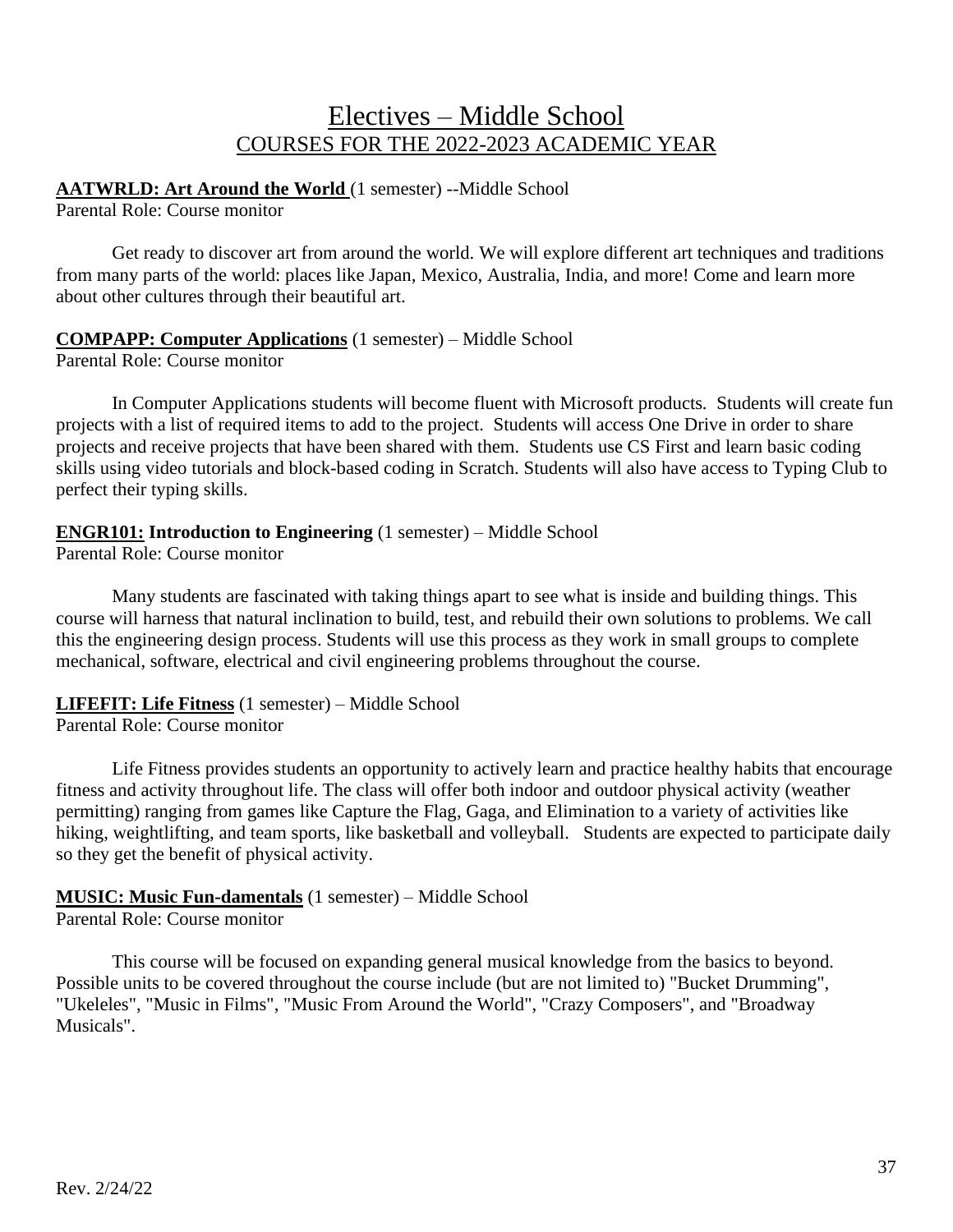#### **OUTDOORI: Outdoor Skills I** (1 semester) – Middle School

Parental Role: Course monitor

In this course students will learn about the natural world of aquatics, forestry, soils and wildlife while taking advantage of hands-on activities and guest speakers with intimate knowledge of the environment. Students will learn through hands-on experiences how to manage the environment around them and preserve our natural environment for future generations. There is no prerequisite for this class.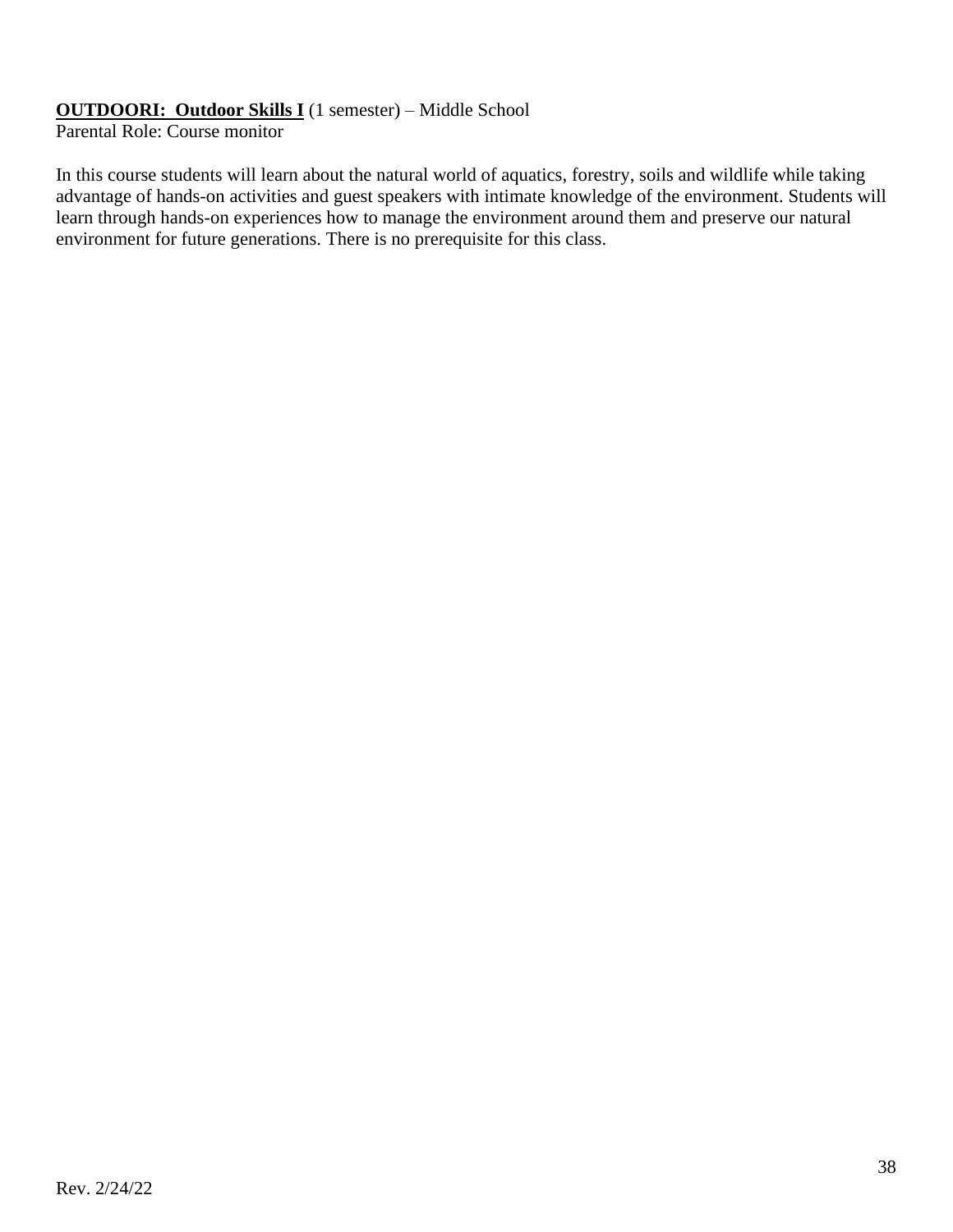## Electives – High School COURSES FOR THE 2022-2023 ACADEMIC YEAR

#### **ACTPREP: ACT Preparation** (1 semester) – High School – .5 credit Parental Role: Guide for independent study

Do you want to improve your ACT score, but just can't set aside the time to go through a study program? If so this is the class for you. In this class students will take at least 5 full-length practice tests. Students will go over detailed answer explanations and cover test-taking strategies. Students will sharpen their skills, conquer every section of the test and be ready for test day.

**EXTPE: Extreme P.E.** (1 semester) – High School - .5 credit Parental Role: Active supporter, parent coach

This class teaches students how to complete obstacles with safety while having fun. Ninja Warrior classes combine obstacle course training with elements of gymnastics and parkour. Your student will increase their strength, endurance, flexibility, balance, impulse control, confidence, and ability to work in a group.

**JOURN: Journalism** (1 semester) – High School – .5 Credit

Parental Role: Course monitor

This course provides activities in news, features, sports, in-depth, and opinion writing; interviewing and researching stories; page design; ethics and media law; and the history and purpose of journalism within society. The course will also introduce students to career opportunities within journalism and to the significance of Christian journalism. Students will have an opportunity to develop their journalistic skills by contributing to Lighthouse's school newsletter. Forms for submission are available through Sycamore.

### **LEADER: Leadership** – High School – .25 credit

Parent Role: Active supporter, parent coach

The focus of this course will be on you as the leader from an individual perspective. The course will be based on each student's perception of their own life experiences that have helped them reach this level in their leadership development journey, where they are now in that journey, and their personal leadership goals. This is a co-curricular option open to all high school students. To fulfill the Leadership requirements, a student must successfully demonstrate leadership through completion of 4 leadership projects/activities with a minimum or 40 hours of time spent in the projects/activities for 0.25 credit per year. Forms for submission are available through Sycamore. Some possibilities are listed below:

- One-Time Voluntary Act of Service (Circle One: Home, School, Church, Community)
- On-Going Volunteer Service (Circle One: School, Church, Community)
- Leadership Training (Circle One: Seminar, Conference, Camp, Program, or Internship) (only count the hours spent in leadership training or leadership service)
- Leadership Position (Circle One: School, Church, or Community)
- Mission Trip (Circle One: Local, National, International) Must have Christian/Gospel Emphasis
- Mentoring
- Tutoring
- Engaging the Culture (explain):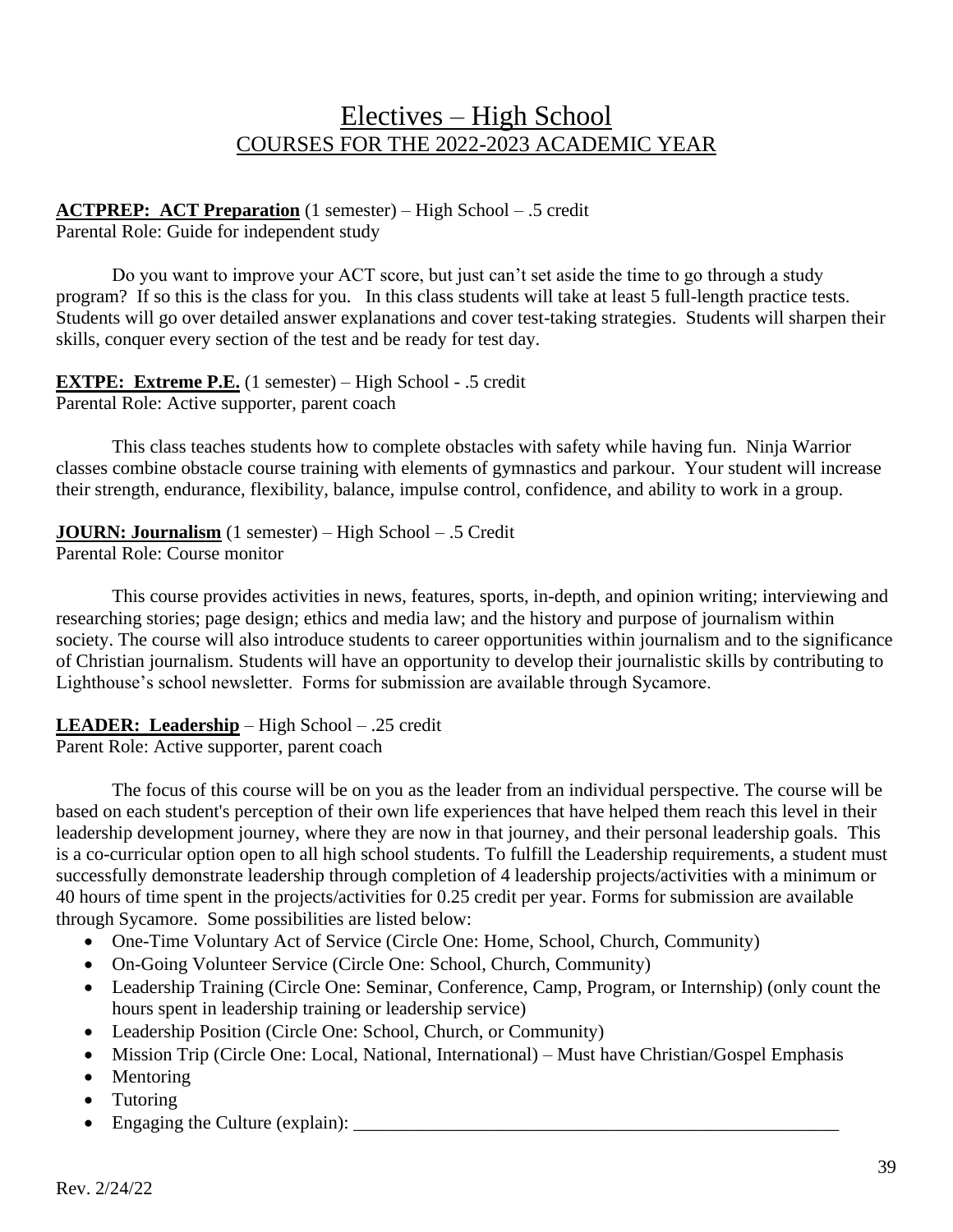• Other Activity (explain):

Students completing the leadership program will receive high school credit and a transcript of their achievement will be maintained by Lighthouse as part of the student's permanent educational record.

**LEAP: Lighthouse Educational Adventure Program** (2 semesters) – High School – .5 credit Parent Role: Active supporter, parent coach

The Lighthouse Educational Adventure Program is designed to introduce basic knowledge and skills of popular adventure activities, which may include shooting sports, angling, repelling, rock climbing, canoeing and wilderness living. LEAP emphasizes attitudes, skills, environmental awareness, safety, teaching methodology and principles of group leadership and community building as they relate to adventure activities. To fulfill the requirements for the Lighthouse Educational Adventure Program, students must participate in a week-end campout and 4 additional LEAP activities. Forms for submission are available through Sycamore. There is planning that goes into each event, and students will be required to help with the planning or preparation that makes each event a success. Starting in the 2020-21 school year, students who want to get the .5 credit for LEAP activities that year will need to enroll in the "class" in Sycamore and pay a fee of \$150. The fee covers the cost of all of the LEAP activities and campout for that year. (The End of the Year trip is NOT a LEAP activity.) Other students who do not wish to earn the credit that year can still sign up for individual activities and campout.

**LIFE: Life Skills** (1 semester) – High School – .5 credit Parent Role: Course monitor

The road of life is full of twists and turns that can become a challenge even under the best of circumstances. This is especially true of young Christians who are about to be thrust into an increasingly secular world. Whether a student chooses higher education, military service, trade school, or another path, each of them will be challenged by the transition of life beyond high school.

The Life Skills course is designed to help students navigate that road by evaluating and discovering their own skill set, focusing on tools needed to move forward, and identifying the means to achieve their goals in life. Topics will include decision-making, handling stress, goal setting, time management, boundaries, conflict, forgiveness, networking, finances, relationships, and much more. Practical tools and applications are intertwined with biblical principles which, together, provide a compass to point the way forward as they begin their journey into the world of adulthood.

## **PHOTO: Photography** (1 semester) – High School –.5 credit

Parental Role: Interactive discussion

Photography focuses on teaching skills in photography techniques including composition, lighting, editing, special effects, and the use of photographs in various media (i.e., print, web, and video). Curriculum activities will focus on a project or theme, active and experiential learning, and students working collaboratively. Students will develop photo essays and a portfolio that allows them to explore their personal interests, employment opportunities and educational options.

### **PYSFIT: Physical Fitness** (1 semester) -- High School –.5 credit

Parental Role: Course monitor

This course will conduct pre-fitness testing at the start of the semester, and post-fitness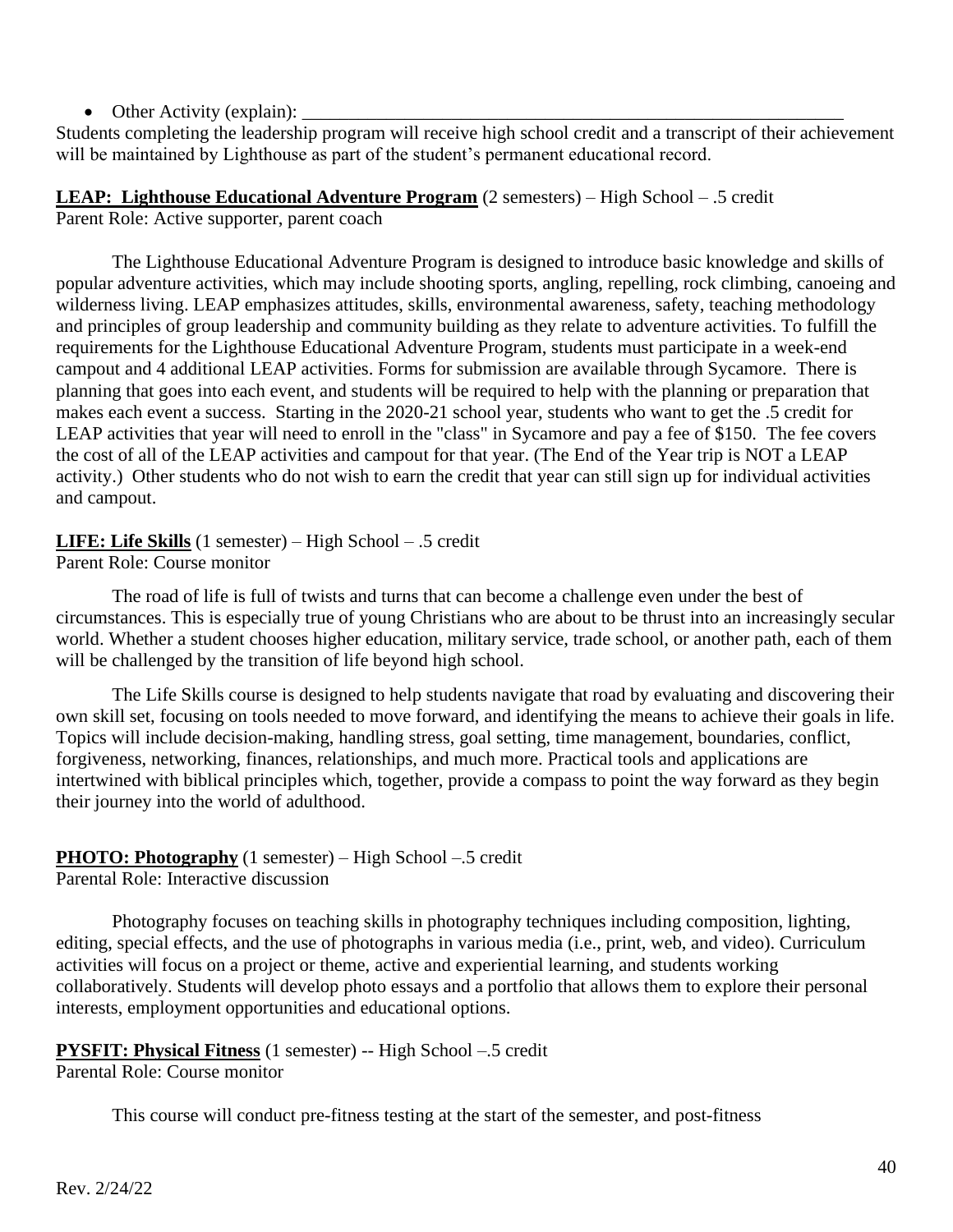testing at the close of the semester. The course will work on improving endurance, strength, agility, and cardiovascular health and ability. This course will be held at the YMCA. The class will contain a minimum of seven and maximum of ten Lighthouse Prep students. The YMCA will provide a membership to each nonmember student in the class for the duration of the class. There is an additional fee for students who are not already YMCA members. The additional fee will cover a YMCA membership for that student for that semester.

#### **SLU: Student Leadership University** – High School – 1 credit

Parent Role: Interactive discussion

Student Leadership University is a faith-based experiential leadership training program that will put your students' future in focus and change the way they think, dream and lead from the feet of Jesus. At SLU, students will see the world in a way most never do, combining unforgettable experiences with top-notch executive leadership training designed to change and shape the rest of your students' lives! Whether it is behind the scenes at Sea World, exploring our Nation's Capital, being immersed in history of Europe or walking where Jesus walked in Israel, SLU students learn to think bigger, ignite their calling, impact their world and lead like Jesus. To fulfill the requirements for the Student Leadership University, students must participate in a weeklong intensive training event and complete the required reading. There is planning that goes into each event, and students will be required to help with the planning or preparation that makes each event a success. Activity fees and extended field trips are required.

### **SPORTS: Sports** – High School – 1 credit hour

Parental Role: Active supporter, parent coach

Enrollment in competitive sports can enhance student's academic work by increasing physical activity and reducing stress. Sport and recreational activities are an important part of a healthy life and can result in a balanced lifestyle. Course content is directed toward developing in students:

1) A knowledge base relative to personal health that will encourage regular and safe exercise over the lifespan 2) A strong work ethic

3) Teamwork is not optional. All players will learn to work together as a team, valuing the contributions of others and seeking to benefit the team rather than himself.

4) Students will learn to be self-controlled in even the most heated competition, and most importantly, will love their opponents, and will hold the opponent in higher esteem than themselves, seeking to promote peace, to look first to the needs of the opponent, and to speak only words that encourage him.

Instruction and participation in activities such as football, cross-country, volleyball, basketball, baseball, and soccer offers a broad range of exercise and sport options for class credit. To fulfill the requirements for the Sports credit, students must participate in 3 seasons or more of Lighthouse Preparatory Academy high school sports involving interscholastic competition. Forms for submission are available through Sycamore.

### **Elective Courses Offered in Previous Years**

#### **ART: Art Fun-damentals** (1 semester) – Middle School

Parental Role: Course monitor

This class includes acquiring foundational knowledge of basic art concepts while applying practices pertaining to composition, perspective, value, shading, and color mixing. The learner will produce art using (but not limited to) watercolor, acrylic, oil pastel and chalk pastels. In addition to art projects, some basic art appreciation and history will be discussed throughout the semester.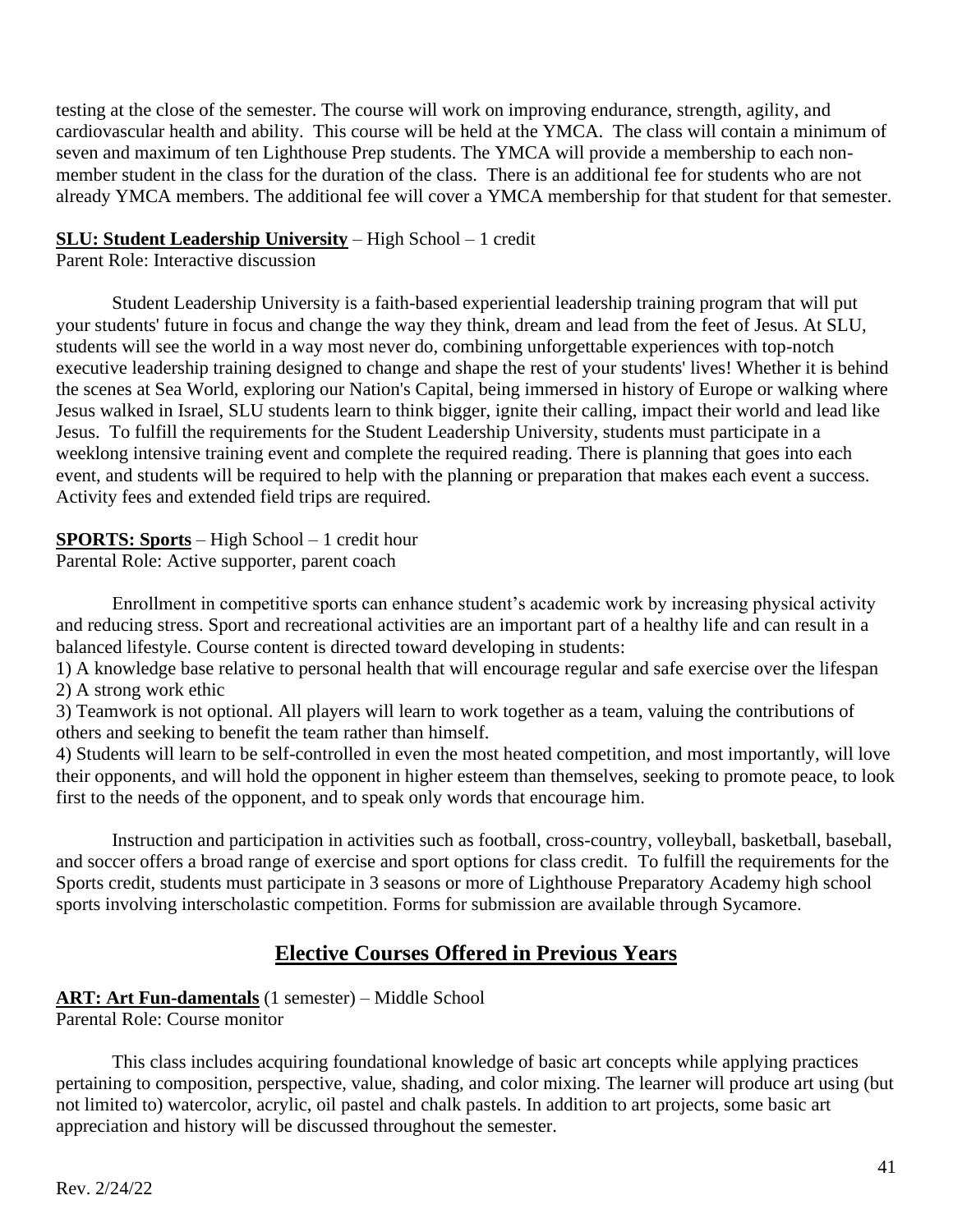#### **ATWORLD: Around the World** (1 semester) – Middle School

Parental Role: Course monitor

This exciting class is an introduction to modern geography, languages, and cultures. We'll start our journey by exploring the Biblical cradle of civilization and work our way around the globe, with a stop on every continent to sample languages, foods and cultural traditions. Students will also study the country and cultural heritage of their own families, learning more about the birthplace of their ancestors. This is a semester-long course designed to introduce and prepare middle school students for the study of foreign languages in high school.

**CAP: Capstone** (1 semester) – Seniors – .5 credit Parental Role: Course monitor

The Capstone project serves as a culminating academic experience for students and offers students a unique opportunity to distinguish themselves to colleges and universities. Students assess their skills and talents, research colleges and careers, and design a portfolio to showcase their high school years. This course provides students meaningful experiences to help them become college and career ready and builds teamwork within the senior class.

**CCSI: Creative and Critical-thinking Skills and Investigation** (1 semester) – Middle School Parental Role: Course monitor

Grab your thinking cap and magnifying glass and join this class to venture into a world where we will investigate mysteries, puzzle through riddles, and solve logic problems. Not only will we have fun using our detective eyes, but we will also be sharpening our critical thinking skills.

**CHOIR: Concert Choir** aka The Voices (1 semester) – Middle School/High School – .5 credit Parental Role: Course monitor

This class gives students an opportunity to showcase their vocal talents with high-energy arrangements and performances. Grades for this class are directly related to participation in class activities as well as outside performances.

**CIS: Information Systems and Computer Applications** (2 semesters) – High School – 1 credit Parental Role: Guide to independent study

An overview of modern computer systems including hardware, software, processing and Input/Output; The course will provide an introduction to personal computers, operating systems, word processing, spreadsheet, database, presentation software, data communications, computer networking, and Internet utilization. Additionally, effective database searching techniques using the Internet and other database search engines are covered as well as computer security, privacy, ethics and, problem solving techniques.

#### **CRITTHINK: Critical Thinking and Study Skills** (1 semester) – High School – .5 credit Parental Role: Course monitor

Grab your duffel bag or backpack and prepare for a trip through test tips and strategies necessary to learn and achieve for the glory of God. This course is designed to strengthen the student's test-taking skills. It will enhance his/her performance in all content areas and prepare them for national standardized tests (like the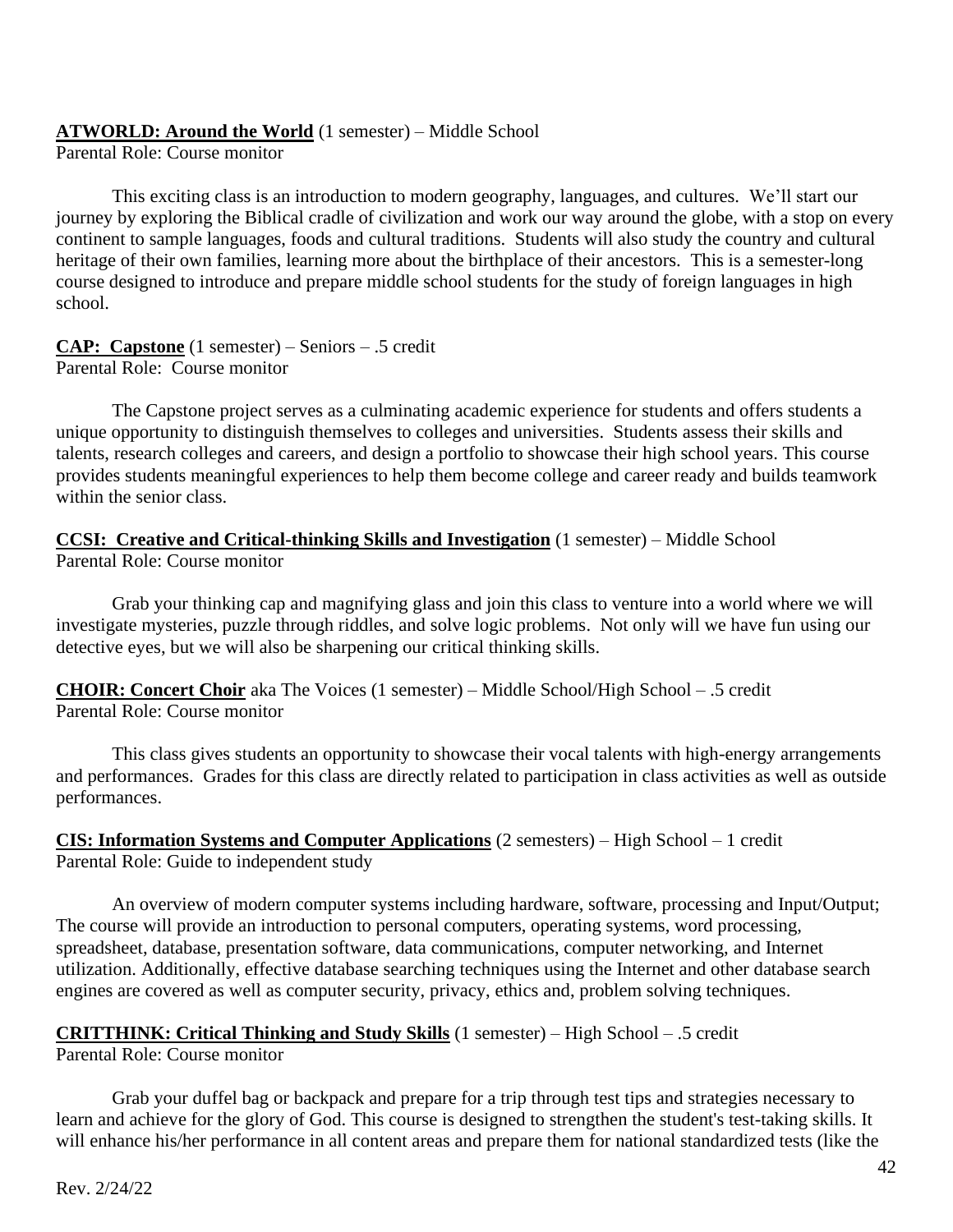SAT and ACT). Students will practice problem solving, critical thinking strategies, the structure of standardized exams, and verbal competence and mathematics reasoning. As the trip progresses, students acquire new and essential learning strategies.

#### **CROSSFIT: Crossfit (6-12)** (1 semester) – Middle School

Parental Role: Course monitor

CrossFit Kids is a strength-and-conditioning program that is specially designed for kids and teenagers and their unique developmental needs, helping them to develop a lifelong love of fitness. Healthy living requires that our kids are able to push, pull, run, throw, climb, lift and jump effectively and safely. In addition, to live well, our kids need a basic understanding of what their body needs to function properly and at its best. In a group setting, children and teens will participate in fun and engaging workouts that deliver measurable results, learn about healthy and wise food choices, and develop a more holistic understanding of what it means to be well-rounded and healthy individuals. CrossFit Kids workouts and group classes consist of constantly varied, functional movements that deliver a fitness, health, and nutritional understanding that is broad, inclusive, general, and is scalable for any participant at any level.

#### **DANCE: Dance** (1 semester) – Middle School/High School – .5 credit Parental Role: Course monitor

This course covers fundamental components of rhythm, dance movement, and technique as explored through various genres of dance. The dance team performs throughout the school year for both school and community. Certain performances are required. In performance classes, grades will be directly affected by participation in required concerts and other activities.

#### **DIGINF: Digital Information Technology** – 1 Credit

Dive into an exciting course that will provide you with the foundational skills needed for exciting careers like game development, military defense, web design, and software engineering! See how changing technology can help you fulfill your role as a keeper of Creation. In this course you will explore Microsoft Office online applications, web design, emerging technologies, operating systems, project management, communication methods, Information Technology careers, and much more while recognizing the value of these to the practice of biblical stewardship. Learn about your strengths and how they relate to different career paths. Page 7 See how computer technology can help you serve others and as you grow in your ability to manage the amazing resources God has surrounded you with for His glory. This course serves as a prerequisite to many exciting career and technical education programs of study.

#### **DRAMA: Drama I** (1 semester) – Middle School Parental Role: Course monitor

In this course, we will be learning the basics of acting: moving on stage, gestures, characterizations, and the ins and outs of theater productions. We will also learn how to integrate drama with ministry; we will use it as a tool to encourage growth in our walks with the LORD and share Jesus' love.

#### **DUDE: Dude (all boys, 6-8)** (1 semester) – Middle School

Parental Role: Interactive discussion

The journey for a young man today towards manhood is one littered with dangers. The things of this world are relentless in trying to gain their attention. The world has a "path" for your son to become a man, but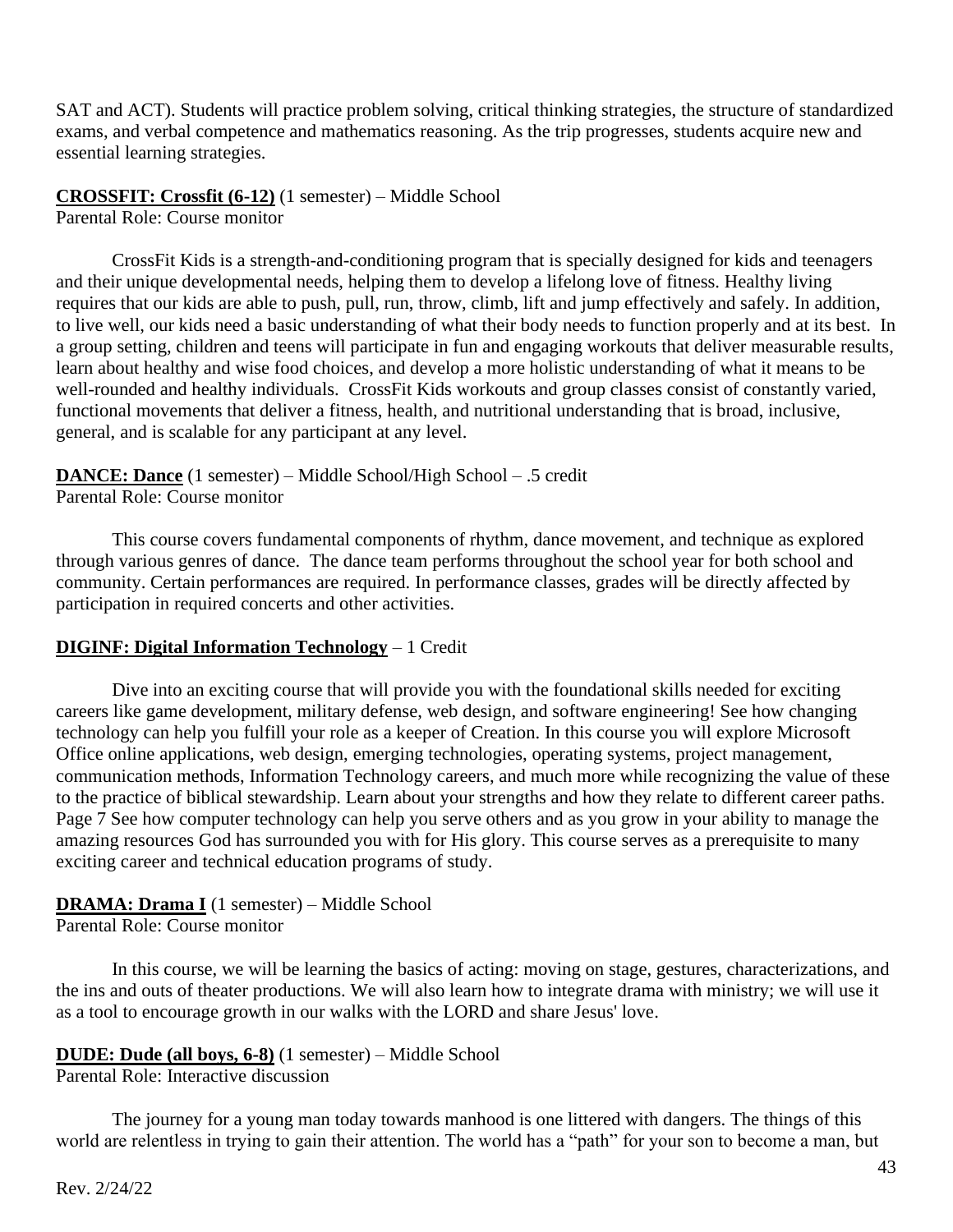it's one that will ultimately lead to destruction. Lighthouse has asked 15 to 20 godly men to come and pour their lives into the lives of your sons. We will cover topics including: Maintaining a Fit Body, Christian Brotherhood, Basic Construction, God and Money, Surviving in the Outdoors, Self Defense, Integrity, Being an American Patriot, Gun Safety, When Hard Things Happen, Leadership Principles, Rappelling, Outdoor Grilling and The Spirit of Competition -- just to name a few. This will be a hands-on type of learning with no homework. Some classes will be held off campus and therefore, we might need help with transportation on occasion.

#### **FACS: Family and Consumer Science** (1 semester) – Middle School

Parental Role: Course monitor

Burnt popcorn? Raw meat? Spoiled milk? No one likes these things. Come to this class and you will learn the means of cooking food that taste delicious to all who eat it! The Family and Consumer Science course is designed to teach the students how to prepare healthy meals with proper cooking methods. Additional skill development may include etiquette, food budgeting, simple sewing skill, and life skills.

#### **FORTIS: Fortis (all girls, 6-8)** (1 semester) – Middle School Parental Role: Interactive discussion

#### *FORTIS*

*"*Brave, who suffers evil without losing courage, and stands dangers with circumspection and fortitude, that is, enduring moral strength"

Not feeling challenged enough? Looking for a something that will challenge your mind, body, *and* soul? Looking for something that will require you to dig deeper, push harder, and climb higher than ever before? Well…look no further, girls this class will do just that! This is an **exclusive all-girls (no boys) class** where you get to challenge yourself as well as those around you. Have you ever had the chance to use power tools? Ever rock climb or repel? How about build something from scratch? Ever learn self-defense? Tried shooting a gun before? Ever been on a zip line? These are just some of the activities you will conquer in this class – all the while learning about and building your own "fortis" or inner strength. Through these activities, you will learn how to conquer fears, work together, encourage one-another, build character, walk with fortitude, and live from your heart.

**GOSPEL: Gospel 101** (1 semester) – High School – .5 credit Parental Role: Interactive discussion

This course creates a desire in the student for God. The students will look at how moralism and legalism have overshadowed God's acceptance of us in Christ. Students will find that the gospel breaks the bondage of sin, produces true joy, and gives us the power to live for Christ.

#### **HERM: Hermeneutics** (1 semester) – High School – .5 credit Parental Role: Interactive discussion

The purpose of this introduction to Hermeneutics is to equip students to rightly divide the Word of God by employing an appropriate process of interpretation during Bible study. Objectives of the class include understanding how to establish the context of a text, rightly discerning between meaning and application, and recognizing the interpretive challenges of the various genres of scripture. These objectives, when rightly employed, will enable students to rightly interpret and apply scripture.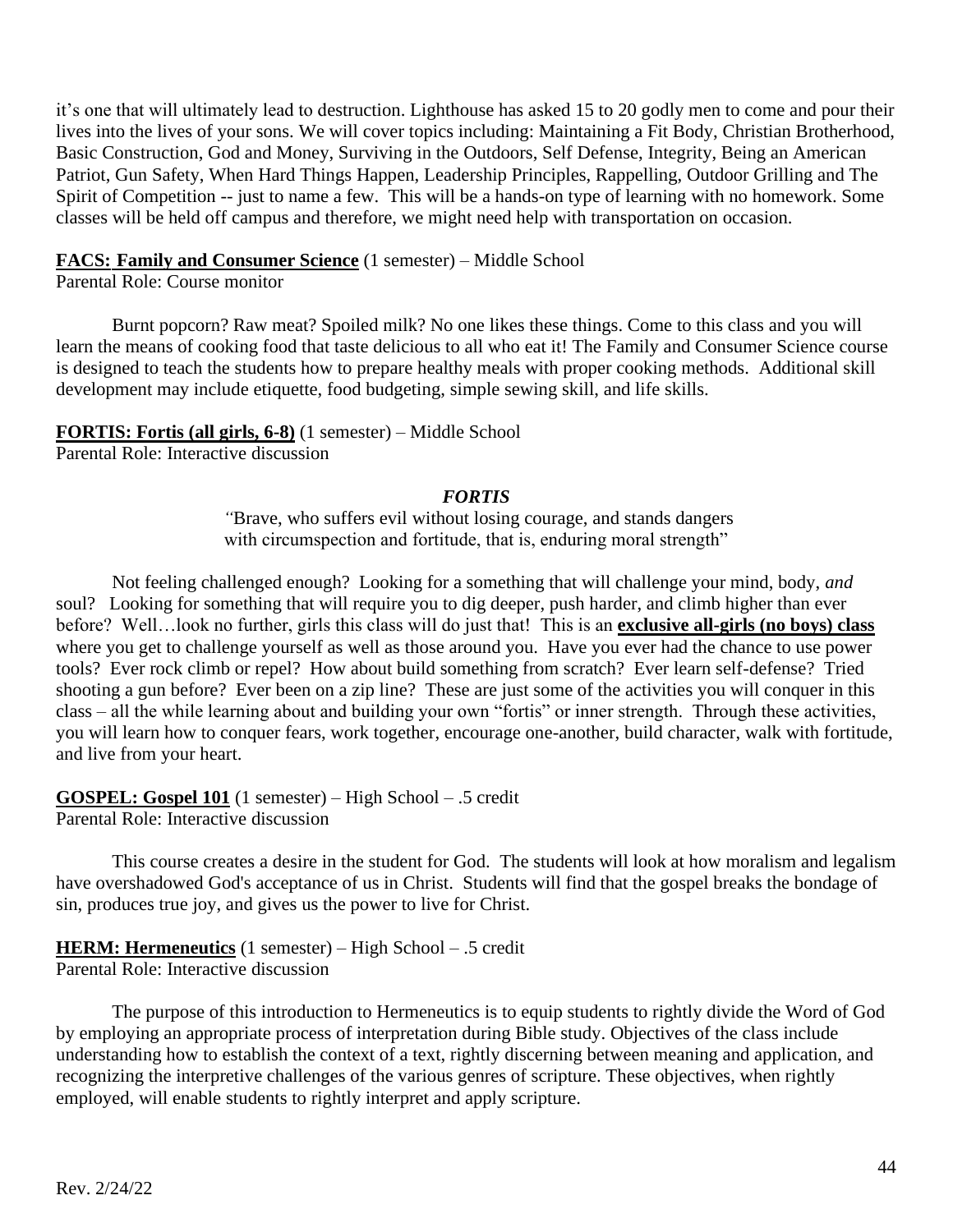#### **INTMISS: Introduction to Missions** (1 semester) – High School – .5 credit

Parental Role: Interactive discussion

This course is designed to give your student an introduction to the world missionary enterprise. The emphasis will be on developing perspectives that inspire and motivate students to action on behalf of world missions. We will study a broad overview of the biblical, historical, cultural, and strategic perspectives relative to world missions.

## **LCA: Lights, Camera, Action!** (1 semester) – Middle School

Parental Role: Course monitor

Whether gathered around a campfire or sitting in a movie theatre, storytelling is an experience common throughout history and cultures. One of the most powerful forms of communication, stories have the capacity to engage people of all ages, and in "Lights, Camera, Action" students will have the opportunity to craft a story by making a movie! In this class students will build skills in creative writing, acting, set planning, costume design, filming and editing. Producing a final product as a team member is also a chance to learn life-long skills of how to work with others. We will, of course, host a movie premiere event at semester's end! Movies are an entrenched and powerful part of our culture, and hopefully this course will encourage students to consider the worldview "lens" through which they watch movies and perhaps even inspire some to pursue film-making further.

**ORCHES1: Orchestra** (1 semester) – Middle School/High School – .5 credit Parental Role: Course monitor

This course is for the beginner and includes strings and winds. This course concentrates on building fundamentals to strengthen playing ability. Orchestra performs throughout the school year for both school and community. Certain performances are required. In performance classes, grades will be directly affected by participation in required concerts and other activities.

#### **OUTDOORII: Outdoor Skills II** (1 semester) – Middle School

Parental Role: Course monitor

In this course students will expand their knowledge about the natural world of aquatics, forestry, soils and wildlife while taking advantage of hands on activities and guest speakers with intimate knowledge of the environment. They will work on physical fitness and agility for outdoor experiences. Students in this class will take a variety of field trips. There is no prerequisite for this class. Students do not need to have taken Outdoor Skills I to participate in this class.

#### **ROBOT1: LEGO Robotics** (1 semester) – Middle School

Parental Role: Course monitor

This is a beginning course in robotics. We will be utilizing Lego Mindstorm kits, Robolab software and various Lego Robotics materials. The objective of this course is to introduce the student to basic programming as well as problem solving strategies. This course will involve students in the development, building and programming of a LEGO Mindstorm robot. Students will work hands-on in teams to design, build, program and document their progress. Topics may include motor control, gear ratios, torque, friction, sensors, timing, program loops, logic gates, decision-making, timing sequences, propulsion systems and binary number systems. Student designed robots will be programmed to compete in various courses as developed by First Lego League.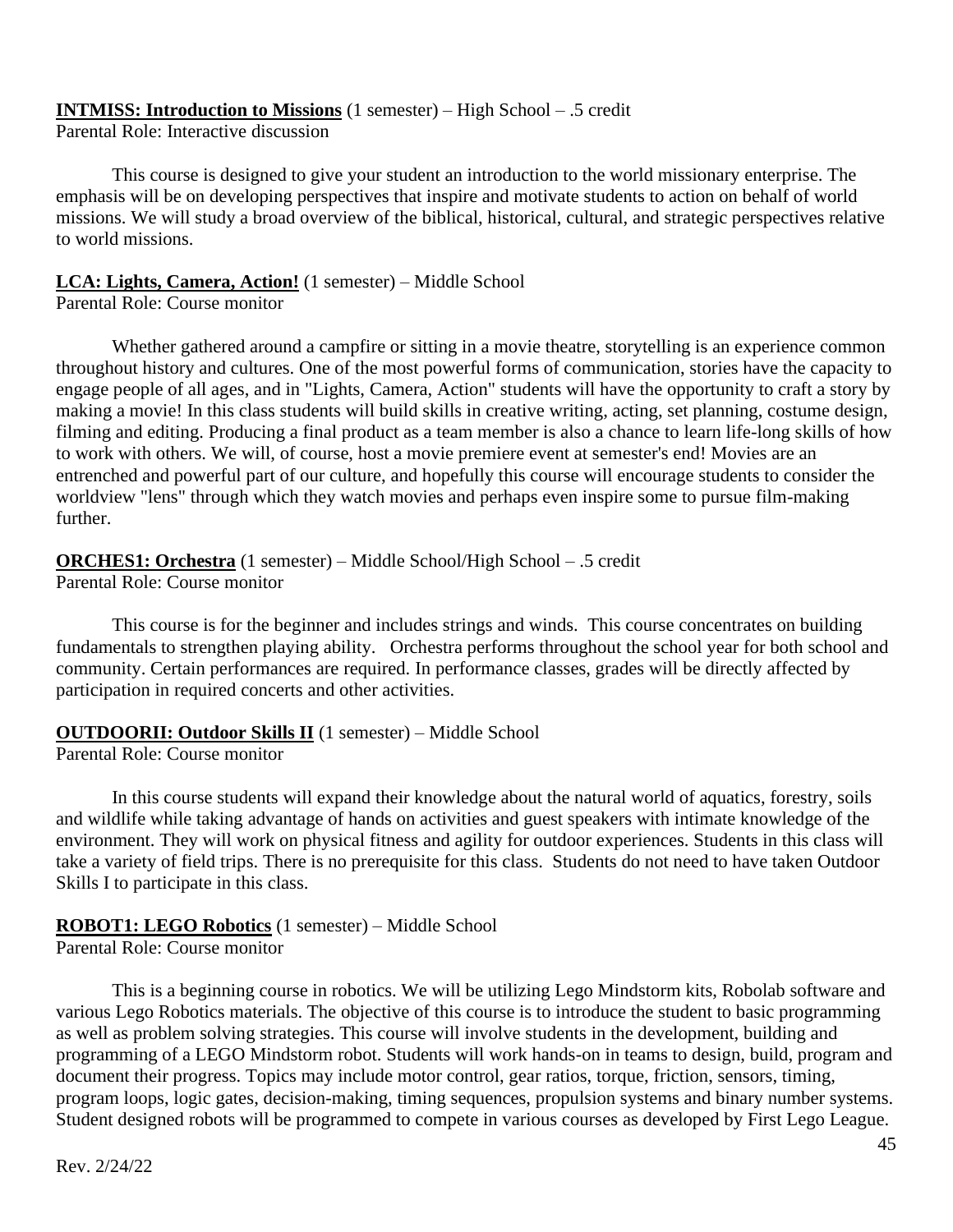# **ROBOT2: First Robotics** (1 semester) – High School -.5 credit

Parental Role: Course monitor

Using robots we will cover the fundamentals of problem solving, program design, algorithms and programming using a high-level language. A robot is an embedded system of software and hardware. Programming and building robots applies science, technology, engineering and math (STEM) concepts. This course introduces the fundamental concepts of programming and robotics. .

#### **SOFTAP: Software Applications** (1 semester) – High School -.5 credit

Parental Role: Guide to independent study

Software Applications is a course designed to teach students how to use the computer as a business and personal tool through the use of application software. Through classroom discussion, application program demonstrations, and hands-on exercises, students will learn how to use Microsoft Office applications and explore the fundamentals of computer software. Students will acquire skills using Microsoft Office 2016 applications.

**STEM: Science, Technology, Engineering, and Math** (1 semester) – Middle School Parental Role: Course monitor

Using hands-on activities, students will learn concepts related to STEM (Science, Technology, Engineering, and Math). Students will work together on projects utilizing the simplified engineering process (Ask, Imagine, Plan, Create, and Improve) to build their knowledge and understanding of how things work and why results happen. They will be challenged in problem solving and critical thinking. Example activities and projects include building hovercrafts, bridges, trebuchets, robotics, and more.

#### **WEIGHT: Weightlifting** (1 semester) – High School – .5 credit

Parental Role: Course monitor

Students will learn about and participate in strengthening and conditioning exercises that include weightlifting and cardiovascular activities. The class will be held at the YMCA and will be led by an instructor from the Y. The cost is \$300 for students with an additional \$50 charge for non-Y members. The students will have Y membership for the semester of the class.

#### **WILD: Wilderness Training** (1 semester) – Middle School

Parental Role: Course Monitor

This course focuses on teambuilding, problem solving and leadership in the outdoor context. Students will learn through team challenges and outdoor experiences such as field trips, ropes course, and skills development. Students will take on increasing responsibility as the class unfolds, fostering leadership skills. The four core topics include: Wild Team – Building team skills through outdoor experiences and ropes course. Wilderness Wisdom – Students learn to avoid common dangers in nature including venomous animals and toxic plants; Students learn the benefits of nature including identification of medicinal plants, and understanding wildlife signs. Wild Edibles – Students identify wild plants that are edible and learn to cook in the outdoors. Wilderness Way – Students learn practical tips to navigate safely in the wild including map and compass/orienteering. The course is conducted outdoors in all types of weather, has a daily outdoor endurance requirement, and will include 3 mandatory field trips.